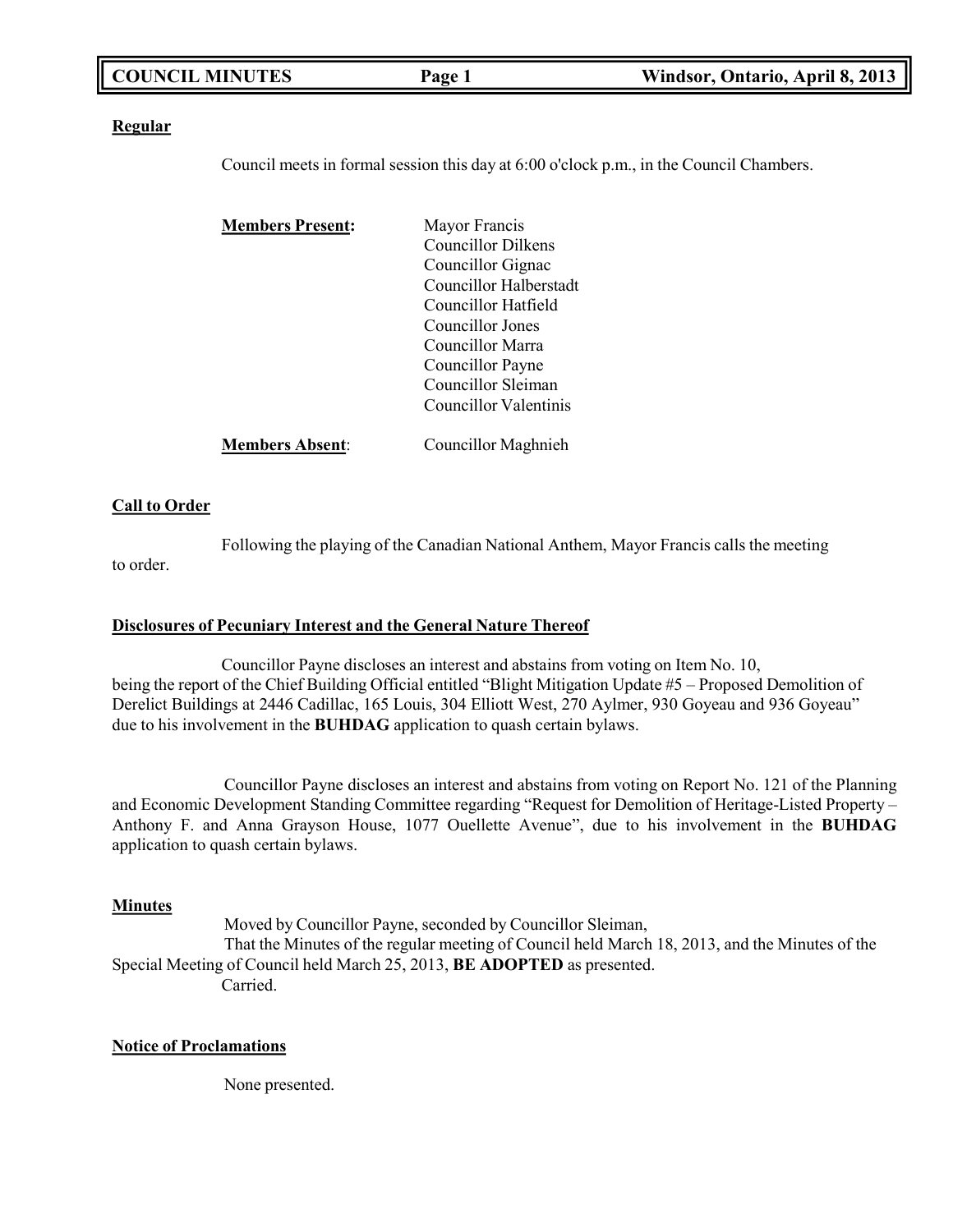# **COUNCIL MINUTES Page 2 April 8, 2013**

### **Committee of the Whole**

Moved by Councillor Valentinis, seconded by Councillor Dilkens,

That Council do now rise and move into Committee of the Whole with the Mayor presiding for the purpose of dealing with:

- (a) communication items;
- (b) consent agenda;
- (c) hearing requests for deferrals or referrals of any items of business;
- (d) hearing presentations and delegations;
- (e) consideration of business items;
- (f) consideration of Committee reports:
	- (i) **Report of Special In-Camera Meeting or other Committee as may be held prior to Council** (if scheduled); and
	- (ii) **Report of the Striking Committee** of its meeting held March 25, 2013

(g) consideration of by-laws 48-2013 through 52-2013 (inclusive).

Carried.

### **Communications**

Moved by Councillor Gignac, seconded by Councillor Halberstadt,

**M136–2013** That the following Communication Items 1, 3 to 5, 7 to 11, 13 to 17 and 21 to 23 inclusive, as set forth in the Council Agenda **BE REFERRED** as noted; that Communications 18, 19 and 20 be dealt with at the "request for deferrals, referrals and/or withdrawals stage" of the meeting; and that Communication No. 2, 6 and 12 be dealt with as follows:

## **Communication No. 2:**

Moved by Councillor Hatfield, seconded by Councillor Jones,

**M137–2013** That the correspondence from the Minister of Transport dated March 21, 2013 regarding the Sandwich Post Office, **BE RECEIVED** for information, and further, that the City Clerk **BE REQUESTED** to send a letter to the Minister expressing dissatisfaction with the public consultation on this matter and to advise that Windsor would be willing to host them at a public meeting at a date and time that is mutually agreeable. Carried.

## **Communication No. 6:**

Moved by Councillor Marra, seconded by Councillor Sleiman,

**M138–2013** That the correspondence from the Large Urban Mayors" Caucus of Ontario (LUMCO) dated April 3, 2013 supporting Jim Watson"s Private Member"s Bill regarding interest arbitration **BE ENDORSED** and that this be communicated to the Premier and to local members of provincial parliament. Carried.

# **Communication No. 12:**

Moved by Councillor Halberstadt, seconded by Councillor Sleiman,

**M139–2013** That the correspondence from the Windsor-Essex County Health United dated March 20, 2013 regarding "Active Transportation and Built Enviro-Feb 22 2013 WECHU Endorsement" **BE RECEIVED**, and further, that it **BE REFERRED** back to the Health Unit with an inquiry as to estimated costs for such an initiative. Carried.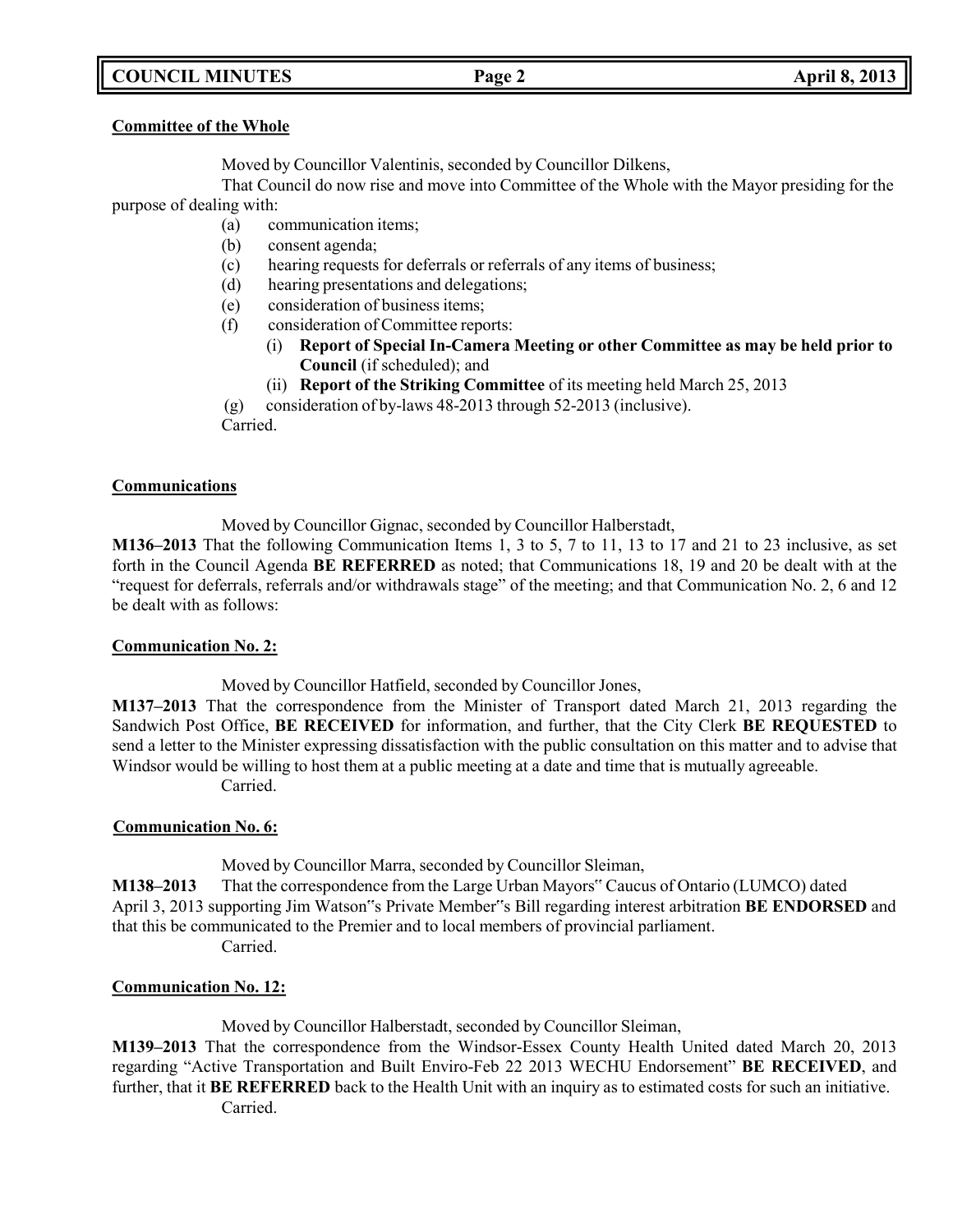# **COUNCIL MINUTES Page 3 April 8, 2013**

| <b>Item</b>    | From                                                                                                                                              | <b>Description</b>                                                                                                                                                                                                                   |
|----------------|---------------------------------------------------------------------------------------------------------------------------------------------------|--------------------------------------------------------------------------------------------------------------------------------------------------------------------------------------------------------------------------------------|
| 1              | Minister of Citizenship<br>and Immigration                                                                                                        | Call for nominations for the Lincoln M. Alexander Award 2013.<br>Note & File<br><b>APR2013</b>                                                                                                                                       |
| $\overline{2}$ | Minister of State<br>Transport                                                                                                                    | Response to correspondence regarding Sandwich Post Office.<br>Note & File<br>GP2013                                                                                                                                                  |
| 3              | Minister Responsible for<br>Seniors                                                                                                               | Invitation to participate in the 2013 Senior of the Year Award.<br>Note & File<br><b>APR2013</b>                                                                                                                                     |
| $\overline{4}$ | Ministry of Municipal<br>Affairs and Housing                                                                                                      | Municipal Shared Services Survey.<br>Note & File<br><b>GM2013</b>                                                                                                                                                                    |
| 5              | Ipsos Reid                                                                                                                                        | Offer to participate in the upcoming Citizen Satisfaction study.<br><b>COUNCIL DIRECTION REQUESTED</b><br>GM2013                                                                                                                     |
| 6              | -Large Urban Mayors"<br>Caucus of Ontario<br>(LUMCO)<br>-Mayors and Regional<br>Chairs of Ontario of<br>Single Tier Cities and<br>Regions (MARCO) | Request to support the Private Member"s Bill regarding arbitration<br>system.<br><b>COUNCIL DIRECTION REQUESTED</b><br><b>MMA2013</b>                                                                                                |
| 7              | Pool & Hot Tub Council<br>of Canada                                                                                                               | "A Model Residential Pool Enclosure By-Law for Canadian<br>Municipalities".<br><b>City Planner</b><br><b>City Solicitor</b><br><b>Chief Building Official</b><br>Note & File<br><b>GM2013</b>                                        |
| 8              | Town of Tecumseh                                                                                                                                  | Notice of Public Meeting - Proposed Zoning By-Law Amendment - to be<br>held Tuesday, April 23, 2013 at 6:00 p.m., Council Chambers, 917<br>Lesperance Road.<br><b>City Planner</b><br><b>City Solicitor</b><br>Note & File<br>ZB2013 |
| 9              | Clerk, Town of Tecumseh                                                                                                                           | Notice of the Passing of a Zoning By-Law Amendment by the<br>Corporation of the Town of Tecumseh.<br><b>City Solicitor</b><br><b>City Planner</b><br>Note & File<br>ZB2013                                                           |
| 10             | Secretary/Treasurer<br>Committee of Adjustment                                                                                                    | Consent Authority Agenda Record Hearing to be held on Wednesday,<br>April 10, 2013, Room 406-400 City Hall Square East, Windsor<br>Note & File<br>ZC2013                                                                             |
| 11             | Windsor-Essex County<br>Health Unit                                                                                                               | Resolution/endorsement of the Report of the Chief Medical Officer of<br>Health (CMOH), Oral Health - More Than Just Cavities (2012).<br>Note & File<br><b>MH2013</b>                                                                 |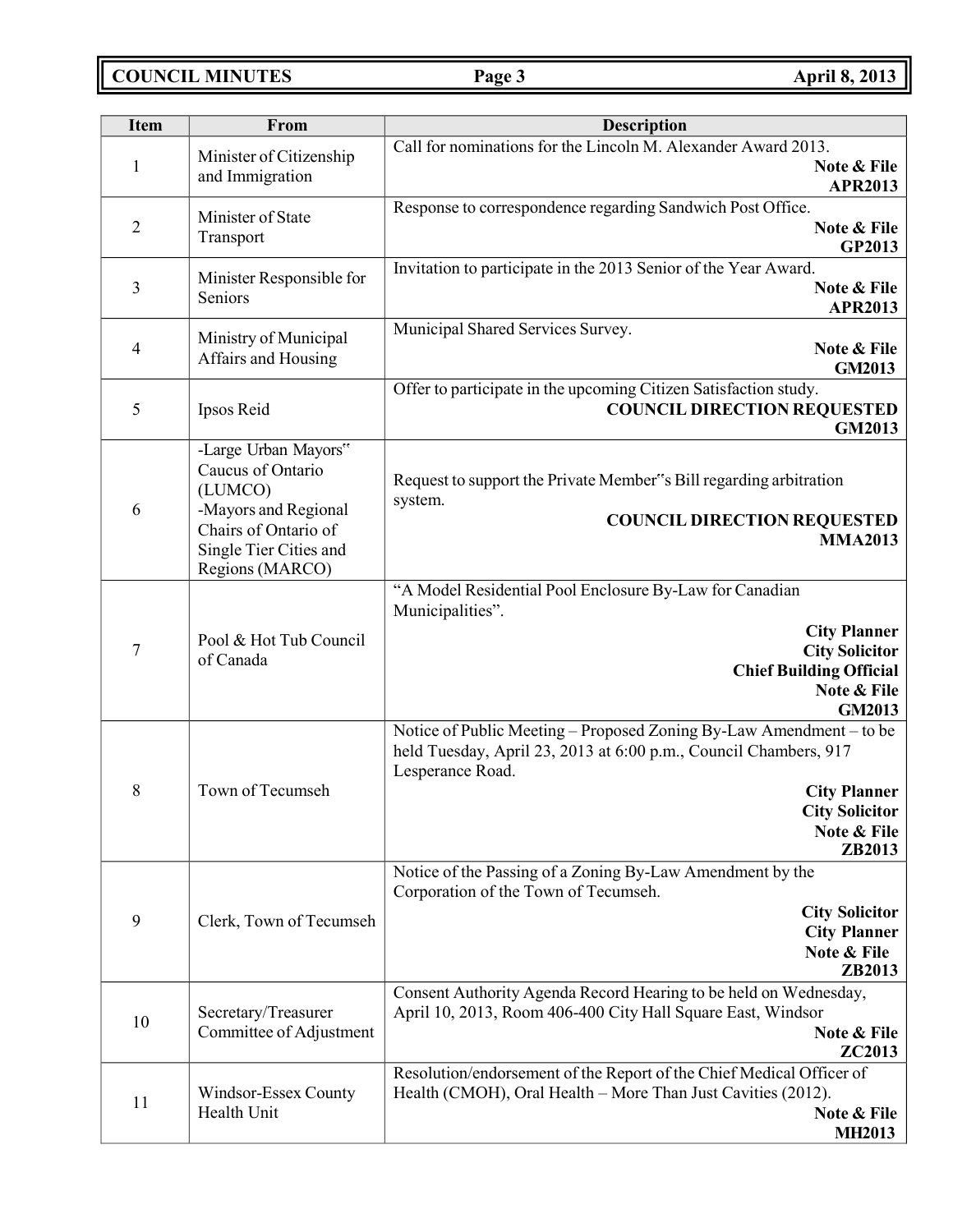**COUNCIL MINUTES Page 4 April 8, 2013**

| 12 | Windsor-Essex County<br>Health Unit          | Resolution/endorsement of the Active Transportation.<br>Note & File                                                  |
|----|----------------------------------------------|----------------------------------------------------------------------------------------------------------------------|
|    |                                              | <b>MH2013</b>                                                                                                        |
|    |                                              | Notice of Cessation of Fluoridation of the City of Windsor Water Supply.                                             |
|    | <b>Windsor Utilities</b>                     | <b>City Engineer</b>                                                                                                 |
| 13 | Commission (WUC)                             | <b>City Solicitor</b><br>Note & File                                                                                 |
|    |                                              | EI/11353                                                                                                             |
|    |                                              | Windsor Utilities Commission Water Treatment Plant 2012 Annual                                                       |
|    |                                              | Compliance Report.                                                                                                   |
| 14 | <b>Windsor Utilities</b><br>Commission (WUC) | <b>City Engineer</b>                                                                                                 |
|    |                                              | Note & File                                                                                                          |
|    |                                              | <b>MU2013</b>                                                                                                        |
|    |                                              | Application of James Sylvestre Enterprises (2003) for Site Plan Approval                                             |
| 15 | Manager of Urban Design                      | to permit an addition to Infinite Engravings & Signs located at 2841<br>Walker Road.                                 |
|    |                                              | Note & File                                                                                                          |
|    |                                              | ZS/11657                                                                                                             |
|    |                                              | Response from the Chief Administrative Officer dated April 2, 2013 to                                                |
|    | Chief Administrative                         | Environment Canada regarding Proposed Recovery Strategy for the                                                      |
| 16 | Officer                                      | Eastern Flowering Dogwood in Canada.                                                                                 |
|    |                                              | Note & File                                                                                                          |
|    |                                              | EI2013                                                                                                               |
|    |                                              | Correspondence with the Downtown Windsor Business Improvement<br>Association regarding Downtown Parking Enforcement. |
| 17 | City Engineer                                | Note & File                                                                                                          |
|    |                                              | <b>ST2013</b>                                                                                                        |
|    |                                              | Residential Permit Parking - St. Clair College Area.                                                                 |
| 18 | City Engineer                                | Note & File                                                                                                          |
|    |                                              | <b>ST2013</b>                                                                                                        |
|    |                                              | Update on Contracted Parking Enforcement Services.                                                                   |
| 19 | City Engineer                                | Note & File<br><b>ST2013</b>                                                                                         |
|    |                                              | Update on Contracted Waste Collection & Recycling Services.                                                          |
| 20 | City Engineer                                | Note & File                                                                                                          |
|    |                                              | EI/10515                                                                                                             |
|    |                                              | Engineering Consultants Engaged via Roster - June 30, 2012 to                                                        |
| 21 | City Solicitor                               | December 31, 2012.                                                                                                   |
|    |                                              | Note & File                                                                                                          |
|    |                                              | <b>SW2013</b>                                                                                                        |
| 22 | City Solicitor                               | 2012 Annual Report - Building Permit Fee Reserve Fund.<br>Note & File                                                |
|    |                                              | <b>SB2013</b>                                                                                                        |
|    |                                              | Disposal of Federal Property - Paul Martin Sr. Federal Office Building,                                              |
| 23 | Manager of Real Estate                       | 185 Ouellette Avenue                                                                                                 |
|    | Public Works &                               |                                                                                                                      |
|    | Government Services                          | <b>COUNCIL DIRECTION REQUESTED</b>                                                                                   |
|    | Canada                                       | <b>SW2013</b>                                                                                                        |
|    |                                              | <b>GF2013</b>                                                                                                        |

Carried.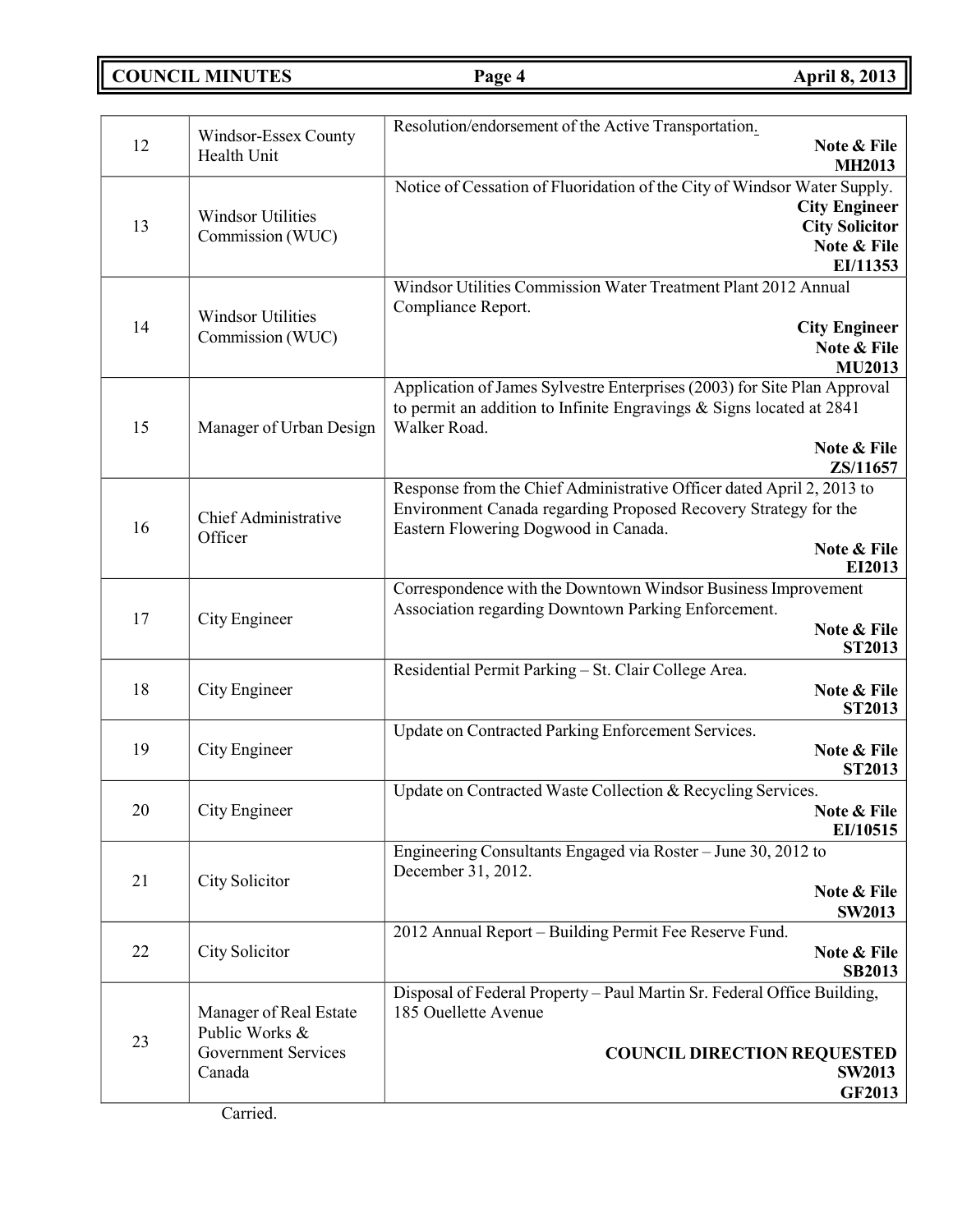**COUNCIL MINUTES Page 5 April 8, 2013**

## **Consent Agenda**

Moved by Councillor Hatfield, seconded by Councillor Jones,

That the following Consent Agenda and the recommendations contained in the administrative reports **BE APPROVED** as amended:

- Item 2 Request for Leasehold Improvements to the City-Owned Lease Property-4255 Sandwich Street, Windsor Ontario (The Corporation of the City of Windsor and Bridge Partners Inc.)
- Item 3 Tender 11-12 Provincial Road/Cabana Road East, Intersection Improvements, 2013 Update
- Item 4 Award of Tender 30-13 Traffic Paint
- Item 5 Stump Removal (150,000 cm diameter more or less) at various locations throughout the City of Windsor (Tender No. 32-13)
- Item 6 Devil"s Brigade Gala September 25, 2013
- Item 7 Social Housing Authority to enter into a Consortium Agreement Information Technology (IT) Software Development
- Item 8 Windsor Arena Official Closing, CQ8-2012
- Item 10 Blight Mitigation Update #5 Proposed Demolition of Derelict Buildings at 2446 Cadillac, 165 Louis, 304 Elliott West, 270 Aylmer, 930 Goyeau and 936 Goyeau
- Item 11 Establishment of 2013 Tax Policy and Municipal Tax Rates TABLED
- Item 12 Bruce Avenue Park Downtown Windsor Community Collaborative Garden
- Item 14 Post Retirement Benefits Union Employees hired between 2006 and 2009
- Item 15 2012 Year-End Operating Budget Variance Report

| <b>Environment, Transportation and Public Safety Standing Committee</b> |                   |                                                                                     |
|-------------------------------------------------------------------------|-------------------|-------------------------------------------------------------------------------------|
| No.                                                                     |                   | <b>Description</b>                                                                  |
|                                                                         | Report No. 107    | Plate Holder Transfer Fee                                                           |
| $\overline{2}$                                                          | Report No. 110    | Erie Street East: Request to Install Parking Meters - Langlois to Hall              |
| 3                                                                       | Report No. 111    | Consideration of Shared Pathways for E-Bike Usage                                   |
| 4                                                                       | Report No. 112    | Minutes of the Windsor-Essex County Environment Committee meeting held              |
|                                                                         |                   | January 10, 2013                                                                    |
| 5                                                                       | Report No. 113    | Minutes of the Windsor Bicycling Committee meeting held October 17, 2012            |
| 6                                                                       | Report No. 116    | Minutes of the Windsor Licensing Commission meeting held November 21, 2012          |
| 7                                                                       | Report No. 117    | Town & Gown Committee meeting held June 5, 2012                                     |
| 8                                                                       | Report No. 118    | Report No. 3 of the Town & Gown Committee                                           |
| 9                                                                       | Report No. 119    | Report No. 150 of the Windsor Licensing Commission                                  |
|                                                                         | 10 Report No. 121 | Howard Avenue & Irvine Avenue: Restrict Westbound Left Turns                        |
| 11                                                                      | Report No. 122    | <b>Increased Speed Fines in Construction Zones</b>                                  |
| 12                                                                      | Report No. 123    | <b>Totten Street Traffic Calming Study</b>                                          |
| 13                                                                      | Report No. 124    | Long Park Disposition - Public Meeting                                              |
|                                                                         | 14 Report No. 125 | CQ27-2012 EC Row Expressway/Dougall Avenue to 401 - Heavy Truck Shortcut            |
| 15                                                                      | Report No. 126    | Minutes of the Windsor Licensing Commission meeting held December 19, 2012          |
|                                                                         | 16 Report No. 127 | Minutes of the Windsor Essex County Environment Committee meeting held              |
|                                                                         |                   | February 7, 2013                                                                    |
| 17                                                                      | Report No. 128    | Minutes of the Windsor Bicycling Committee meeting held February 6, 2013            |
|                                                                         | 18 Report No. 129 | Minutes of the Essex-Windsor Solid Waste Authority meeting held December 4,<br>2012 |

### **Consent Committee Reports**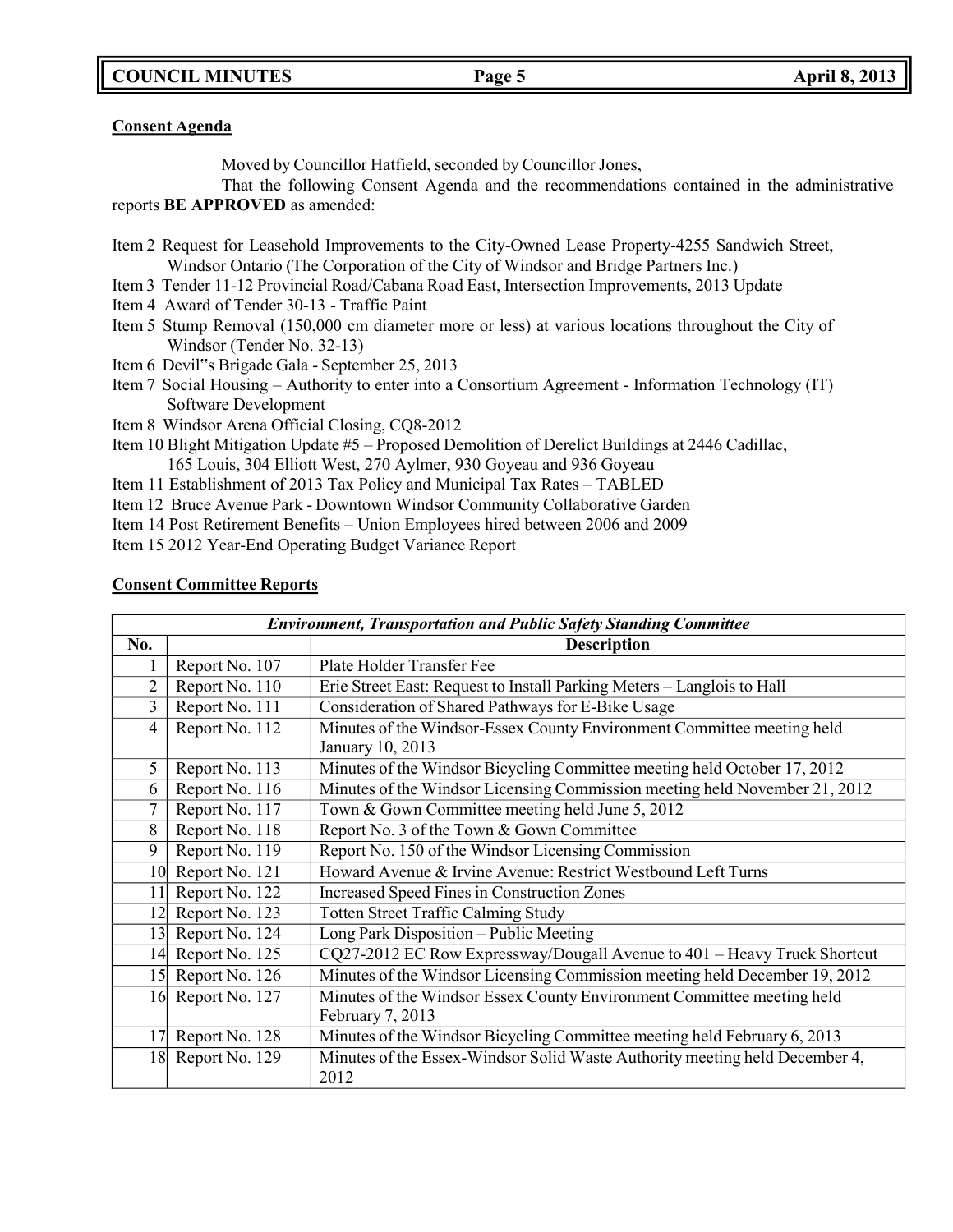**COUNCIL MINUTES Page 6 April 8, 2013**

|     | <b>Planning &amp; Economic Development Standing Committee</b> |                                                                                       |  |
|-----|---------------------------------------------------------------|---------------------------------------------------------------------------------------|--|
| No. |                                                               | <b>Description</b>                                                                    |  |
|     | Report No. 132                                                | Conveyance of part of the north/south alley between Byng Road and Bliss Road          |  |
|     |                                                               | from Sydney Avenue to Seymour Boulevard                                               |  |
|     | Report No. 133                                                | North/south alley between Belle Isle View Boulevard and Fairview Boulevard from       |  |
|     |                                                               | Tranby Street to Edgar Street - Amend Town of Riverside By-Laws 994 and 1012          |  |
|     | Report No. 134                                                | Rezoning, City of Windsor & Windsor Essex Catholic District School Board, 1847        |  |
|     |                                                               | Meldrum & 0 Chandler (Long Park – St. Bernard Elementary), Parcel A to allow          |  |
|     |                                                               | single unit dwelling residential development, Parcel B to allow the construction of a |  |
|     |                                                               | new elementary school                                                                 |  |

Carried.

Councillor Payne discloses an interest and abstains from voting on Item No. 10.

# **Deferrals and/or Referrals and Withdrawals**

# **Communication No. 18 – Residential Permit Parking – St. Clair College Area**

Moved by Councillor Valentinis, seconded by Councillor Marra,

**M140–2013** That the report of the City Engineer dated March 1, 2013 regarding "Residential Permit Parking – St. Clair College Area" **BE DEFERRED** to the May 6, 2013 meeting of Council as a regular agenda item and to allow for notification to affected residents and to allow for delegations on this matter. Carried.

# **Communication No. 19 – Update on Contracted Parking Enforcement Services**

Moved by Councillor Valentinis, seconded by Councillor Marra,

**M141–2013** That the report of the City Engineer dated February 13, 2013 regarding "Update on contracted parking enforcement services" **BE DEFERRED** to the May 6, 2013 meeting of Council as a regular agenda item and to allow for delegations, as requested by representatives from CUPE Local 543. Carried.

## **Communication No. 20 – Update on Contracted Waste Collection & Recycling Services**

Moved by Councillor Valentinis, seconded by Councillor Marra,

**M142–2013** That the report of the City Engineer dated April 2, 2013 regarding "Update on Contracted Waste Collection & Recycling Services" **BE DEFERRED** to the May 6, 2013 meeting of Council as a regular agenda item and to allow for delegations, as requested by representatives from CUPE Local 82. Carried.

## **Item 1 Snow Angels Volunteer Snow Removal Program**

At the request of members of Council, this matter is being referred to the Children"s Safety Village in order to determine if a model can be developed to continue this program with interested parties that have expressed interest.

## **Item 13 – Notice of Trespass Policy – Legal File No. ADM 6257**

This matter is being deferred to the April 22, 2013 meeting of Council to allow for all interested parties to be in attendance and to allow for input to be provided to administration for consideration.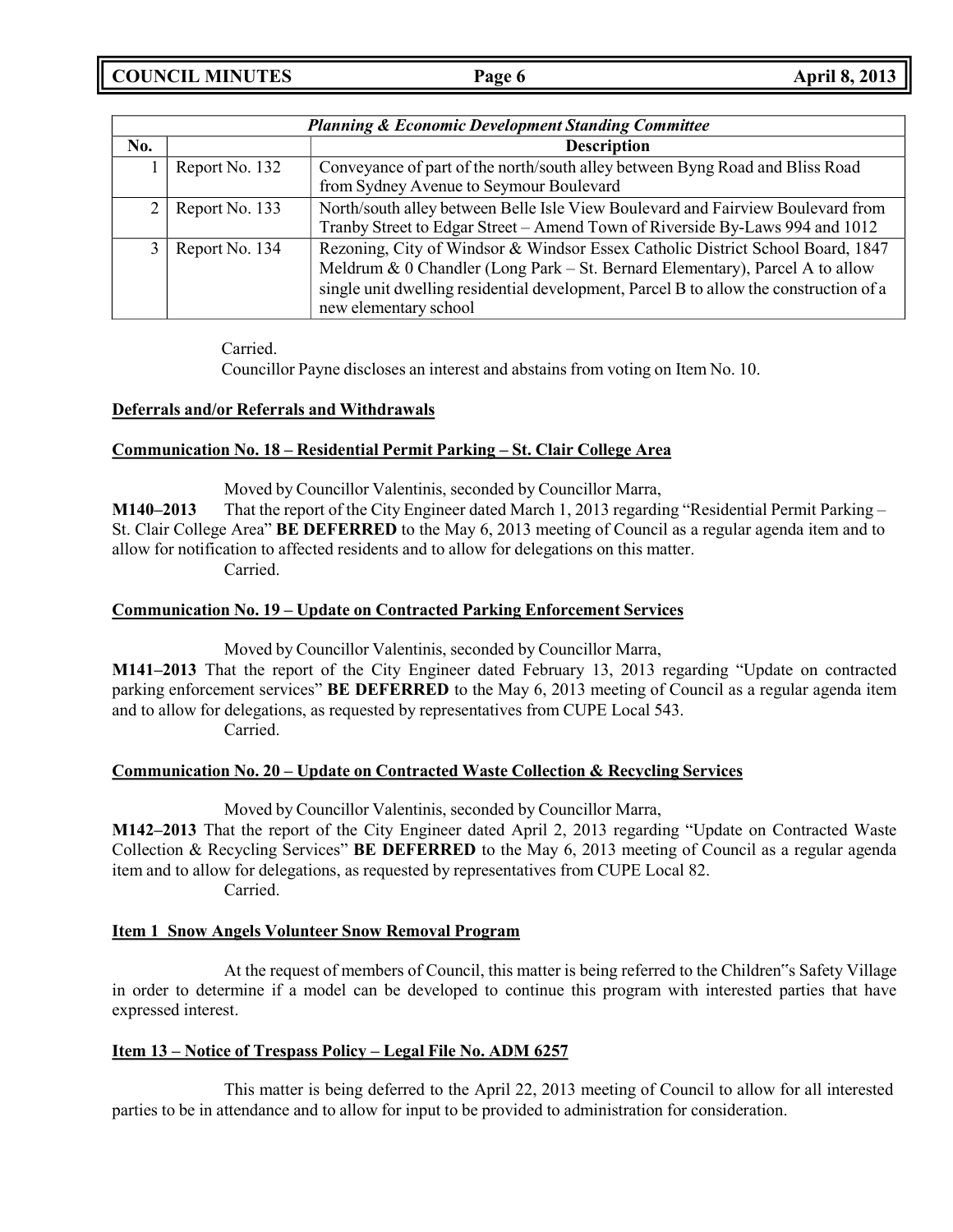# **COUNCIL MINUTES Page 7 April 8, 2013**

# **Report No. 120 of the Environment, Transportation & Public Safety Standing Committee (Walkerville BIA: Request to Remove Parking Meters)**

At the request of Joan Charette, Coordinator of the Walkerville BIA, this matter is being deferred to the May 21, 2013 meeting of Council to allow for all interested parties to review the material.

## **Presentations & Delegations:**

### **DELEGATIONS**

### **2013 Mobile Sign Permit Fee**

### **John Middleton, JMK Enterprises**

John Middleton, JMK Enterprises, appears before Council to speak in support of the recommendation that the \$125 minimum mobile sign permit fee approved in the 2013 budget not be implemented and that the mobile sign permit fee remain at the 2012 fee of \$55 for 45 days.

## **Dan Veldhuis, Windsor South Magnet Signs**

Dan Veldhuis, Windsor South Magnet Signs, appears before Council and is available for questions regarding 2013 mobile sign permit fees.

### **SB2013 9**

(For final disposition of this matter, see Clause **CR63/2013** in Schedule "A" attached hereto.)

# **Planning & Economic Development Standing Committee Report No. 121 (Request for Demolition of Heritage-Listed Property – Anthony F. and Anna Grayson House, 1077 Ouellette Avenue)**

### **Susan Easterbrook, Solicitor representing developer**

Susan Easterbrook, Solicitor representing developer, appears before Council to provide comment regarding the issue of demolition of 1077 Ouellette Avenue as well as the development of a Medical Centre on Ouellette Avenue, stating that two of the three homes involved along this block of Ouellette Avenue will be subject to restoration and adaptive re-use, and concludes by requesting that Council grant the necessary approvals.

### **Pat Malicki, Architectural Conservancy of Ontario**

Pat Malicki, Architectural Conservancy of Ontario, appears before Council to request that the application to demolish the Anthony F. and Anna Grayson House at 1077 Ouellette Avenue be denied and that notice of designation of the property be approved.

## **David Hanna, Resident, Ward 1**

David Hanna, Resident, Ward 1, appears before Council to request that the application to demolish the Anthony F. and Anna Grayson House at 1077 Ouellette Avenue be denied and that notice of designation of the property be approved, stating that lack of parking is not an issue for this, and that protecting heritage is important and thus there is a need to preserve the house and its contextual value on the street.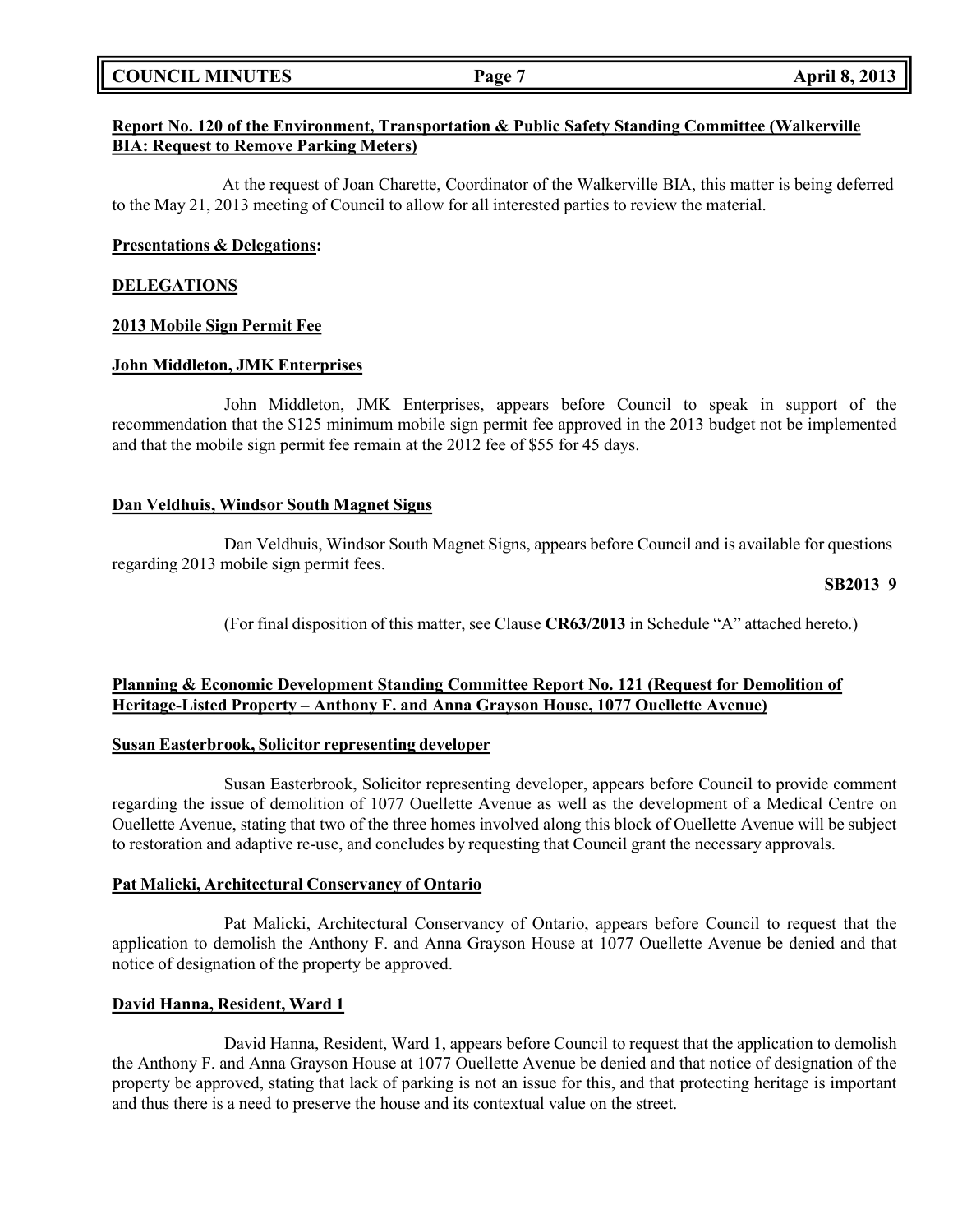### **Mary Hasam, resident**

Mary Hasam, resident, appears before Council to request that the application to demolish the Anthony F. and Anna Grayson House at 1077 Ouellette Avenue be denied and that notice of designation of the property be approved, stating that the house indeed has heritage value and that there are many options available including turning this into a conservatory of music or as a music therapy establishment.

Report Number 16309 MB2013

(For final disposition of this matter, see Clause **M132-2013** in Schedule "A" attached hereto.)

# **Environment, Transportation & Public Safety Standing Committee Report No. 111 (Consideration of Shared Pathways for E-Bike Usage)**

Mayor Francis leaves the meeting at 7:08 o"clock p.m. and Councillor Marra assumes the Chair.

## **Kimberly Tucker, Scoot-a-Long of Windsor**

Kimberly Tucker, Scoot-a-Long of Windsor, appears before Council to request that Council not amend the traffic by-law preventing anyone from operating a Power Assisted Bicycle (e-bike) on a shared pathway (multi-use trail, trail), stating that e-bike users can safely co-exist with other users and that any exclusion would be short-sighted.

## **Brian Tucker, Scoot-a-Long of Windsor**

Brian Tucker, Scoot-a-Long of Windsor, appears before Council to request that Council not amend the traffic by-law preventing anyone from operating a Power Assisted Bicycle (e-bike) on a shared pathway (multiuse trail, trail).

## **Walter Hancrar, resident**

Walter Hancrar, resident, appears before Council to request that Council not amend the traffic bylaw preventing anyone from operating a Power Assisted Bicycle (e-bike) on a shared pathway (multi-use trail, trail), as there is no safety issue.

## **John DeMarco, Director, Toronto Electric Riders Association**

John DeMarco, Director, Toronto Electric Riders Association, appears before Council to request that Council not amend the traffic by-law preventing anyone from operating a Power Assisted Bicycle (e-bike) on a shared pathway (multi-use trail, trail), as it is important to allow those that can"t pedal a conventional bike to ride ebikes.

## **Elizabeth Beaugrand & Michael Lucier, residents**

Elizabeth Beaugrand & Michael Lucier, residents, appear before Council to request that Council not amend the traffic by-law preventing anyone from operating a Power Assisted Bicycle (e-bike) on a shared pathway (multi-use trail, trail), as it is safer to use e-bikes on trails as opposed to roads.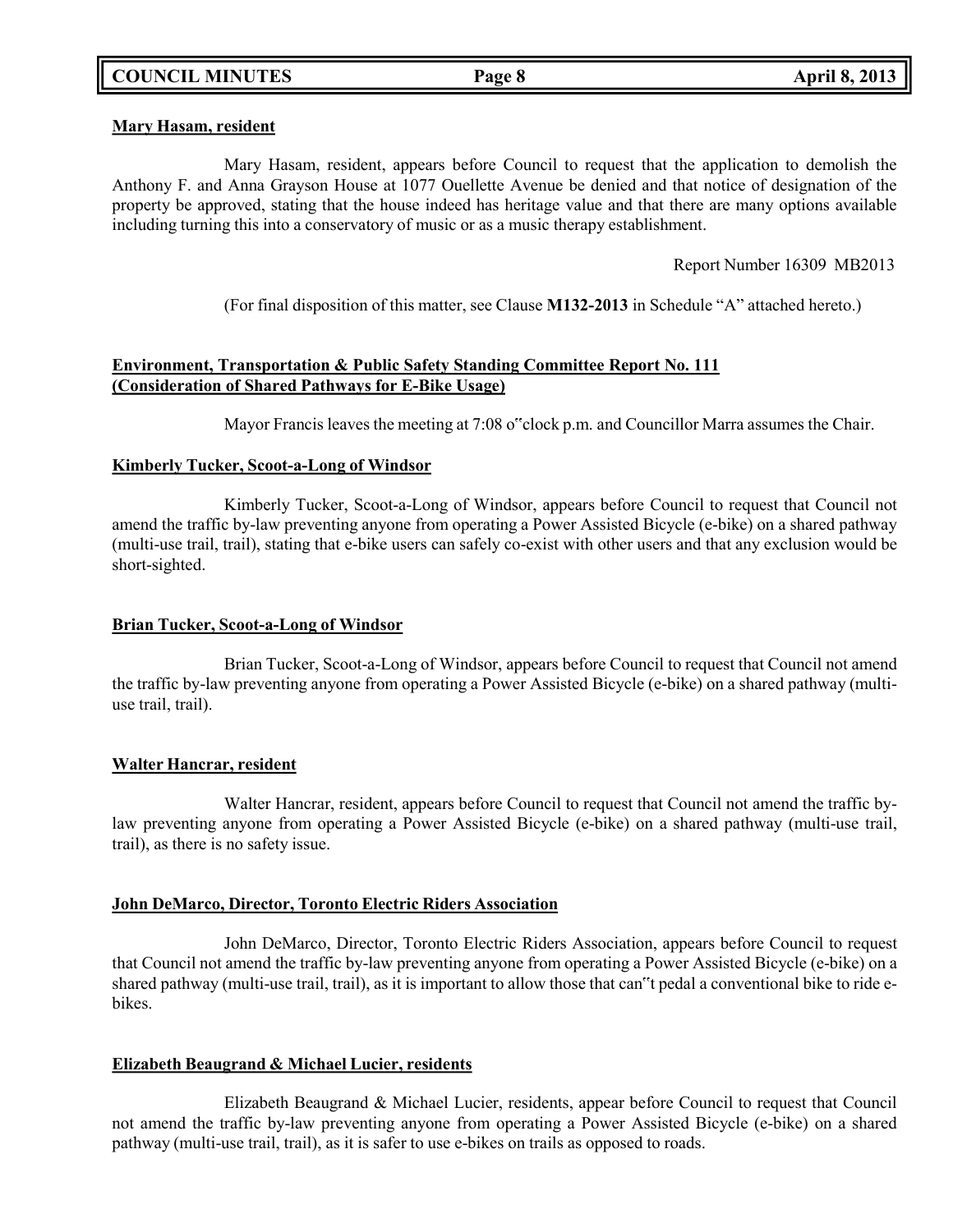|  | <b>COUNCIL MINUTES</b> |
|--|------------------------|
|--|------------------------|

Mayor Francis returns to the meeting at 7:27 o"clock p.m. and Councillor Marra returns to his seat at the Council table.

# **Paul Dungy, resident**

Paul Dungy, resident, appears before Council to request that Council not amend the traffic by-law preventing anyone from operating a Power Assisted Bicycle (e-bike) on a shared pathway (multi-use trail, trail), stating he enjoys riding his e-bike on the trials.

## **Roger Mariuz, resident**

Roger Mariuz, resident, appears before Council to request that Council not amend the traffic by-law preventing anyone from operating a Power Assisted Bicycle (e-bike) on a shared pathway (multi-use trail, trail).

# **David Nickerson, representing DCW Canada**

David Nickerson, representing DCW Canada, appears before Council to request that Council not amend the traffic by-law preventing anyone from operating a Power Assisted Bicycle (e-bike) on a shared pathway (multi-use trail, trail), and concludes by stating that there are other municipalities that do allow e-bikes on paths.

# **Richard Ransom-Brown, resident**

Richard Ransom-Brown, resident, appears before Council to request that Council not amend the traffic by-law preventing anyone from operating a Power Assisted Bicycle (e-bike) on a shared pathway (multi-use trail, trail), suggesting that there is a lot of misleading information on this issue.

Report Number 16385 ST2013

(For final disposition of this matter, see Clause **M113-2013** in Schedule "A" attached hereto.)

# **Report No. 114 of the Environment, Transportation & Public Safety Standing Committee – Report No. 53 of the Windsor Bicycling Committee**

MB2013 ST2013

(For final disposition of this matter, see Clause **M113-2013** in Schedule "A" attached hereto.)

# **Report No. 115 of the Environment, Transportation & Public Safety Standing Committee – Report No. 54 of the Windsor Bicycling Committee**

MB2013 ST2013

(For final disposition of this matter, see Clause **M113-2013** in Schedule "A" attached hereto.)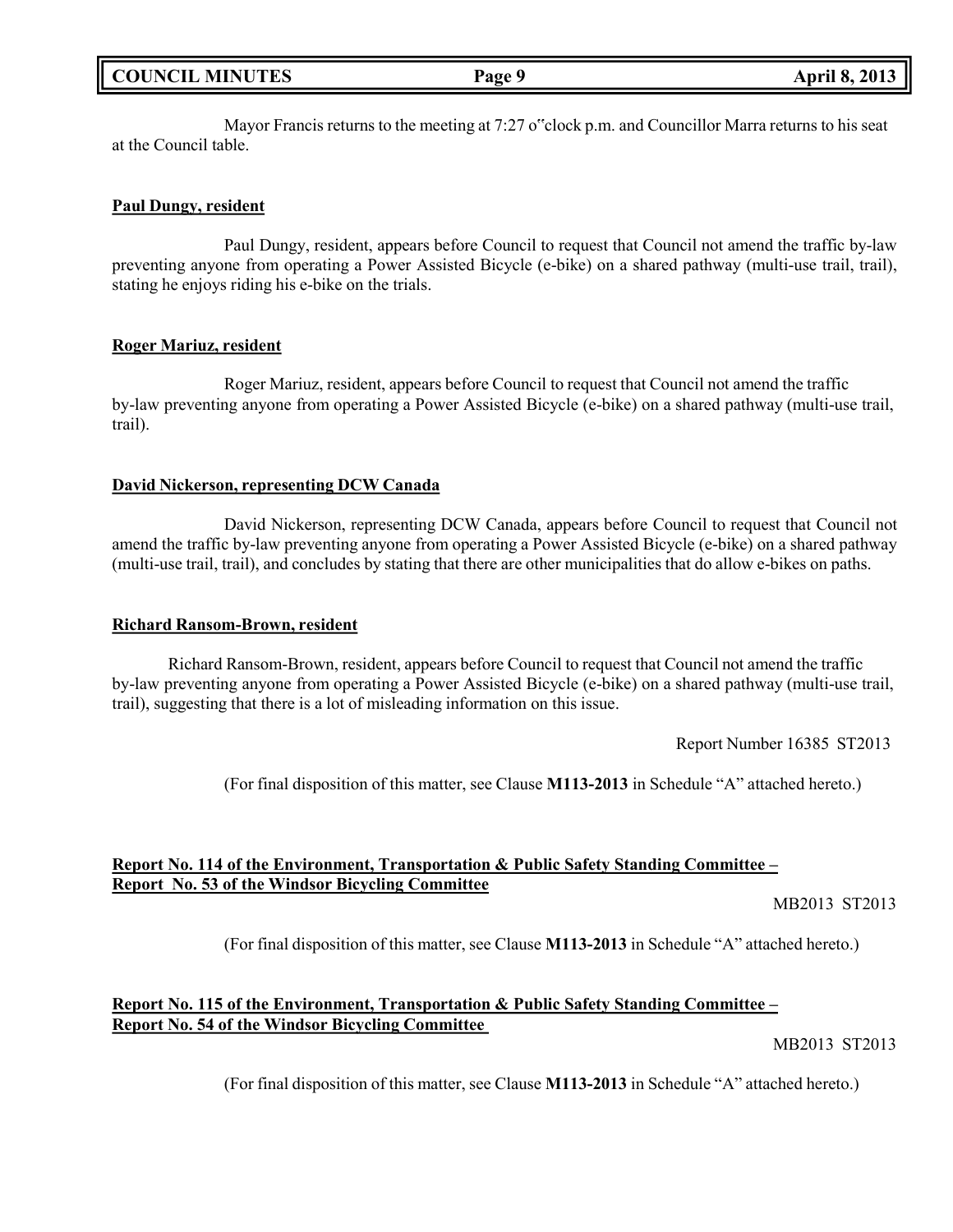|  | <b>COUNCIL MINUTES</b> |
|--|------------------------|
|--|------------------------|

# **Regular Business Items (for final disposition of these matters see Schedule "A" attached)**

None.

### **Consideration of Committee Reports**

|                                                                                                      | Moved by Councillor Payne, seconded by Councillor Sleiman, |
|------------------------------------------------------------------------------------------------------|------------------------------------------------------------|
| M143-2013<br>That the Report of the Striking Committee of its meeting held March 25, 201, BE ADOPTED |                                                            |
| as presented.                                                                                        |                                                            |
|                                                                                                      | Carried.                                                   |

### **By-laws**

Moved by Councillor Valentinis, seconded by Councillor Dilkens, That the following By-laws No. 48-2013 through 52-2013 (inclusive). be introduced and

read a first and second time:

- 48-2013 "A BY-LAW TO PROVIDE THAT PART-LOT CONTROL SHALL NOT APPLY TO CERTAIN LAND THAT IS WITHIN REGISTERED PLAN 12M-491, IN THE CITY OF WINDSOR" authorized by By-Law 28-2013 adopted February 19, 2013
- 49-2013 "A BY-LAW TO PROVIDE THAT PART-LOT CONTROL SHALL NOT APPLY TO CERTAIN LAND THAT IS WITHIN REGISTERED PLAN 12M-514, IN THE CITY OF WINDSOR" authorized by By-Law 28-2013 adopted February 19, 2013
- 50-2013 "A BY-LAW TO AUTHORIZE THE CORPORATION OF THE CITY OF WINDSOR TO ENTER INTO EXTENSION AGREEMENTS AND FOR THE CHIEF ADMINISTRATIVE OFFICER AND CLERK TO EXECUTE SUCH AGREEMENTS", authorized by M41-2012, adopted January 23, 2012
- 51-2013 "A BY-LAW TO PROVIDE FOR INTERIM TAX LEVIES FOR 2013", authorized by M1-2013, adopted January 7, 2013
- 52-2013 "A BY-LAW TO CONFIRM THE PROCEEDINGS OF THE COUNCIL OF THE CORPORATION OF THE CITY OF WINDSOR AT ITS MEETING HELD ON THE EIGHTH DAY OF APRIL, 2013"

Carried.

Moved by Councillor Gignac, seconded by Councillor Halberstadt,

That the Committee of the Whole does now rise and report to Council respecting the business items considered by the Committee:

- **1) Communication Items (as amended)**
- **2) Consent Agenda (as amended)**
- **3) Items Deferred**
- **Items Referred**
- **4) Consideration of the Balance of Business Items (see Schedule "A")**
- **5) Committee Reports (as presented)**
- **6) By-laws given first and second readings (as presented)**

Carried.

ACO2013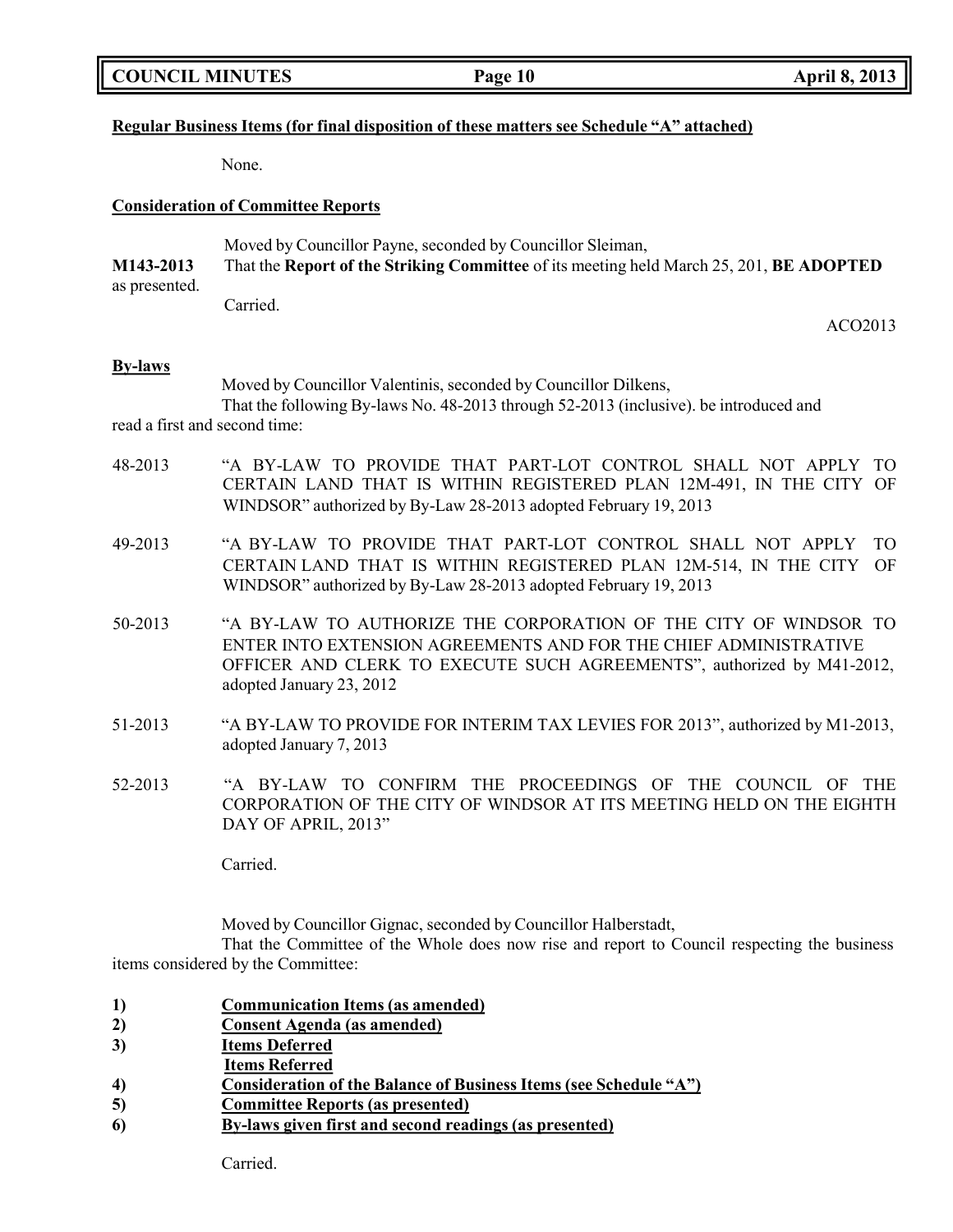**Notices of Motion**

None presented.

## **Third Reading of By-laws**

Moved by Councillor Hatfield, seconded by Councillor Jones,

That the following By-laws No. 48-2013 through 52-2013 (inclusive), having been read a first and second time be now read a third time and finally passed and that the Mayor and Clerk **BE AUTHORIZED** to sign and seal the same notwithstanding any contrary provision of the Council.

Carried.

## **Petitions**

None presented.

### **Council Questions**

Moved by Councillor Payne, seconded by Councillor Sleiman,

**M144-2013** That the following Council Question by Councillor Halberstadt **BE APPROVED**, and that Administration **BE DIRECTED** to proceed with the necessary actions to respond to the Council Question in the form of a written report, consistent with Council"s instructions, and in accordance with Section 17.1 of the Procedure By-law 98-2011:

## **CQ11-2013**

Asks the Chief Building Official to investigate the option of an escalating permit fee on people that choose to let their properties become derelict as exists in other municipalities in Winnipeg and Toronto.

SB2013

Carried.

Moved by Councillor Payne, seconded by Councillor Sleiman,

**M45-2013** That the following Council Question by Councillor Gignac **BE APPROVED**, and that Administration **BE DIRECTED** to proceed with the necessary actions to respond to the Council Question in the form of written report, consistent with Council"s instructions, and in accordance with Section 17.1 of the Procedure By-law 98-2011:

# **CQ12-2013**

Asks Administration to prepare a report outlining the process, benefits and cost if any of designating Peche Island and any other appropriate Municipal holdings as Natural Heritage Sites.

MBA2013

Carried.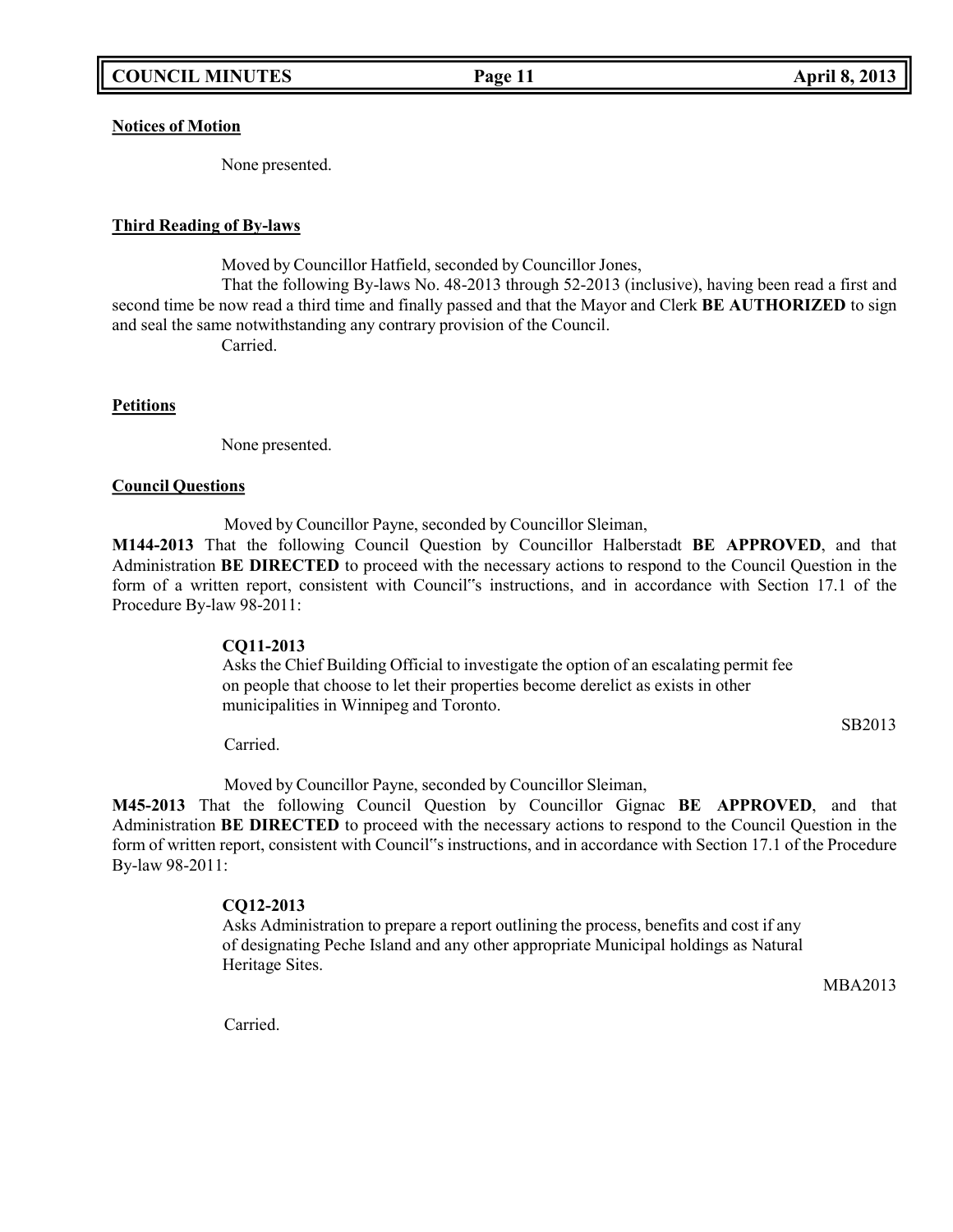# **Adjournment**

of the Mayor. Moved by Councillor Valentinis, seconded by Councillor Dilkens, That this Council meeting stand adjourned until the next regular meeting of Council or at the call

Carried.

Accordingly, the meeting is adjourned at 9:05 o'clock p.m.

**MAYOR**

**CITY CLERK**

# **THIS IS A DRAFT COPY**

# **DEPUTY CITY CLERK/SENIOR MANAGER OF COUNCIL SERVICES**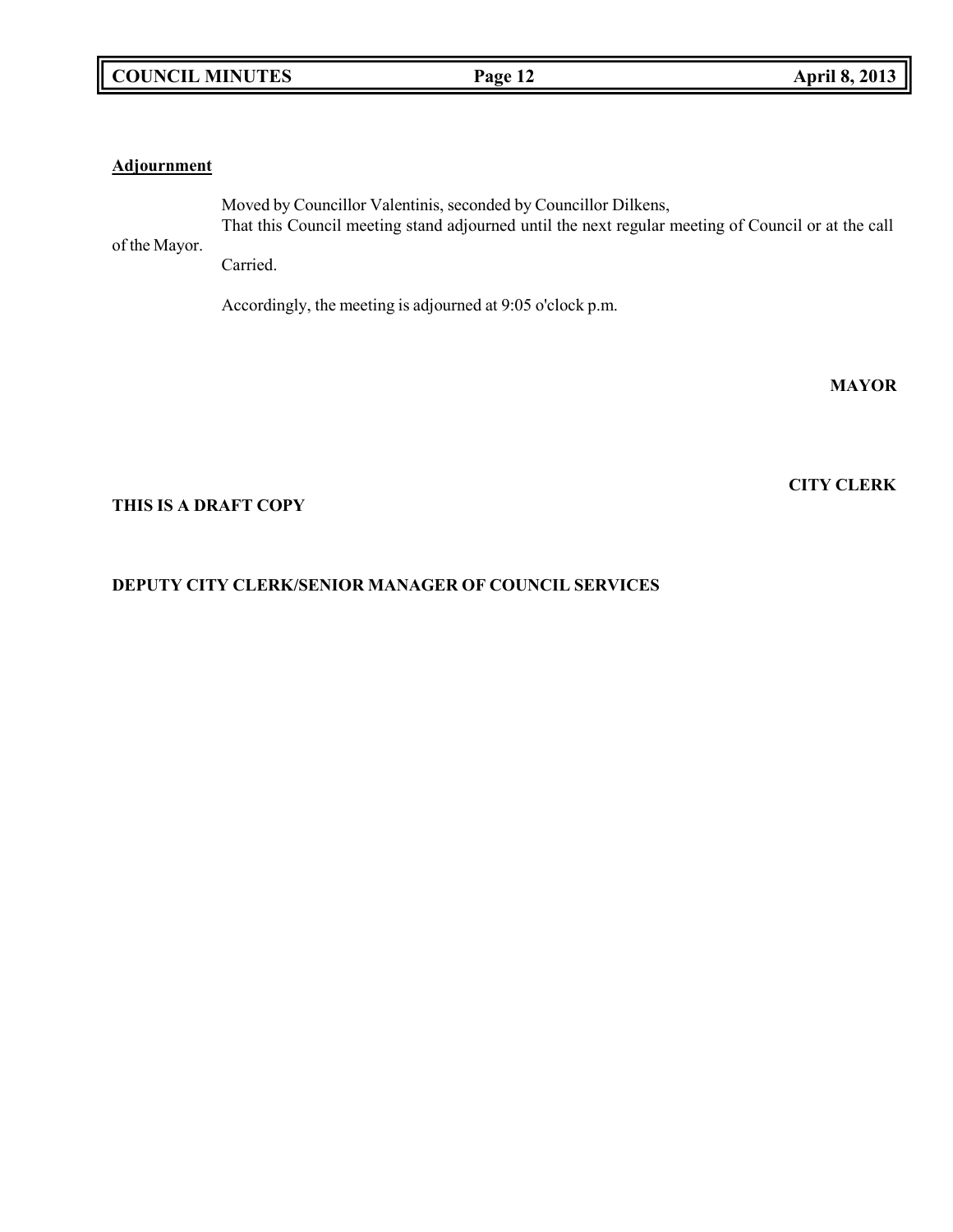# **COUNCIL MINUTES Page 13 April 8, 2013**

Valentinis Marra

### CR55/2013

That the report of the City Engineer dated January 28, 2013 entitled "Snow Angels Volunteer Snow Removal Program" **BE REFERRED** to the Children"s Safety Village to allow for a discussion with possible interested parties willing to develop a model perhaps continue this program.

Carried.

### Report Number **16310 SW2013 1**

Hatfield Jones

CR56/2013

THAT the report of Asset/Lease Administrator with respect to Leasehold Improvements to 4255 Sandwich Street **BE RECEIVED** for Information; and

THAT **APPROVAL BE GIVEN** to amend the lease agreement between the Corporation of the City of Windsor and Bridge Partners Inc, dated December 31, 2010 to provide financing of \$87,575 to the current tenant (Bridge Partners Inc.) of 4255 Sandwich Street for leasehold improvements to the property, subject to satisfactory completion of the work and invoice submission, at an annual rate of 4% interest on the original principal amount, to be repaid in equal monthly payments over the remaining term of the lease (expiry December 31, 2015), with funding from and subsequent repayments made to Windsor Waste Management Reserve Fund 145; and

THAT the Chief Administrative Officer and City Clerk **BE AUTHORIZED** to sign an Agreement, to be satisfactory in form to the City Solicitor, in content to the Asset/Lease Administrator, and in financial content to the City Treasurer.

Carried.

Report Number **16477 APM/10674 C2**

Hatfield Jones

CR57/2013

That Council **APPROVE** additional consulting fees up to an amount of \$250,000 to Stantec Consulting, for a revised consulting fee of up to \$1,165,000 plus HST, and that the Chief Administrative Officer and City Clerk **BE AUTHORIZED** to sign an amended agreement, satisfactory in technical content to the City Engineer, in financial content to the City Treasurer, and in form to the City Solicitor.

Carried.

Report Number **16467 SW/10746 C3**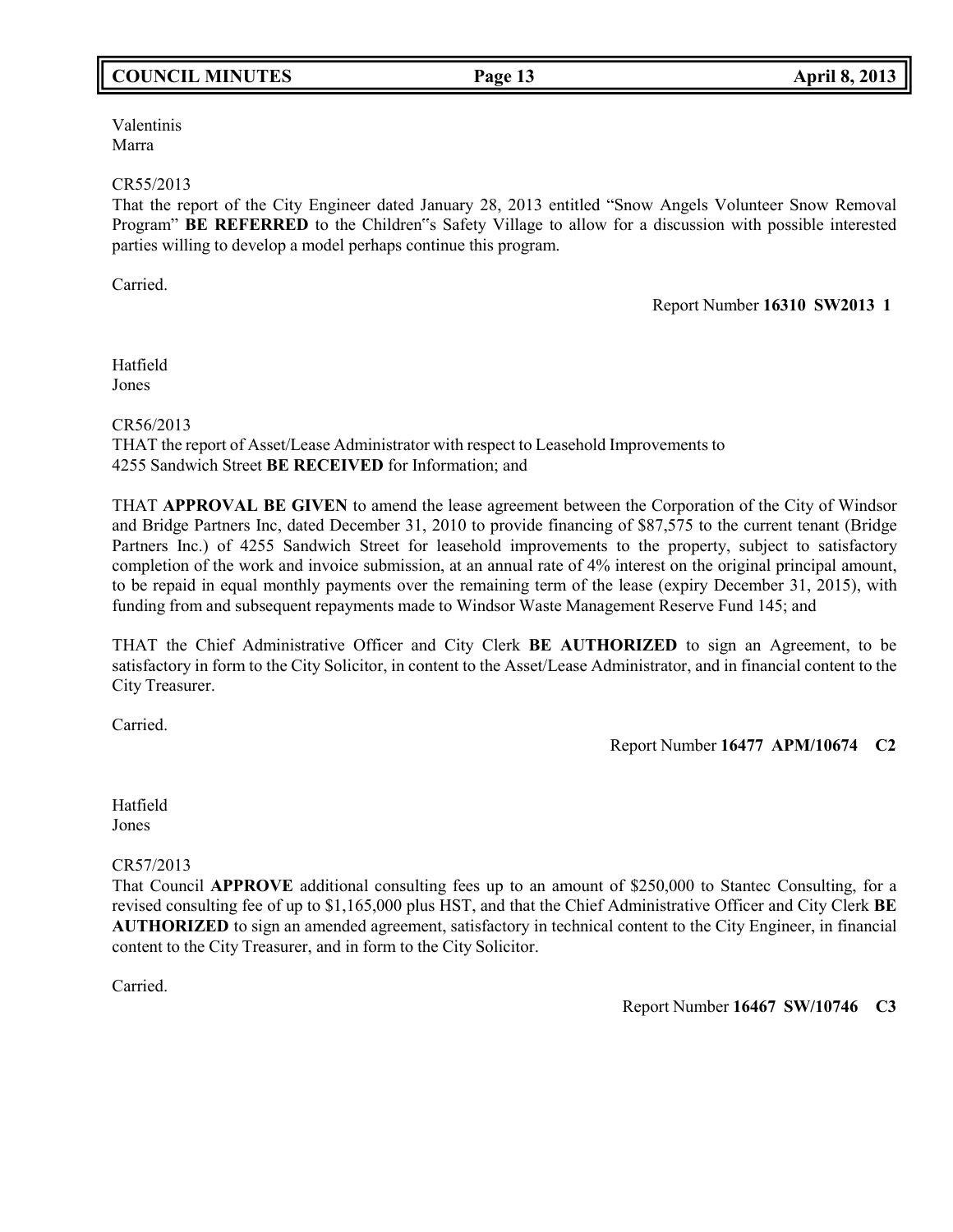# **COUNCIL MINUTES Page 14 April 8, 2013**

Hatfield Jones

### CR58/2013

THAT the bid from Ennis Paint Canada ULC, 4660 12<sup>th</sup> East Avenue, Shawinasa, SUD Quebec, G9N 6T5, for Tender 30-13 – Traffic Paint in the amount of \$150,578.10 (HST excluded) **BE ACCEPTED**; and

THAT the Purchasing Department **BE AUTHORIZED** to issue a Contract Order with the compliant low tenderer.

Carried.

Report Number **16461 ST2013 C4**

Hatfield Jones

### CR59/2013

That the tender as submitted by Landgraff Tree Service Ltd., **BE ACCEPTED** for the removal of tree stumps 14otaling 150,000 centimeters diameter (more or less) at various locations throughout the city for a 2-year term (with an option for a 2-year extension), at a total tender price of \$142,500.00 plus HST, to be charged to Account 001 2980 1812 03365 0280325 and further, that the CAO and City Clerk **BE AUTHORIZED** to sign an agreement satisfactory in form to the City Solicitor, in technical content to the Executive Director of Parks and Facilities and in financial content to the City Treasurer.

Carried.

Report Number **16463 SR/11562 C5**

Hatfield Jones

## CR60/2013

THAT the request from The First Special Service Force Association to temporarily close University Avenue West between Pelissier Street and Victoria Avenue to host a film showing Gala at the Capitol Theatre Wednesday, September 25, 2013 from 1 p.m. – 11 p.m. **BE APPROVED**; and further,

THAT a request to temporarily close Freedom Way between University Avenue East and Park Street East Saturday, September 28, 2013 from 9 a.m. – 10:30 a.m., and to temporarily close University Avenue East between Goyeau Street and City Hall Square East to host a Veterans Ceremony at the Cenotaph Saturday, September 28, 2013 from 10 a.m. – 12 noon **BE APPROVED** subject to the terms and conditions of the Special Event Agreement; and further

THAT the request for the waiver of fees for the hosting of the events in the amount of \$401.97 **BE APPROVED.**

Carried.

Report Number **16468 SAS2013 C6**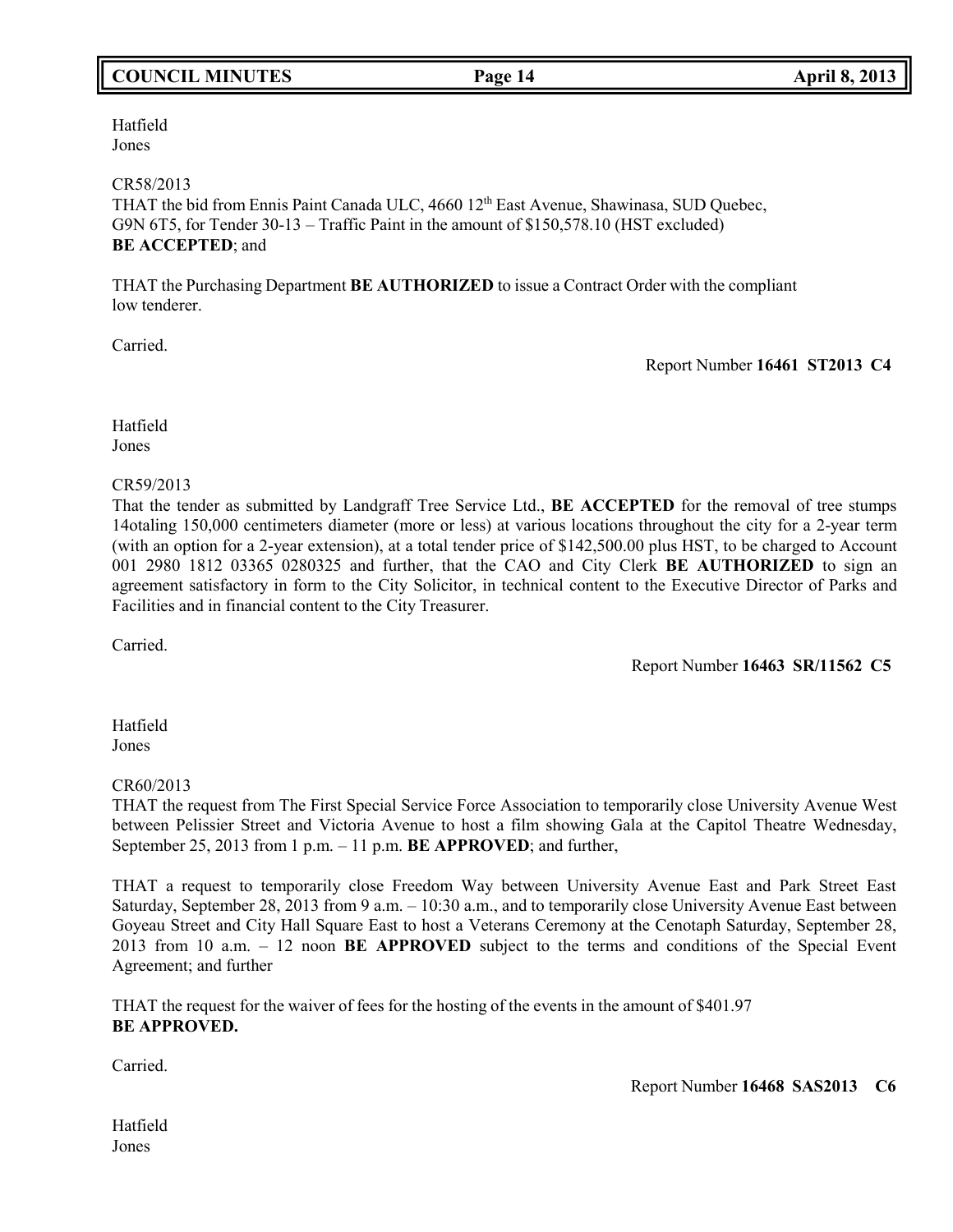# CR61/2013

**THAT** this report from the Executive Director of Housing and Children Services regarding the continued participation in collaborative Social Housing IT software initiative with other municipal service managers and the request to enter into a Consortium Agreement regarding the development of a Social Housing software solution with seven other municipalities **BE APPROVED**; and further

**THAT** the Chief Administrative Officer and the City Clerk **BE AUTHORIZED** to sign the Consortium Agreement between the City of Windsor and the Cities of London, Hamilton, Chatham-Kent, Ottawa, the Region of Waterloo, Region of York and Halton Region, for a maximum City commitment of \$186,526, not including HST, for the development of the software, which agreement shall be satisfactory in form to the City Solicitor, in technical content to both the Executive Director of Housing and Children"s Service and the Executive Director of Information Technology**,** and in financial content to the City Treasurer; and further

**THAT** the City of Windsor"s share for this project to a maximum of \$186,526, not including HST, **BE FUNDED** from the balance of one-time funding previously received from the Ministry of Municipal Affairs and Housing under the Delivering Opportunities for Ontario Renters (DOOR), and the **THAT** the ongoing funding estimated to be \$22,000 annually **BE FUNDED** from within the existing operating budget, and further

**THAT** subject to procurement of a suitable software development contract, the CAO and City Clerk

**BE AUTHORIZED** to execute the necessary agreements and documents related to the City of Windsor"s continued involvement in the development of a Social Housing software solution provided such agreements and documents are satisfactory in form to the City Solicitor, in financial content to the City Treasurer and in technical content to both the Executive Director of Housing and Children's Services and the Executive Director of Information Technology.

Carried.

Report Number **16466 GH/11654 C7**

Hatfield Jones

CR62/2013

THAT the report dated March 27, 2013 from the Manager, WFCU Centre and Arenas regarding a closing event for Windsor Arena **BE RECEIVED**; and further,

THAT Administration **BE DIRECTED** to form a committee to discuss planning a Signature Celebratory Event to recognize the formal closure of Windsor Arena.

Carried.

Report Number **16445 SR2013 C8**

Marra Jones

CR63/2013

That Council Resolution B5/2013 adopted by Council on March 4, 2013 approving the Operating and Capital Budget, specifically relating to Change Request 2013-0259 regarding Increase to Mobile Signs Permit Fee to a \$125 minimum fee per permit **BE RECONSIDERED**; and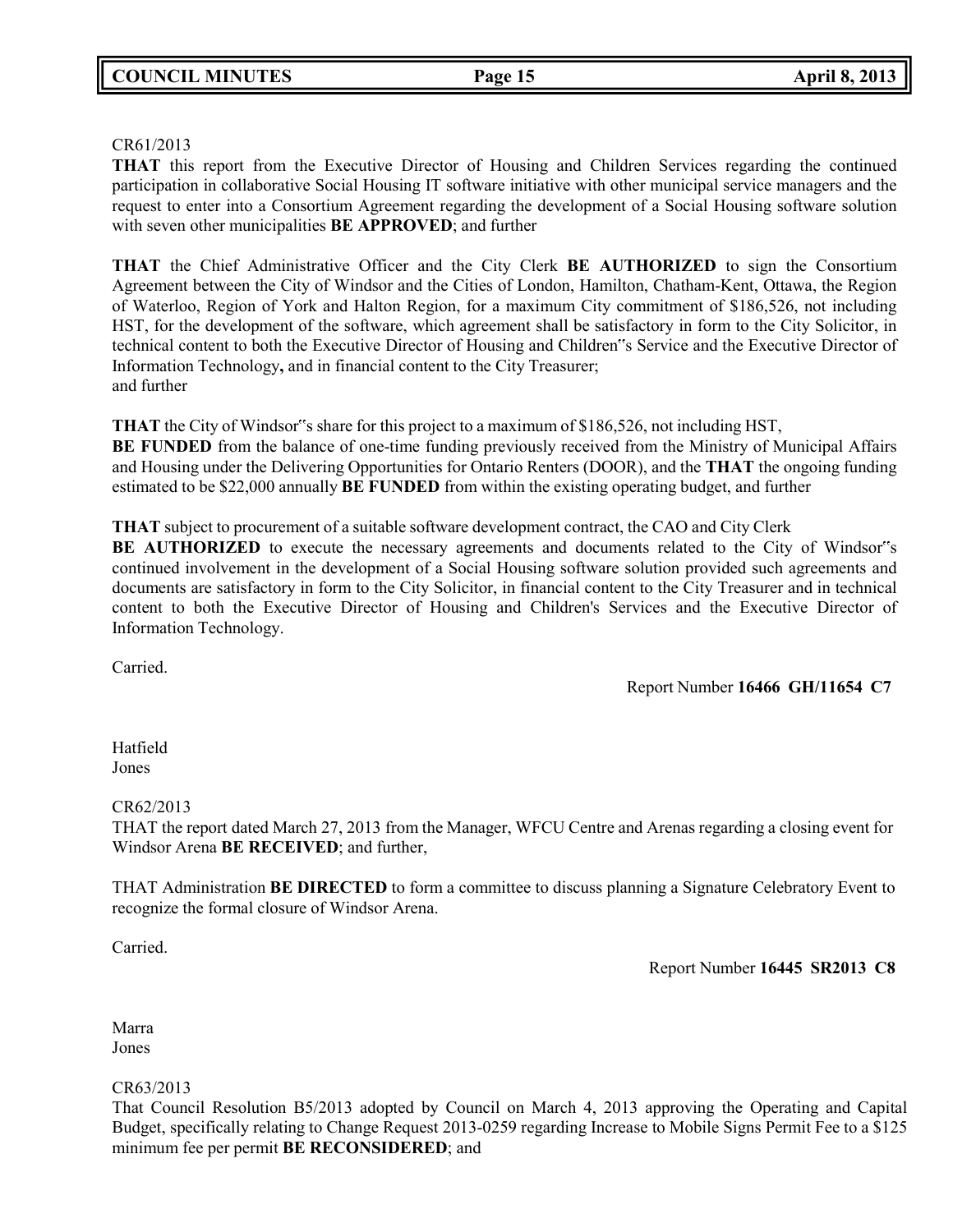|  | <b>COUNCIL MINUTES</b> |
|--|------------------------|
|--|------------------------|

# That the \$125 minimum mobile sign permit fee approved in the 2013 budget **NOT BE IMPLEMENTED** and that the mobile sign permit fee remain at the 2012 fee of \$55 for 45 days.

Carried.

Report Number **16480 SB2013 9**

Hatfield Jones

# CR64/2013

That City Council provide exemption from Demolition Control By-law #11806 to the Owners of the properties located at 165 Louis, 304 Elliott Street West, 270 Aylmer, 930 Goyeau, and 936 Goyeau, as they have been identified by the Building Department as being "Derelict" under the Property Standards By-Law and that the owners **BE PERMITTED** to demolish the subject properties; and,

That demolition permits for the properties located at 165 Louis, 304 Elliott Street West, 270 Aylmer, 930 Goyeau, and 936 Goyeau **BE ISSUED** in accordance with the Demolition Control By-law #11806 because they have been identified by the Building Department as being "Derelict" under the Property Standards By-Law; and,

That the demolition of the buildings **BE UNDERTAKEN** by Building Department should the owners refuse to comply with the orders, and that all costs associated with the demolitions undertaken by the Building Department **BE ADDED** to the property taxes, pursuant to the provisions of the Property Standards By-law (147-2011) and the *Building Code Act*; and,

That City Council **ACKNOWLEDGE** the intent to demolish the structure at 2446 Cadillac as outlined in this report.

Carried.

Councillor Payne discloses an interest and abstains from voting on this matter.

Report Number **16460 SB/10571 C10**

Hatfield Jones

# CR65/2013

That City Council **TABLE** the report of the Chief Financial Officer & City Treasurer regarding "Establishment of 2013 Tax Policy and Municipal Tax Rates" to allow for public review and that City Council **CONSIDER** this matter at the Council meeting of April 22, 2013.

Carried.

Report Number **16482 ACEA/11600 C11**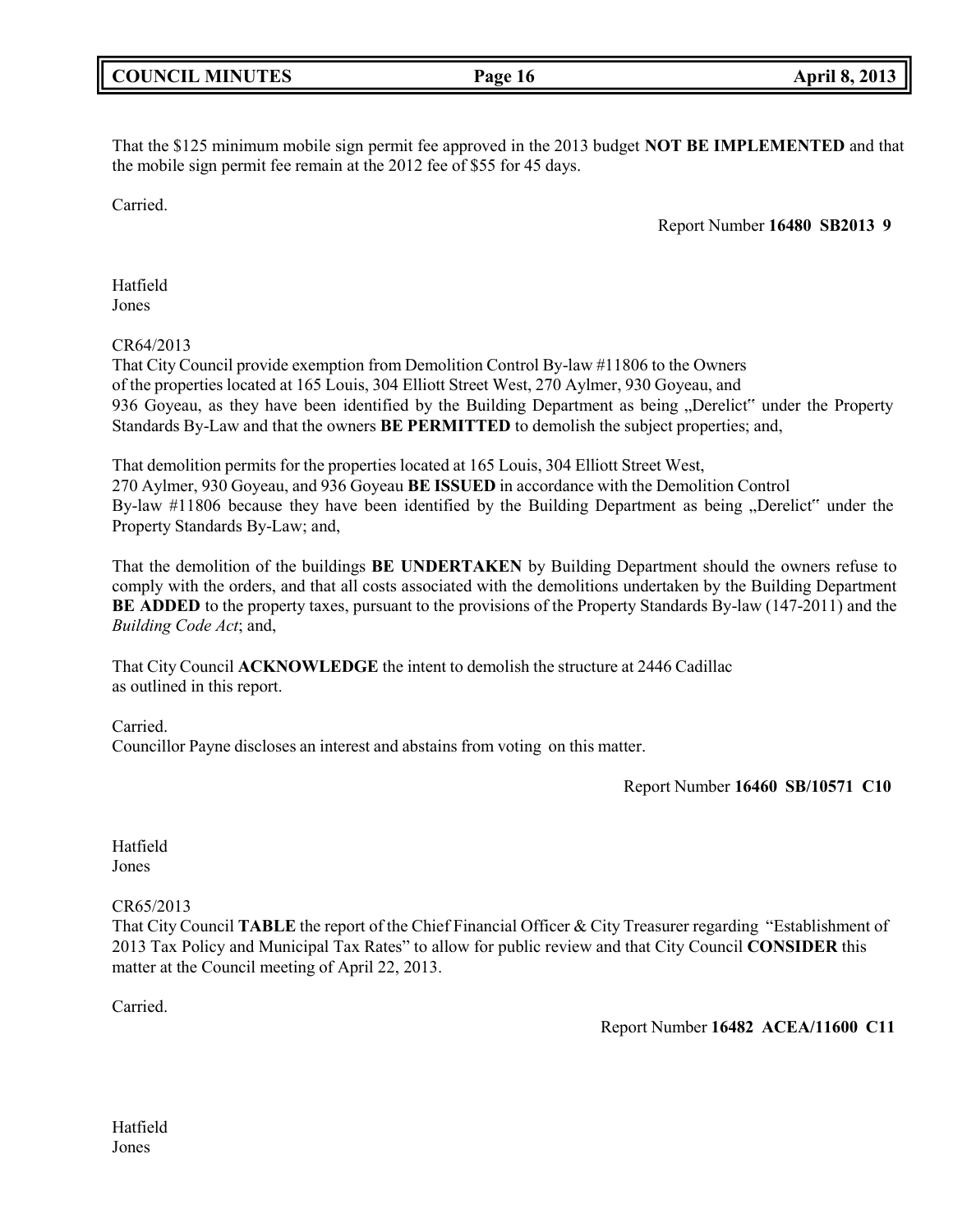# **COUNCIL MINUTES Page 17 April 8, 2013**

### CR66/2013

That Council **APPROVE** the request of the Downtown Windsor Community Collaborative (DWCC) 1005 Victoria Ave. Windsor, Bob Cameron, Director, for a non exclusive license of 241.5 square metres (288.88 sq. yards) of Bruce Ave Park as described on the attached plan (Appendix A) in order to facilitate the installation of a community garden operation on the following conditions:

- 1) Use of 241.5 square metres (288.88sq. yds.) of land, as depicted in the sketch attached as appendix "A", for use as a community garden in accordance with the attached as appendix  $, B$ ";
- 2) The term of the license is from April 15, 2013 to Oct15, 2013;
- 3) DWCC is obligated to take the land as is to construct and maintain their improvements on the licensed land at their expense.
- 4) A security deposit in the amount of \$500.00 to insure that the property is returned to its original condition at the end of the license term;
- 5) Property taxes for the licensed lands will be the responsibility of the DWCC;
- 6) The annual fee for the licensed land is \$50.00 , payable in advance;
- 7) The licensed area is to be kept free of pests and animals
- 8) The use of pesticides and herbicides is prohibited;
- 9) The use of uncomposted manure and fertilizer is prohibited;
- 10) Liability insurance in the amount of \$2,000,000 with "The Corporation of the City of Windsor" named as an additional insured, in accordance with the Purchasing Bylaw, and satisfactory in form and content to the Manager of Purchasing and Risk Management;
- 11) The DWCC agrees to indemnify and hold harmless The Corporation of the City of Windsor, its affiliates, officers, employees, councillors, and assigns [collectively the "City"], from and against any and losses, damages, costs, and expenses, and all claims, demands, actions, causes of action, suits, proceedings and liability, including all claims made by any third party under or relating to this license, for bodily injury or property damage howsoever arising, unless caused by the City"s negligence.
- 12) The City is not responsible in the case of vandalism or theft;
- 13) Tenants must provide plans and specifications of the facility for review and approval to the satisfaction of the Executive Director of Parks and Facility Operations;
- 14) The storage of motor vehicles, tractors, fuel and chemicals is prohibited;
- 15) The use of motorized equipment is limited to the first 30 days of the growing season starting on April 15, 2013;
- 16) DWCC will maintain the licensed lands not under cultivation by controlling weeds and grass on a regular basis;
- 17) The balance of the terms and conditions of this license, except as noted herein, are the standard requirement in other municipal licenses, and;

that the Chief Administrative Officer and City Clerk **BE AUTHORIZED** to execute a license agreement, satisfactory in form to the City Solicitor, in content to the Executive Director of Parks and Facilities, and in financial content to the City Treasurer.

Carried.

Report Number **16462 SR/11280 C12**

Appendices Plan

Valentinis Marra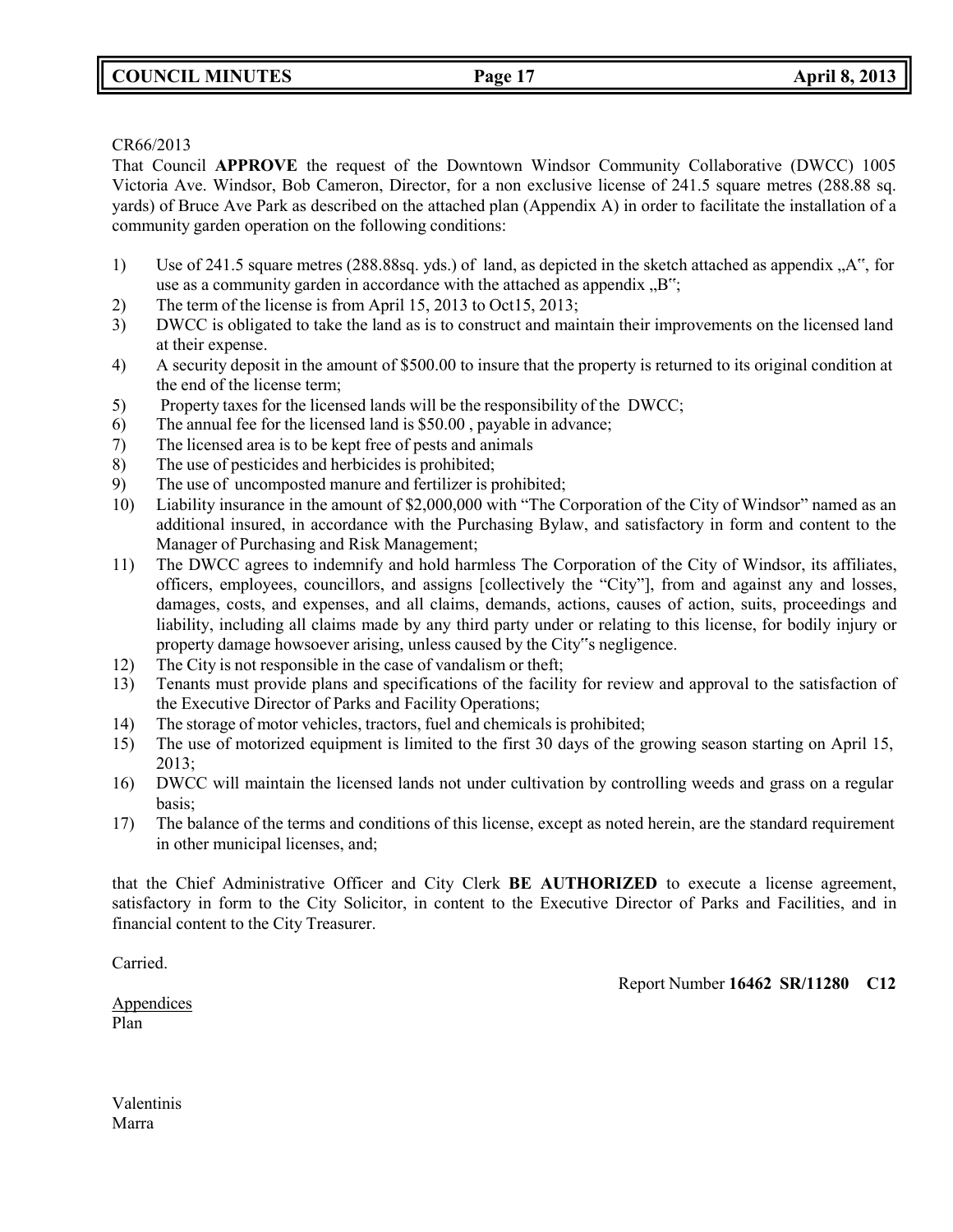# **COUNCIL MINUTES Page 18 April 8, 2013**

### CR67/2013

That the report of the City Solicitor dated March 21, 2013 regarding "Notice of Trespass Policy – Legal File No. ADM 6257" **BE DEFERRED** to the April 22, 2013 meeting of Council to allow for all interested parties to be in attendance and to allow for representatives from the Coalition for Civil Liberties to provide input for administration"s consideration.

Carried.

Report Number **16478 AL2013 13**

Hatfield Jones

CR68/2013

**THAT** this report dated February 8, 2012 on post-retirement benefits for union employees hired between May 15, 2006 and April 17, 2009 **BE RECEIVED** for information purposes; and further

**THAT** Council **RESCIND** part 2 of CR252/2006, where union employees hired after May 16, 2006 and before April 17, 2009 who transfer to non union jobs are limited in their post-retirement benefit coverage; and

**THAT** the City Solicitor **UPDATE** By-law 170-2009 to reflect all Post Retirement benefit changes, inclusive of post retirement benefits for those with a promissory note should they qualify under OMERS irrespective of their employment status change.

Carried.

Report Number **15813 AS/9207 C14**

Hatfield Jones

## CR69/2013

- 1. THAT Council **RECEIVE FOR INFORMATION** the 2012 Year-end Operating Budget Variance Report, dated March 21, 2013;
- 2. THAT the 2012 Operating Budget Surplus of \$1,708,605 **BE ALLOCATED** as follows:
	- a. \$1,500,000 **BE TRANSFERRED** to the Property Tax Appeals Reserve Fund in order to help finance the potential future costs relating to the significant property tax appeals that are currently in process, and
	- b. the remaining operating surplus of \$208,605 **BE TRANSFERRED** to the Budget Stabilization Reserve Fund;
- 3. THAT in order to avoid the need to re-budget for various items, Council **APPROVE** \$2,444,370 in budget carryovers as detailed in Appendix C: 2012 Budget Carry-Forwards;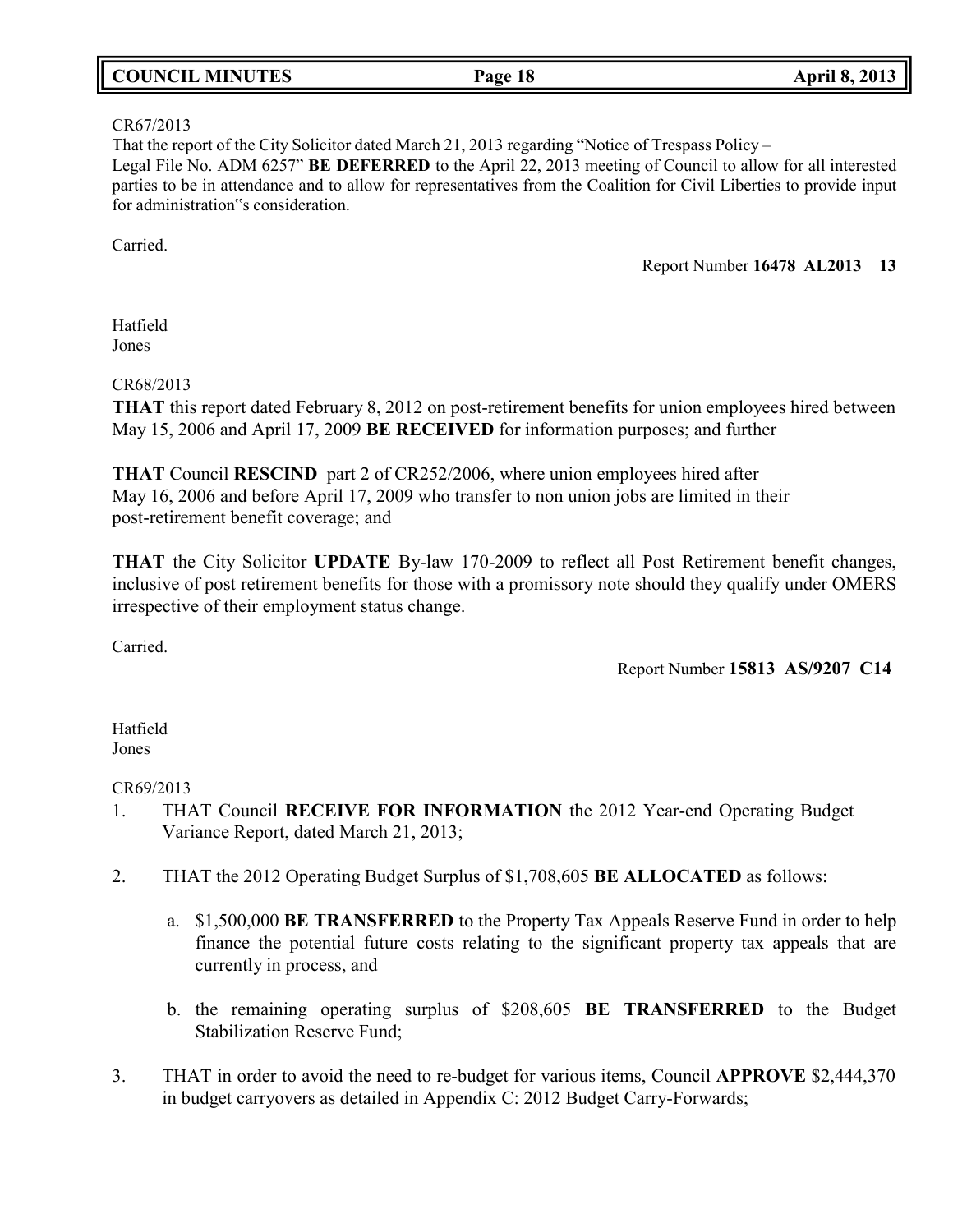# **COUNCIL MINUTES Page 19 April 8, 2013**

- 4. THAT Council **APPROVE** the balancing of and transfers from Capital Projects, as detailed in Appendix D: 2012 Capital Closeouts;
- 5. THAT, as per the directions provided by Council as part of the 2013 Budget deliberations, Council **APPROVE**
	- a. the establishment of a Driver Simulation Reserve Account (#1788), and
	- b. the transfer of the annual approved budget related to this matter to this reserve account, and
	- c. the delegation of authority to the CAO to spend funds from this reserve account for Driver Simulation Training needs;
- 6. THAT, as per the request of the Police Services Board, Council **APPROVE**
	- a. the establishment of a Police Equipment Replacement Reserve Fund, and
	- b. the surplus funds from the Windsor Police Services budget for 2012 in the amount of \$89,971 **BE TRANSFERRED** over from the City"s Budget Stabilization Reserve Fund to the newly created Police Equipment Replacement Reserve fund in 2013;
- 7. THAT, in order to maintain compliance with the PSAB accounting guidelines, Council **APPROVE**
	- a. the establishment of a Best Start Surplus Reserve Fund in 2013 that will serve to enhance existing or add new programs that benefit at least in part, children and youth in the community, and
	- b. the transfer of funds in the amount of \$2,988,203 from the City"s Deferred Revenues relating to Best Start Surplus into this newly established Reserve Fund;

# 8. THAT Council **APPROVE**

- a. the establishment of a Firefighter Recruitment Reserve Account (#1787), and
- b. transfer the 2012 surplus of \$6,554 from the operating fund (Human Resources Recruitment Dept. ID #0131451) to this reserve account, and
- c. the delegation of authority to the CAO to spend funds from this reserve account for Firefighter Recruitment;
- 9. THAT Council **APPROVE** the following transfers, of a housekeeping nature, to/from various reserves:
	- a. \$11,657 from the 400 City Hall Square Reserve (Fund#186) to the Disaster Recovery Project (Project ID#7074016) to fund the base building improvements resulting from the Data Centre project related to the computer room move;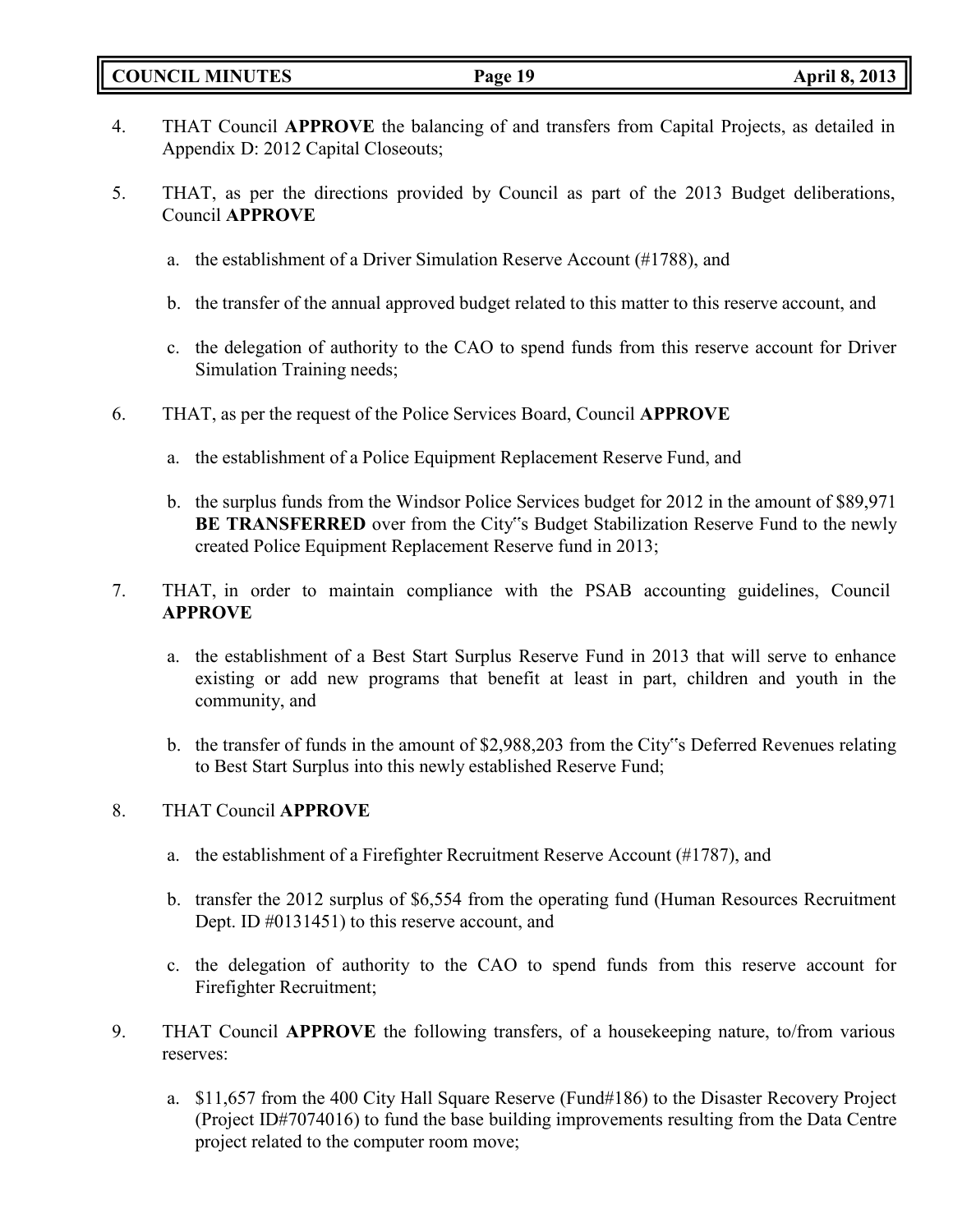|  | <b>COUNCIL MINUTES</b> |
|--|------------------------|
|--|------------------------|

b. \$123,408 from the Capital Expenditure Reserve (Fund#160) to the City owned Vacant Lands (Dept ID#0122623) to fund the lawn maintenance and grounds upkeep of vacant land owned by the City of Windsor.

Carried.

Report Number **16481 AFB/11050 C15**

# **STANDING COMMITTEE RESOLUTIONS**

Moved by Councillor Hatfield, seconded by Councillor Jones,

**M111-2013** That **Report No. 107 of the Environment, Transportation & Public Safety Standing Committee** of its meeting held February 20, 2013 regarding "Plate Holder Transfer Fee" **BE ADOPTED** as presented.

Carried.

Moved by Councillor Hatfield, seconded by Councillor Jones,

**M112-2013** That **Report No. 110 of the Environment, Transportation & Public Safety Standing Committee** of its meeting held February 20, 2013 regarding "Erie Street East: Request to Install Parking Meters – Langlois to Hall" **BE ADOPTED** as presented.

Carried.

Report Number 16377 ST2013

Moved by Councillor Gignac, seconded by Councillor Dilkens,

**M113-2013** That **Report No. 111 of the Environment, Transportation & Public Safety Standing Committee** of its meeting held February 20, 2013 regarding "Consideration of Shared Pathways for E-B ike Usage" **BE ADOPTED** as presented.

Carried.

At the request of Mayor Francis a **recorded vote** is taken on this matter.

## **RESULTS OF RECORDED VOTE:**

|              | In Favour Councillors Gignac, Dilkens, Jones, Payne, Sleiman and Mayor Francis |
|--------------|--------------------------------------------------------------------------------|
|              | Opposed Councillors Halberstadt, Valentinis, Hatfield and Marra                |
| Abstain None |                                                                                |
| Absent       | $\mathbb C$ ouncillor Maghnieh                                                 |

Report Number 16385 ST2013

Moved by Councillor Hatfield, seconded by Councillor Jones,

**M114-2013** That **Report No. 112 of the Environment, Transportation & Public Safety Standing Committee** of its meeting held February 20, 2013 regarding "Minutes of the Windsor-Essex County Environment Committee meeting held January 10, 2013" **BE ADOPTED** as presented.

Carried.

MB2013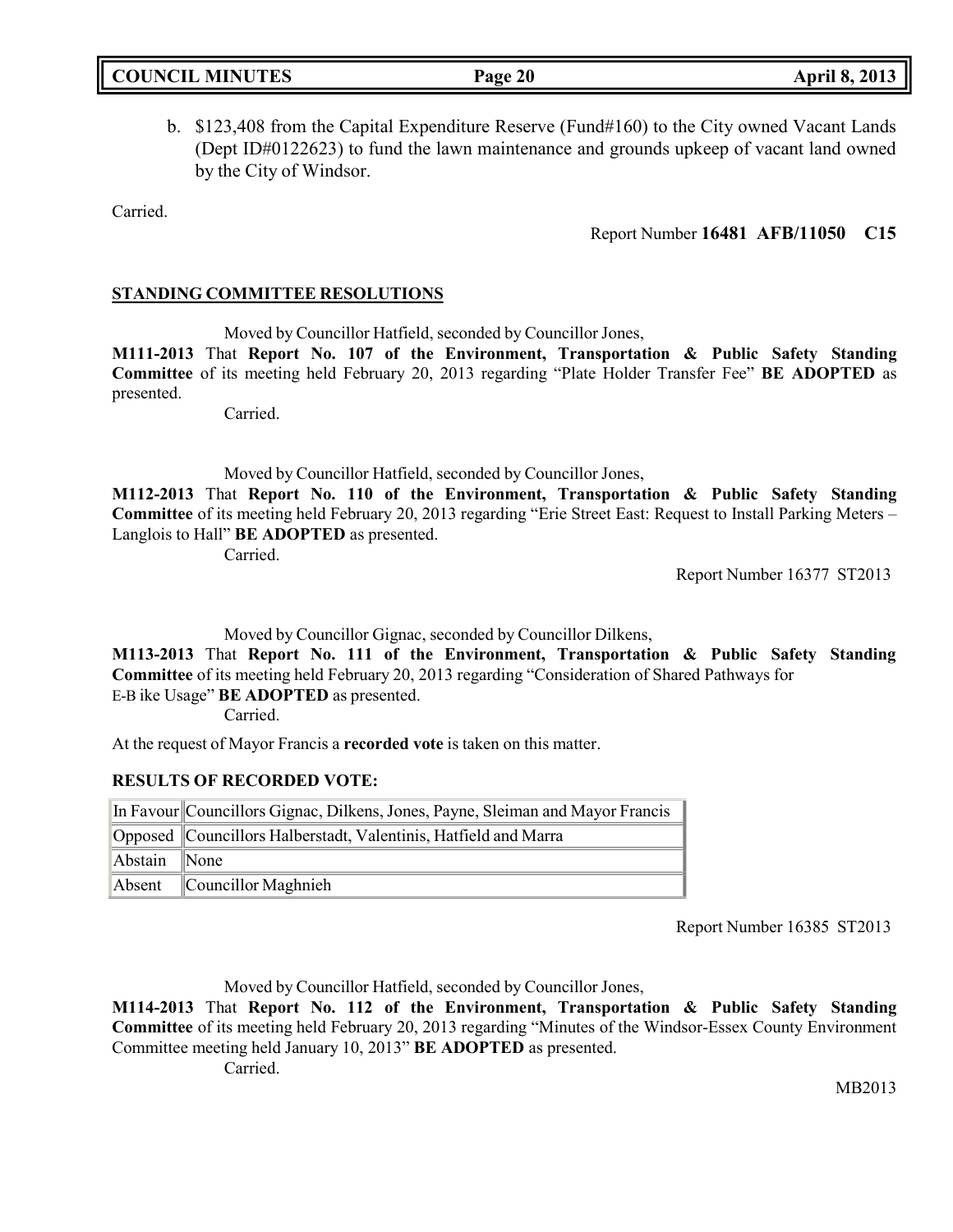| <b>COUNCIL MINUTES</b> |  |
|------------------------|--|
|------------------------|--|

# Moved by Councillor Hatfield, seconded by Councillor Jones,

**M115-2013** That **Report No. 113 of the Environment, Transportation & Public Safety Standing Committee** of its meeting held February 20, 2013 regarding "Minutes of the Windsor Bicycling Committee meeting held October 17, 2012" **BE ADOPTED** as presented.

Carried.

## **Report No. 114 of the Environment, Transportation & Public Safety Standing - Report No. 53 of the Windsor Bicycling Committee**

(For final disposition of this matter, see Clause **M113-2013** in Schedule "A" attached hereto.)

### **That Report No. 115 of the Environment, Transportation & Public Safety Standing Committee - Report No. 54 of the Windsor Bicycling Committee**

MB2013 ST2013

(For final disposition of this matter, see Clause **M113-2013** in Schedule "A" attached hereto.)

Moved by Councillor Hatfield, seconded by Councillor Jones,

**M118-2013** That **Report No. 116 of the Environment, Transportation & Public Safety Standing Committee** of its meeting held February 20, 2013 regarding "Minutes of the Windsor Licensing Commission meeting held November 21, 2012" **BE ADOPTED** as presented. Carried.

MB2013 ACL2013

Moved by Councillor Hatfield, seconded by Councillor Jones,

**M119-2013** That **Report No. 117 of the Environment, Transportation & Public Safety Standing Committee** of its meeting held February 20, 2013 regarding "Town & Gown Committee meeting held June 5, 2012" **BE ADOPTED** as presented.

Carried.

MB2013

Moved by Councillor Hatfield, seconded by Councillor Jones,

**M120-2013** That **Report No. 118 of the Environment, Transportation & Public Safety Standing Committee** of its meeting held February 20, 2013 regarding "Report No. 3 of the Town & Gown Committee" **BE ADOPTED** as presented.

Carried.

Clerks" Note: The administrative report on this matter is deferred to the May 6, 2013 meeting of Council.

ST2013

MB2013

MB2013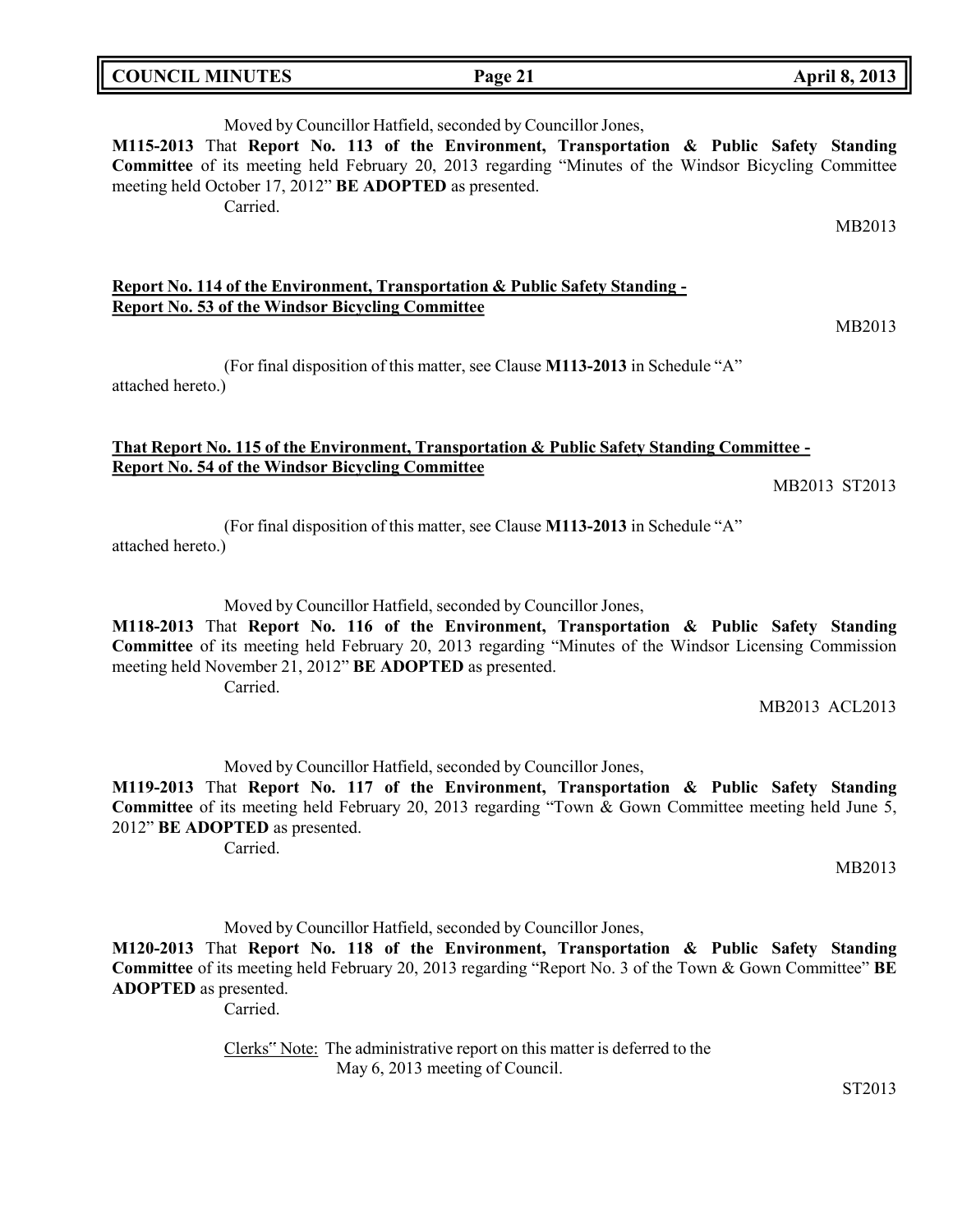| <b>COUNCIL MINUTES</b> | Page 22 | <b>April 8, 2013</b> |
|------------------------|---------|----------------------|
|------------------------|---------|----------------------|

Moved by Councillor Hatfield, seconded by Councillor Jones,

**M121-2013** That **Report No. 119 of the Environment, Transportation & Public Safety Standing Committee** of its meeting held February 20, 2013 regarding "Report No. 150 of the Windsor Licensing Commission – Taxi Cab Courses and Vehicle Standards Inspection Lane" **BE ADOPTED** as presented. Carried.

ACL2013

Moved by Councillor Valentinis, seconded by Councillor Marra,

**M122-2013** That **Report No. 120 of the Environment, Transportation & Public Safety Standing Committee** of its meeting held March 20, 2013 regarding "Walkerville BIA: Request to Remove Parking meters" **BE DEFERRED** to the May 21, 2013 meeting of Council, as requested by the Walkerville BIA, to allow for opportunity to review the issue.

Carried.

Report Number 16167 ST2013

Moved by Councillor Hatfield, seconded by Councillor Jones,

**M123-2013** That **Report No. 121 of the Environment, Transportation & Public Safety Standing Committee** of its meeting held March 20, 2013 regarding "Howard Avenue & Irvine Avenue: Restrict Westbound Left Turns" **BE ADOPTED** as presented.

Carried.

Report Number 16450 ST2013

Moved by Councillor Hatfield, seconded by Councillor Jones,

**M124-2013** That **Report No. 122 of the Environment, Transportation & Public Safety Standing Committee** of its meeting held March 20, 2013 regarding "Increased Speed Fines in Construction Zones" **BE ADOPTED** as presented. Carried.

Report Number 16449 ST2013

Moved by Councillor Hatfield, seconded by Councillor Jones,

**M125-2013** That **Report No. 123 of the Environment, Transportation & Public Safety Standing Committee** of its meeting held March 20, 2013 regarding "Totten Street Traffic Calming Study" **BE ADOPTED** as presented.

Carried.

Report Number 16451 ST2013

Moved by Councillor Hatfield, seconded by Councillor Jones,

**M126-2013** That **Report No. 124 of the Environment, Transportation & Public Safety Standing Committee** of its meeting held March 20, 2013 regarding "Long Park Disposition – Public Meeting" **BE ADOPTED** as presented.

Carried.

Report Number 16459 ZB/11639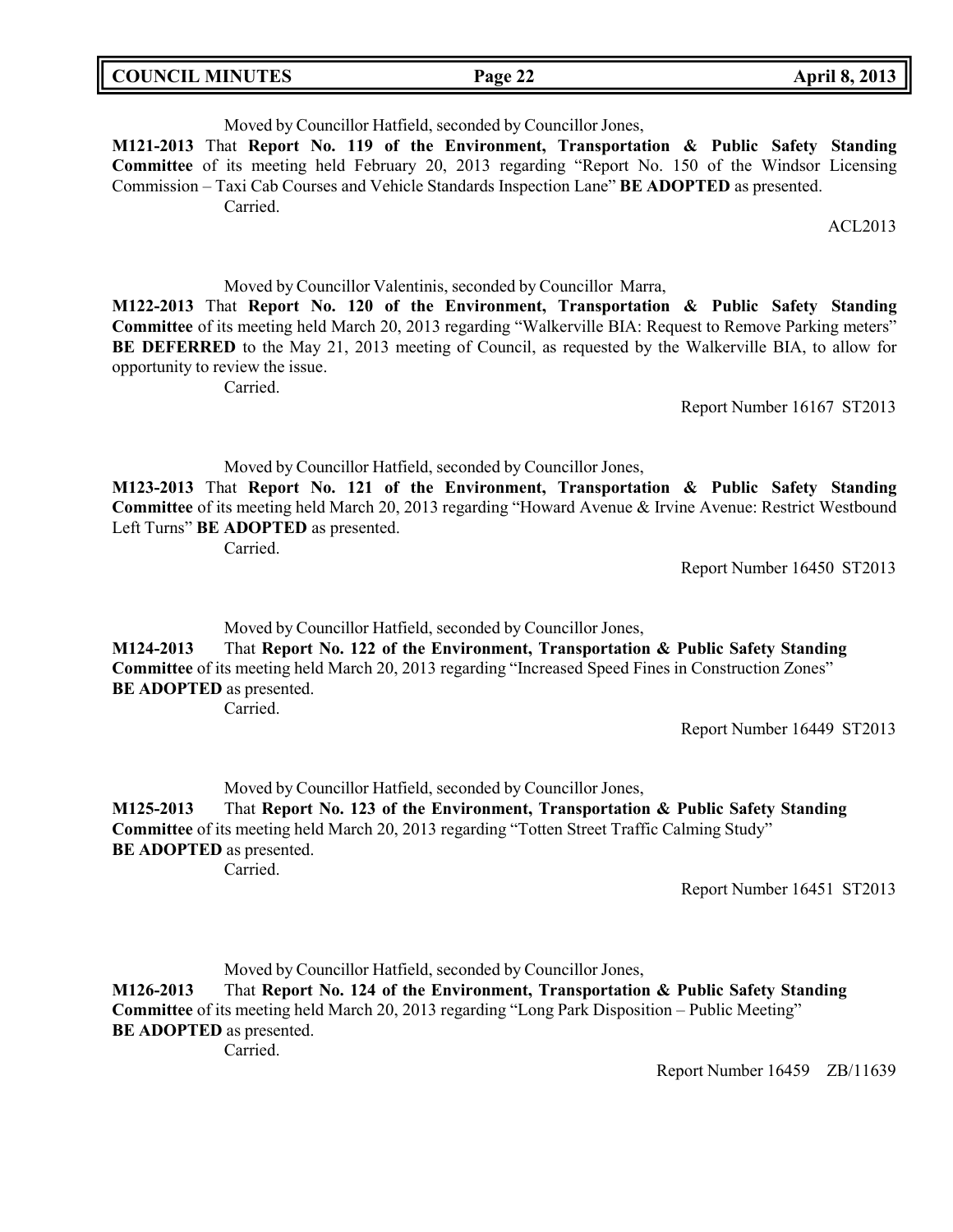| <b>COUNCIL MINUTES</b> | $\mathbf{1}$<br>∸<br>$-$ age $\prime$ | 2013<br><b>DATALL</b> |
|------------------------|---------------------------------------|-----------------------|
|                        |                                       |                       |

Moved by Councillor Hatfield, seconded by Councillor Jones, **M127-2013** That **Report No. 125 of the Environment, Transportation & Public Safety Standing Committee** of its meeting held March 20, 2013 regarding "CQ27-2012 EC Row Expressway/Dougall Avenue to 401 – Heavy Truck Shortcut" **BE ADOPTED** as presented. Carried.

Report Number 16388 ST/5710

Moved by Councillor Hatfield, seconded by Councillor Jones,

**M128-2013** That **Report No. 126 of the Environment, Transportation & Public Safety Standing Committee** of its meeting held March 20, 2013 regarding "Minutes of the Windsor Licensing Commission meeting held December 19, 2012" **BE ADOPTED** as presented.

Carried.

Moved by Councillor Hatfield, seconded by Councillor Jones,

**M129-2013** That **Report No. 127 of the Environment, Transportation & Public Safety Standing Committee** of its meeting held March 20, 2013 regarding "Minutes of the Windsor Essex County Environment Committee meeting held February 7, 2013" **BE ADOPTED** as presented.

Carried.

Moved by Councillor Hatfield, seconded by Councillor Jones,

**M130-2013** That **Report No. 128 of the Environment, Transportation & Public Safety Standing Committee** of its meeting held March 20, 2013 regarding "Minutes of the Windsor Bicycling Committee meeting held February 6, 2013" **BE ADOPTED** as presented.

Carried.

Moved by Councillor Hatfield, seconded by Councillor Jones, **M131-2013** That **Report No. 129 of the Environment, Transportation & Public Safety Standing Committee** of its meeting held March 20, 2013 regarding "Minutes of the Essex-Windsor Solid Waste Authority meeting held December 4, 2012" **BE ADOPTED** as presented. Carried.

Moved by Councillor Jones, seconded by Councillor Hatfield,

**M132-2013** That **Report No. 121 of the Planning & Economic Development Standing Committee** of its meeting held February 11, 2013 regarding "Request for Demolition of Heritage-Listed Property – Anthony F. and Anna Grayson House, 1077 Ouellette Avenue" **BE DEFERRED** to the April 22, 2013 meeting of Council to allow for the Applicant to explore possible alternatives on this matter, and that additional delegations only be permitted at that time should new information emerge.

Carried.

Councillor Payne discloses an interest and abstains from voting on this matter.

Report Number 16309 MB2013

MB2013

ACL2013

MB2013

MB2013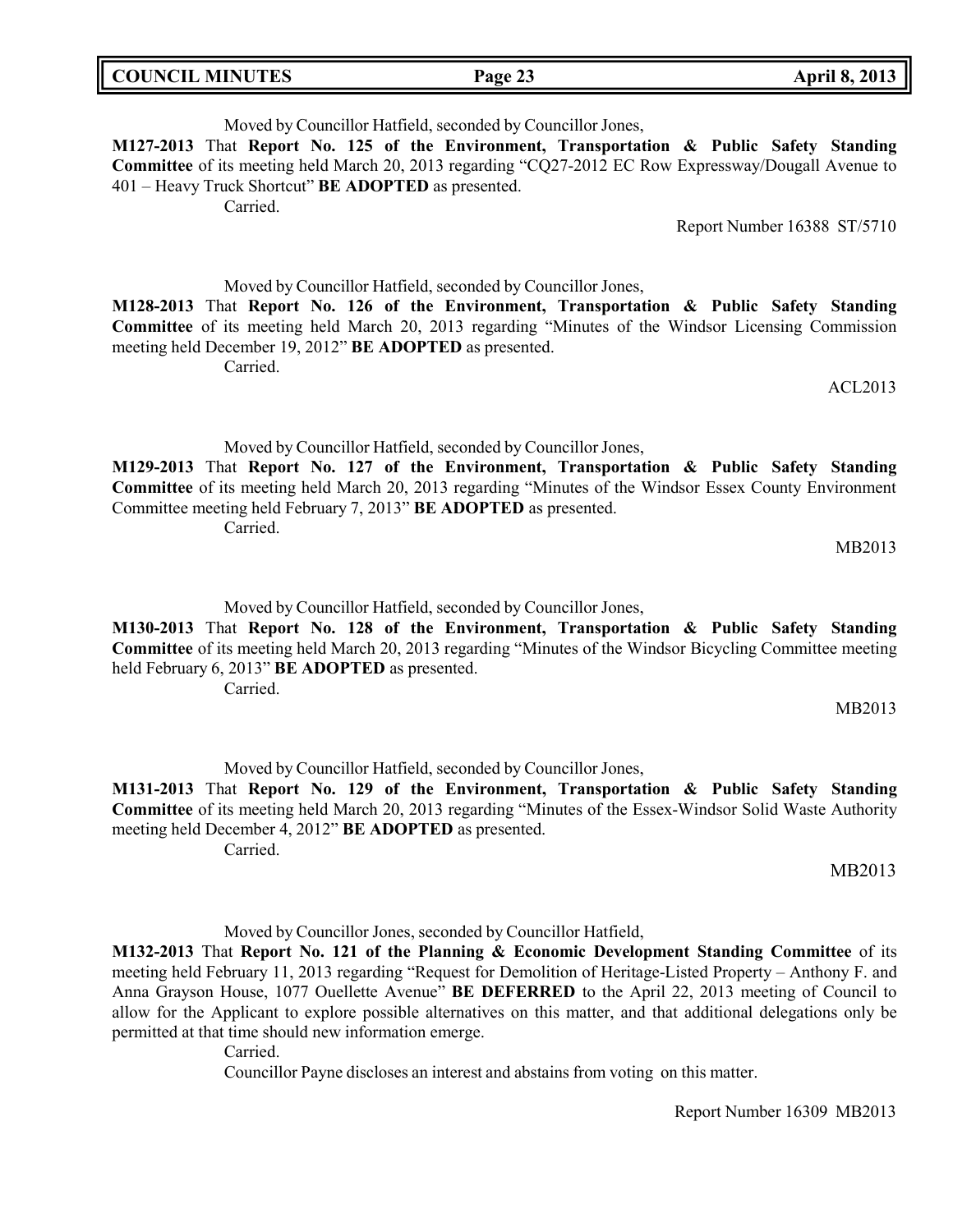| <b>COUNCIL MINUTES</b> |  |  |
|------------------------|--|--|
|------------------------|--|--|

# Moved by Councillor Hatfield, seconded by Councillor Jones,

**M133-2013** That **Report No. 132 of the Planning & Economic Development Standing Committee** of its meeting held March 19, 2013 regarding "Conveyance of part of the north/south alley between Byng Road and Bliss Road from Sydney Avenue to Seymour Boulevard" **BE ADOPTED** as presented. Carried.

Report Number 16456 SAA2013

**Appendices** Drawing

Moved by Councillor Hatfield, seconded by Councillor Jones,

**M134-2013** That **Report No. 133 of the Planning & Economic Development Standing Committee** of its meeting held March 19, 2013 regarding "North/south alley between Belle Isle View Boulevard and Fairview Boulevard from Tranby Street to Edgar Street – Amend Town of Riverside By-Laws 994 and 1012" **BE ADOPTED** as presented.

Carried.

Report Number 16455 SAA2013

**Appendices** Schedule A

Moved by Councillor Hatfield, seconded by Councillor Jones,

**M135-2013** That **Report No. 134 of the Planning & Economic Development Standing Committee** of its meeting held March 19, 2013 regarding "Rezoning, City of Windsor & Windsor Essex Catholic District School Board, 1847 Meldrum & 0 Chandler (Long Park – St. Bernard Elementary), Parcel A to allow single unit dwelling residential development, Parcel B to allow the construction of a new elementary school" **BE ADOPTED** as presented.

Carried.

Report Number 16433 ZB/11639

**COUNCIL MINUTES Page 24 April 8, 2013**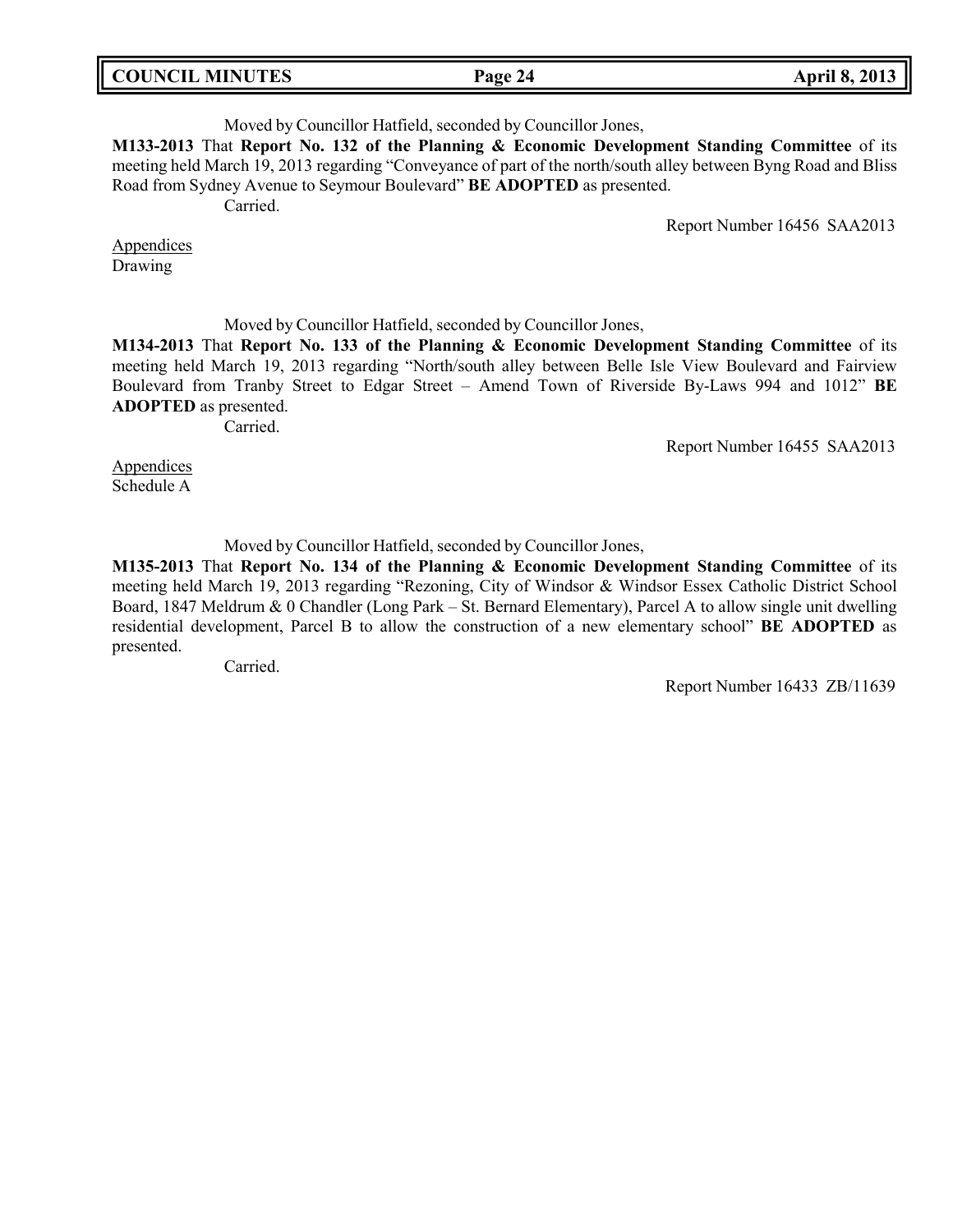**COUNCIL MINUTES Page 25 April 8, 2013**

## **STANDING COMMITTEE REPORTS**

**Adopted by Council at its meeting held April 8, 2013 [M111-2013] /AA** Windsor, Ontario April 8, 2013

# **REPORT NO. 107** of the **ENVIRONMENT, TRANSPORTATION & PUBLIC SAFETY STANDING COMMITTEE** of its meeting held February 20, 2013

**Present: Councillor J. Gignac Councillor A. Halberstadt Councillor R. Jones, Councillor H. Payne Councillor F. Valentinis, Chair**

That the following recommendations of the Environment, Transportation and Public Safety Standing Committee **BE APPROVED:**

Moved by Councillor Gignac, seconded by Councillor Jones,

**THAT** Council **RECEIVE** the report of the Supervisor of Licensing in response to M111-2012 respecting user fees for the transfer of taxi plate holder licences. Carried.

**Clerk's Note: The report authored by the Supervisor of Licensing dated November 1, 2012 entitled "***Plate Holder Transfer Fee***" is** *attached* **as background information.**

Livelink 16269, ACLT2013

**CHAIRPERSON**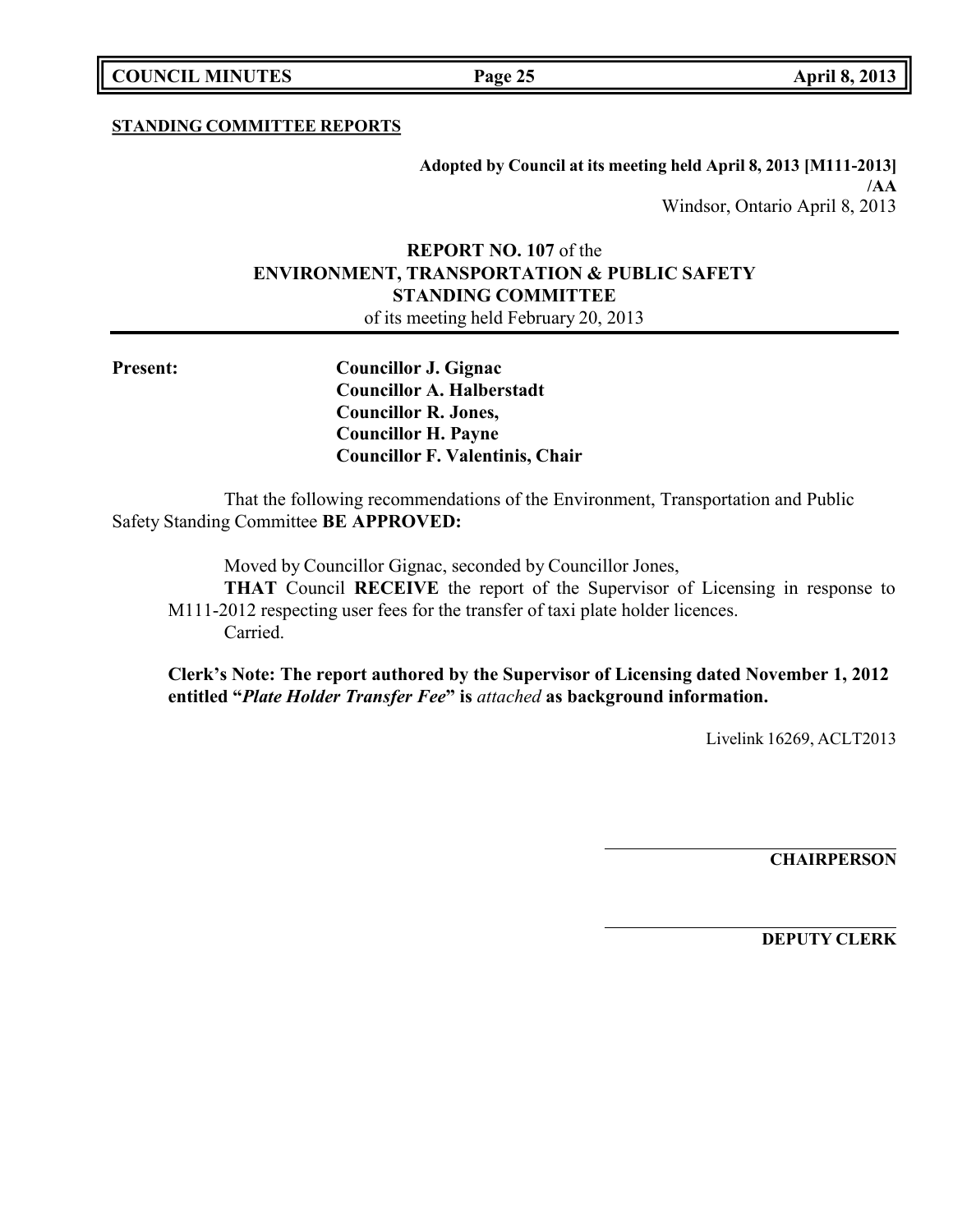|  | <b>COUNCIL MINUTES</b> |
|--|------------------------|
|--|------------------------|

**COUNCIL MINUTES Page 26 April 8, 2013**

**Adopted by Council at its meeting held April 8, 2012 [M112-2013] /AA** Windsor, Ontario April 8, 2013

# **REPORT NO. 110** of the **ENVIRONMENT, TRANSPORTATION & PUBLIC SAFETY STANDING COMMITTEE**

of its meeting held February 20, 2013

**Present: Councillor J. Gignac Councillor A. Halberstadt Councillor R. Jones, Councillor H. Payne Councillor F. Valentinis, Chair**

That the following recommendations of the Environment, Transportation and Public Safety Standing Committee **BE APPROVED:**

Moved by Councillor Gignac, seconded by Councillor Halberstadt, **THAT** the report by the City Engineer entitled "Erie Street East: Request to Install Parking Meters – Langlois to Hall" **BE RECEIVED** for information. Carried.

**Clerk's Note: The report authored by the Policy Analyst dated February 4, 2013 entitled "Erie Street East: Request to Install Parking Meters – Langlois to Hall" is** attached **as background information.**

Livelink 16377, ST2013

**CHAIRPERSON**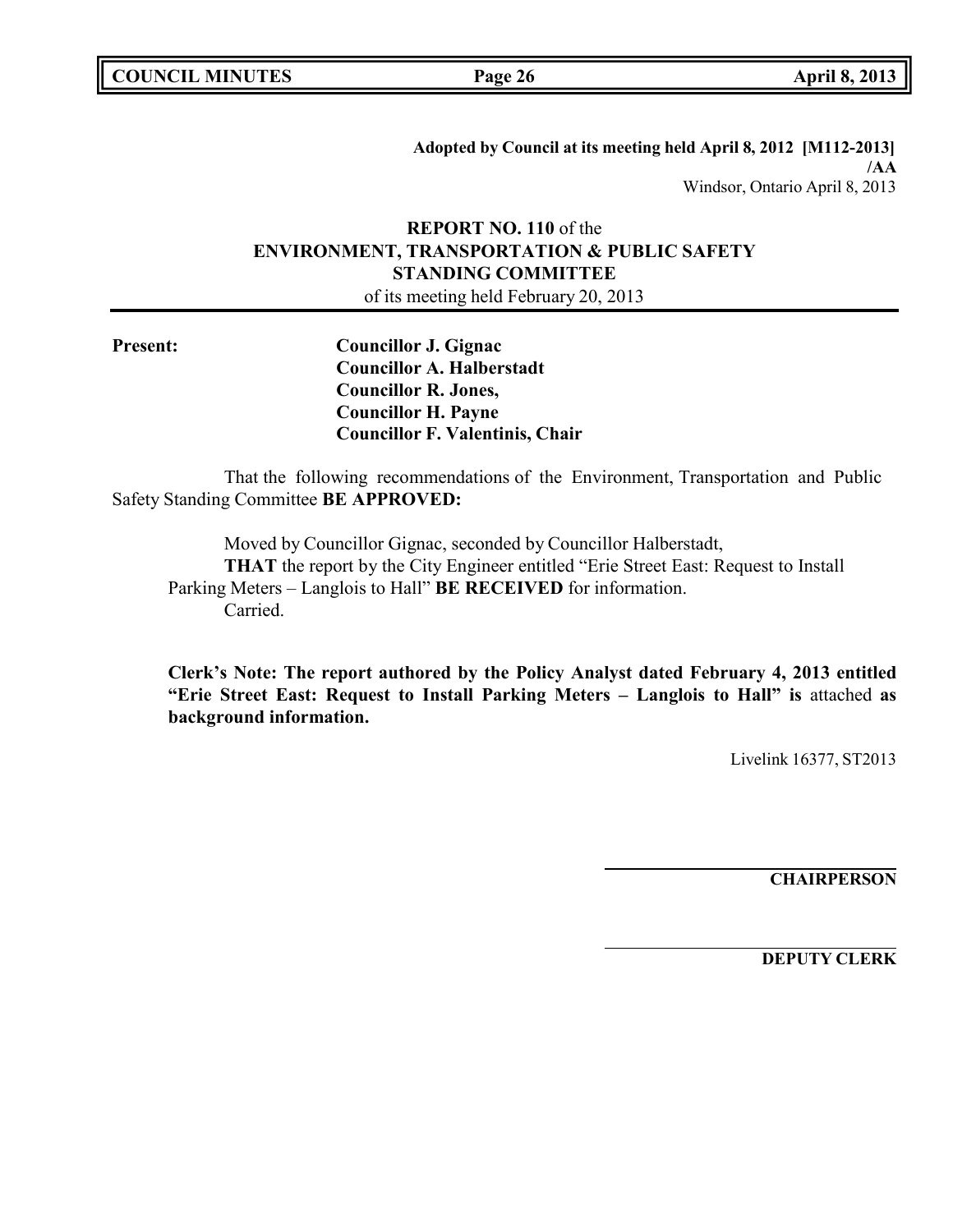**Adopted by Council at its meeting held April 8, 2013 [M113-2013] /AA** Windsor, Ontario April 8, 2013

# **REPORT NO. 111** of the **ENVIRONMENT, TRANSPORTATION & PUBLIC SAFETY STANDING COMMITTEE**

of its meeting held February 20, 2013

**Present: Councillor J. Gignac Councillor A. Halberstadt Councillor R. Jones, Councillor H. Payne Councillor F. Valentinis, Chair**

That the following recommendations of the Environment, Transportation and Public Safety Standing Committee **BE APPROVED:**

Moved by Councillor Gignac, seconded by Councillor Jones,

I. **THAT** Traffic By-Law 9148 **BE AMENDED** as follows: Part VII, REGULATIONS RE: BICYCLES 25 (3) No person shall operate a Power Assisted Bicycle (e-bike) on a shared pathway (multi-use trail, trail).

II. **THAT** the City Solicitor **BE DIRECTED** to prepare the necessary documents to amend the by-law.

III. **THAT** the City of Windsor request that on behalf of Ontario Municipalities that the Association of Municipalities of Ontario (AMO) encourage the Provincial government to review regulations surrounding Power Assisted Bicycles (e-bikes).

Carried.

Councillor Halberstadt voting nay.

**Clerk's Note: The report authored by the Transportation Planning Engineer dated February 7, 2013 entitled "***Consideration of Shared Pathways for E-Bike Usage***" is** *attached* **as background information.**

Livelink 16385, ST2013

**CHAIRPERSON**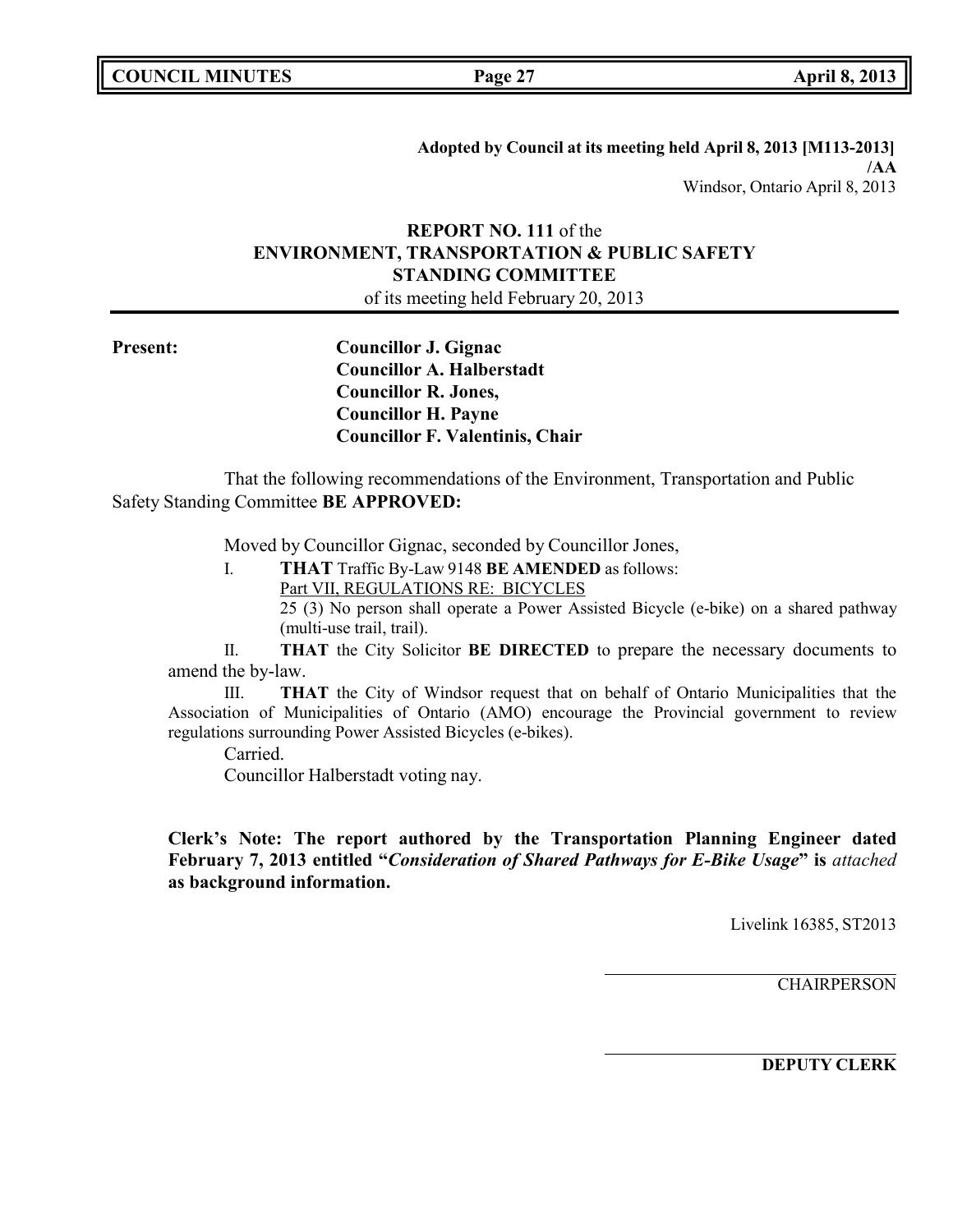| <b>COUNCIL MINUTES</b> |  |  |
|------------------------|--|--|
|------------------------|--|--|

**COUNCIL MINUTES Page 28 April 8, 2013**

**Adopted by Council at its meeting held April 8, 2013 [M114-2013] /AA** Windsor, Ontario April 8, 2013

# **REPORT NO. 112** of the **ENVIRONMENT, TRANSPORTATION & PUBLIC SAFETY STANDING COMMITTEE**

of its meeting held February 20, 2013

**Present: Councillor J. Gignac Councillor A. Halberstadt Councillor R. Jones, Councillor H. Payne Councillor F. Valentinis, Chair**

That the following recommendations of the Environment, Transportation and Public Safety Standing Committee **BE APPROVED:**

Moved by Councillor Halberstadt, seconded by Councillor Jones, **THAT** the minutes of the Windsor-Essex County Environment Committee meeting held January 10, 2013 **BE RECEIVED** for information. Carried.

**Clerk's Note: The minutes of the Windsor-Essex County Environment Committee meeting held January 10, 2013 are** *attached* **as background information.**

**CHAIRPERSON**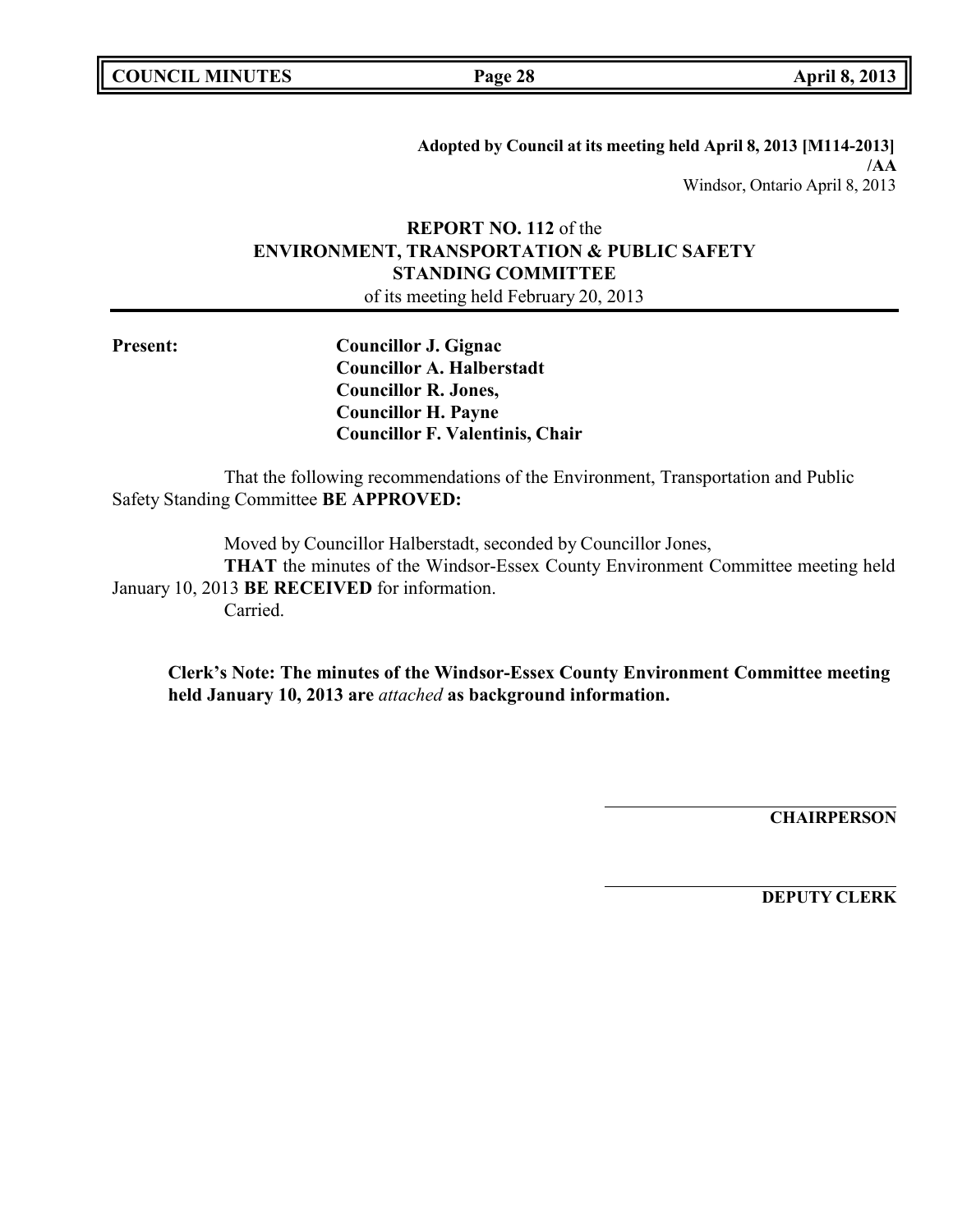|  | <b>COUNCIL MINUTES</b> |
|--|------------------------|
|--|------------------------|

**COUNCIL MINUTES Page 29 April 8, 2013**

**Adopted by Council at its meeting held April 8, 2013 [M115-2013] /AA** Windsor, Ontario April 8, 2013

# **REPORT NO. 113** of the **ENVIRONMENT, TRANSPORTATION & PUBLIC SAFETY STANDING COMMITTEE** of its meeting held February 20, 2013

**Present: Councillor J. Gignac Councillor A. Halberstadt Councillor R. Jones, Councillor H. Payne Councillor F. Valentinis, Chair**

That the following recommendations of the Environment, Transportation and Public Safety Standing Committee **BE APPROVED:**

Moved by Councillor Halberstadt, seconded by Councillor Jones, **THAT** the minutes of the Windsor Bicycling Committee meeting held October 17, 2012 **BE RECEIVED** for information. Carried.

**Clerk's Note: The minutes of the Windsor Bicycling Committee meeting held October 17, 2012 are** *attached* **as background information.**

**CHAIRPERSON**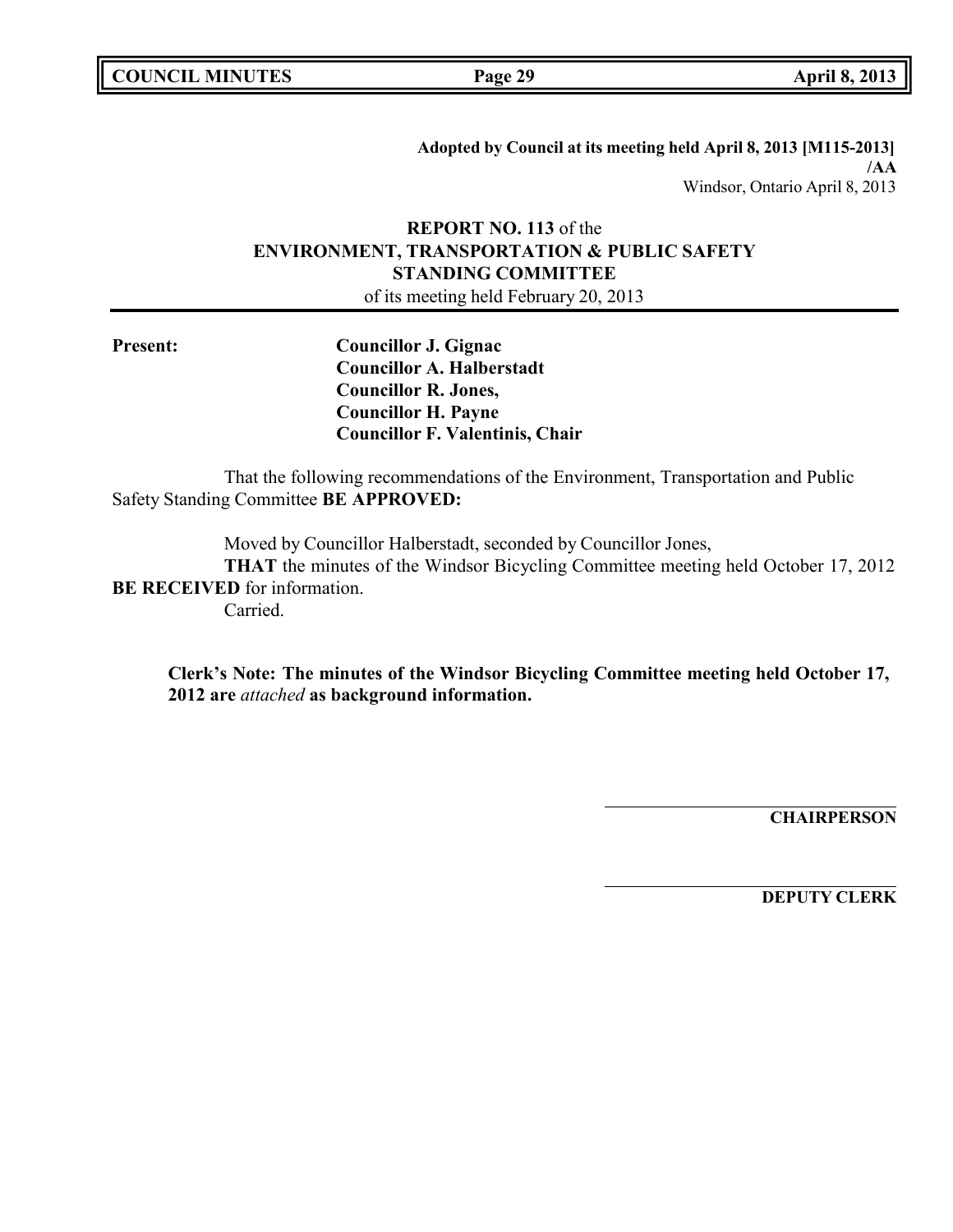**For final disposition SEE REPORT NO. 111 [M113-2013] as adopted by Council at its meeting held April 8, 2013 /AA** Windsor, Ontario April 8, 2013

# **REPORT NO. 114** of the **ENVIRONMENT, TRANSPORTATION & PUBLIC SAFETY STANDING COMMITTEE**

of its meeting held February 20, 2013

**Present: Councillor J. Gignac Councillor A. Halberstadt Councillor R. Jones, Councillor H. Payne Councillor F. Valentinis, Chair**

That the following recommendations of the Environment, Transportation and Public Safety Standing Committee **BE APPROVED:**

Moved by Councillor Gignac, seconded by Councillor Payne,

**THAT** Report No. 53 of the Windsor Bicycling Committee meeting concerning e-bikes on multi-use trails **BE NOTED AND FILED**.

Carried.

**Clerk's Note: Report No. 53 of the Windsor Bicycling Committee is** *attached* **as background information.**

**CHAIRPERSON**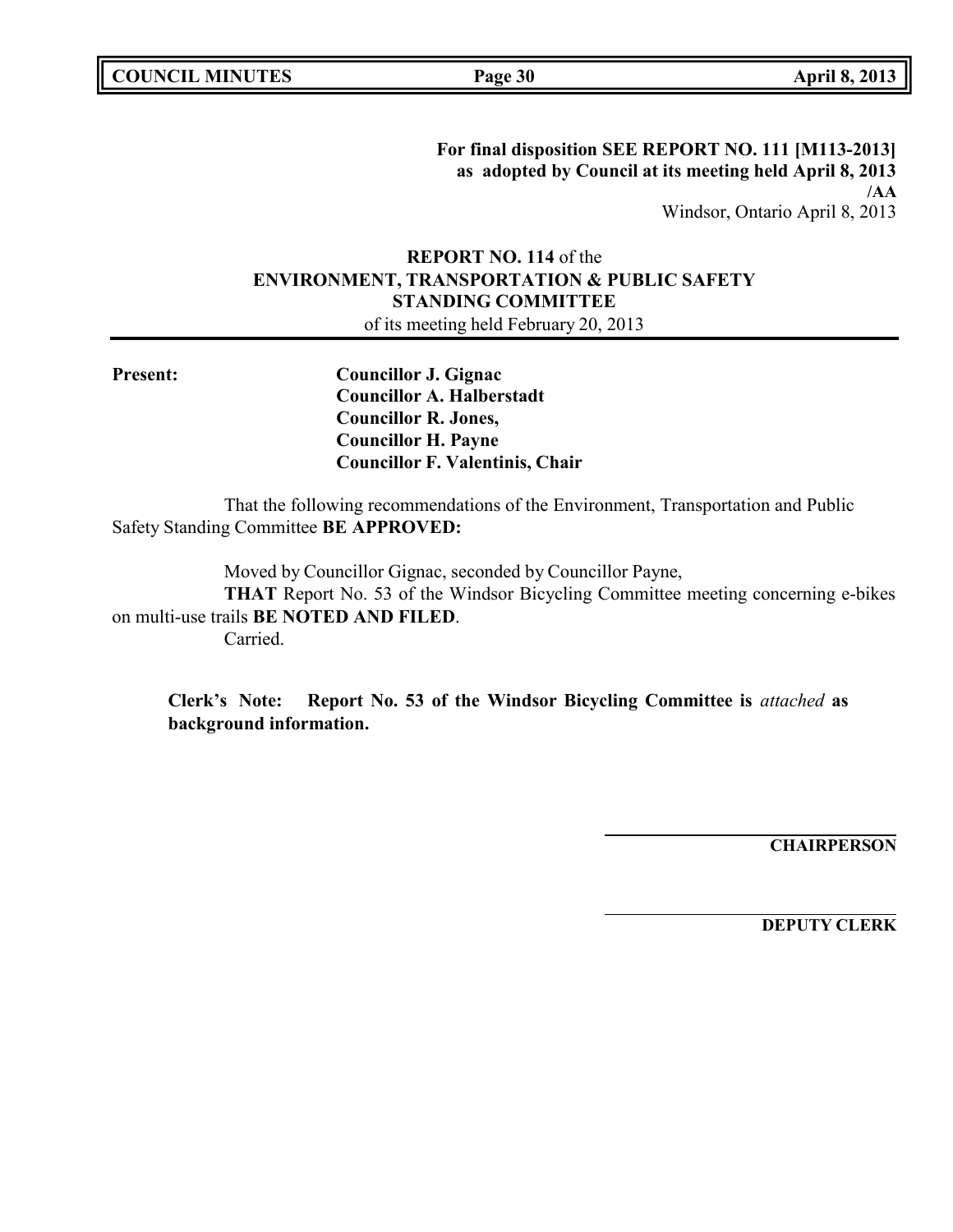**For final disposition SEE REPORT NO. 111 [M113-2013] as adopted by Council at its meeting held April 8, 2013 /AA** Windsor, Ontario April 8, 2013

# **REPORT NO. 115** of the **ENVIRONMENT, TRANSPORTATION & PUBLIC SAFETY STANDING COMMITTEE**

of its meeting held February 20, 2013

**Present: Councillor J. Gignac Councillor A. Halberstadt Councillor R. Jones, Councillor H. Payne Councillor F. Valentinis, Chair**

That the following recommendations of the Environment, Transportation and Public Safety Standing Committee **BE APPROVED:**

Moved by Councillor Gignac, seconded by Councillor Payne,

**THAT** Report No. 54 of the Windsor Bicycling Committee meeting concerning speed limits of e-bikes on a shared pathways **BE NOTED AND FILED**. Carried.

**Clerk's Note: Report No. 54 of the Windsor Bicycling Committee is** *attached* **as background information.**

**CHAIRPERSON**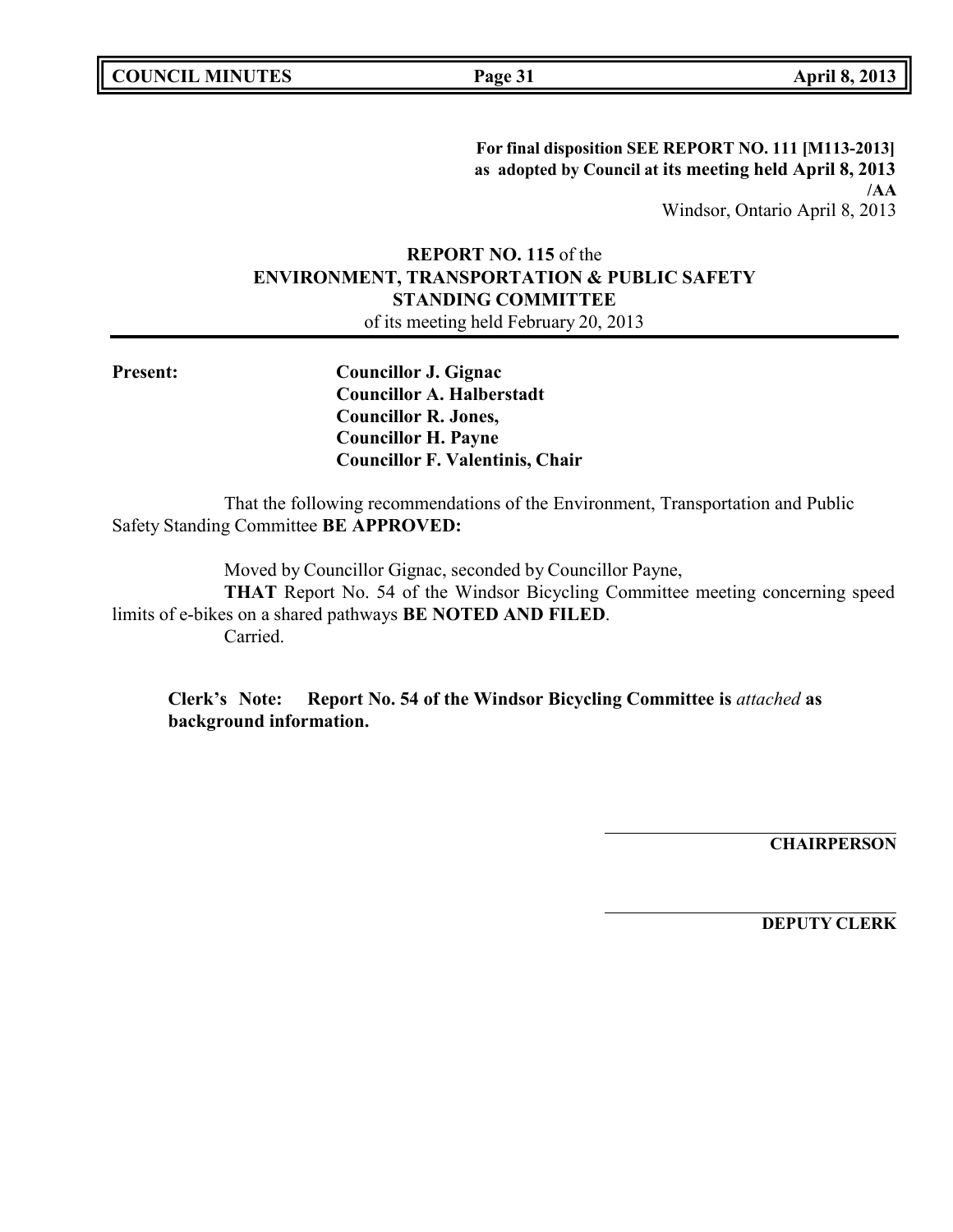|  | <b>COUNCIL MINUTES</b> |
|--|------------------------|
|--|------------------------|

**COUNCIL MINUTES Page 32 April 8, 2013**

**Adopted by Council at its meeting held April 8, 2013 [M118-2013] /AA** Windsor, Ontario April 8, 2013

# **REPORT NO. 116** of the **ENVIRONMENT, TRANSPORTATION & PUBLIC SAFETY STANDING COMMITTEE**

of its meeting held February 20, 2013

**Present: Councillor J. Gignac Councillor A. Halberstadt Councillor R. Jones, Councillor H. Payne Councillor F. Valentinis, Chair**

That the following recommendations of the Environment, Transportation and Public Safety Standing Committee **BE APPROVED:**

Moved by Councillor Jones, seconded by Councillor Gignac,

**THAT** the minutes of the Windsor Licensing Commission meeting held November 21, 2012 **BE RECEIVED** for information. Carried.

**Clerk's Note: The minutes of the Windsor Licensing Commission meeting held November 21, 2012 are** *attached* **as background information.**

**CHAIRPERSON**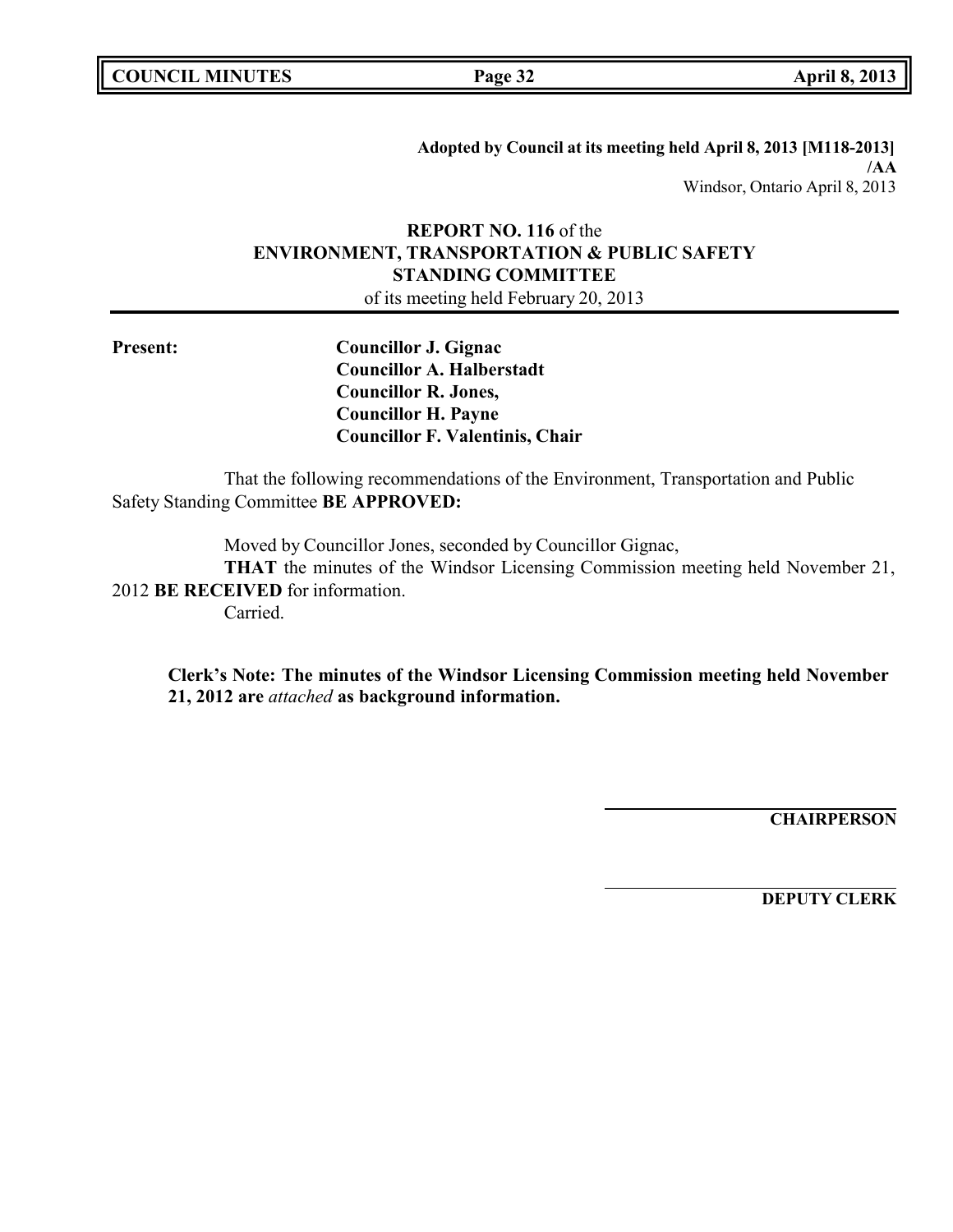| <b>COUNCIL MINUTES</b> |  |  |
|------------------------|--|--|
|------------------------|--|--|

**COUNCIL MINUTES Page 33 April 8, 2013**

**Adopted by Council at its meeting held April 8, 2013 [M119-2013] /AA** Windsor, Ontario April 8, 2013

# **REPORT NO. 117** of the **ENVIRONMENT, TRANSPORTATION & PUBLIC SAFETY STANDING COMMITTEE** of its meeting held February 20, 2013

**Present: Councillor J. Gignac Councillor A. Halberstadt Councillor R. Jones, Councillor H. Payne Councillor F. Valentinis, Chair**

That the following recommendations of the Environment, Transportation and Public Safety Standing Committee **BE APPROVED:**

Moved by Councillor Jones, seconded by Councillor Payne,

**THAT** the minutes of the Town & Gown Committee meeting held June 5, 2012 **BE RECEIVED** for information.

Carried.

**Clerk's Note: The minutes of the Town & Gown Committee meeting held June 5, 2012 are** attached **as background information.**

**CHAIRPERSON**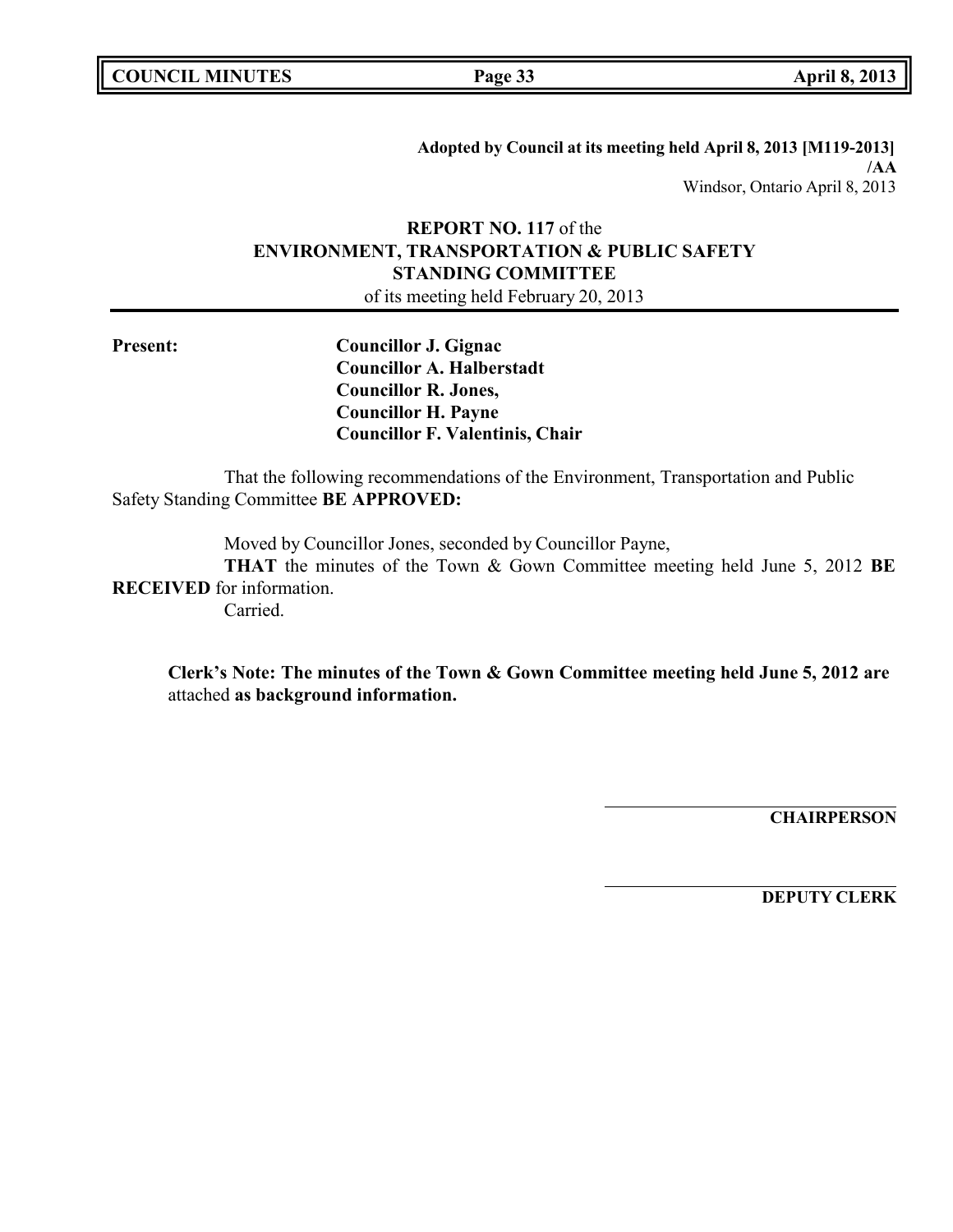|  | <b>COUNCIL MINUTES</b> |
|--|------------------------|
|--|------------------------|

**COUNCIL MINUTES Page 34 April 8, 2013**

**Adopted by Council at its meeting held April 8, 2013 [M120-2013] /AA Windsor, Ontario April 8, 2013**

# **REPORT NO. 118** of the **ENVIRONMENT, TRANSPORTATION & PUBLIC SAFETY STANDING COMMITTEE**

of its meeting held February 20, 2013

**Present: Councillor J. Gignac Councillor A. Halberstadt Councillor R. Jones, Councillor H. Payne Councillor F. Valentinis, Chair**

That the following recommendations of the Environment, Transportation and Public Safety Standing Committee **BE APPROVED:**

Moved by Councillor Jones, seconded by Councillor Halberstadt,

**THAT** City Council **BE REQUESTED** to amend the Residential Permit Parking Policy to allow residents the opportunity to petition for permit parking on a street per street basis in the St. Clair College area.

Carried.

**Clerk's Note: Report No. 3 of the Town and Gown Committee is** *attached* **as background information.**

**CHAIRPERSON**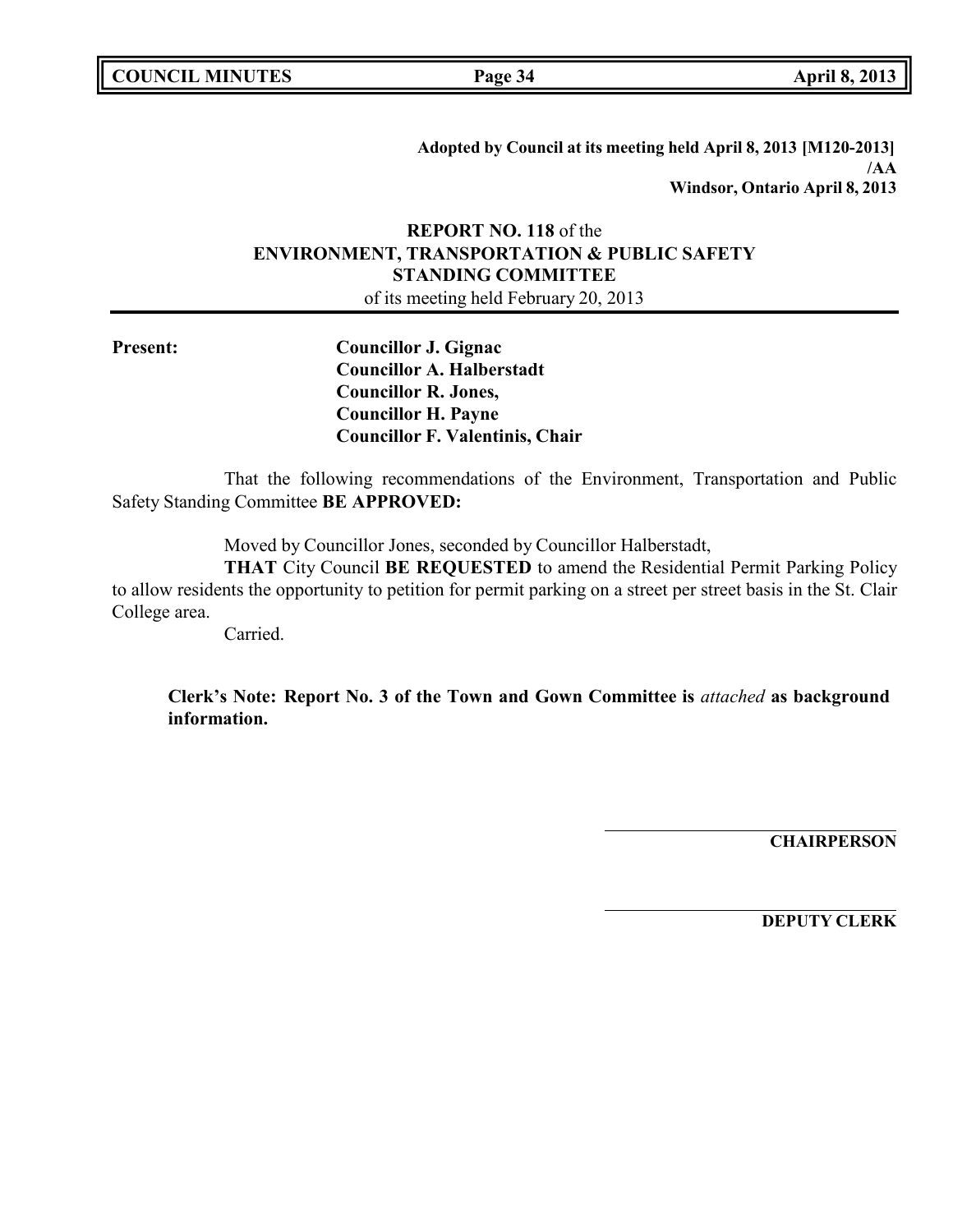|  | <b>COUNCIL MINUTES</b> |
|--|------------------------|
|--|------------------------|

**COUNCIL MINUTES Page 35 April 8, 2013**

**Adopted by Council at its meeting held April 8, 2013 [M121-2013] /AA** Windsor, Ontario April 8, 2013

# **REPORT NO. 119** of the **ENVIRONMENT, TRANSPORTATION & PUBLIC SAFETY STANDING COMMITTEE**

of its meeting held February 20, 2013

**Present: Councillor J. Gignac Councillor A. Halberstadt Councillor R. Jones, Councillor H. Payne Councillor F. Valentinis, Chair**

That the following recommendations of the Environment, Transportation and Public Safety Standing Committee **BE APPROVED:**

Moved by Councillor Jones, seconded by Councillor Halberstadt,

**THAT** approval **BE GIVEN** for the City of Windsor to no longer provide the Taxicab Course and Vehicle Standards Inspection Lane currently delivered by By-Law Enforcement Officers, and **THAT** the delivery of these programs **TAKE PLACE** effective March 1, 2013 by those expressing an interest, and further

**THAT** the input **BE RECEIVED** from the Stakeholders at the Joint Taxi Industry Meeting held December 4, 2012.

Carried.

**Clerk's Note: Report No. 150 of the Windsor Licensing Commission is** *attached* **as background information.**

**CHAIRPERSON**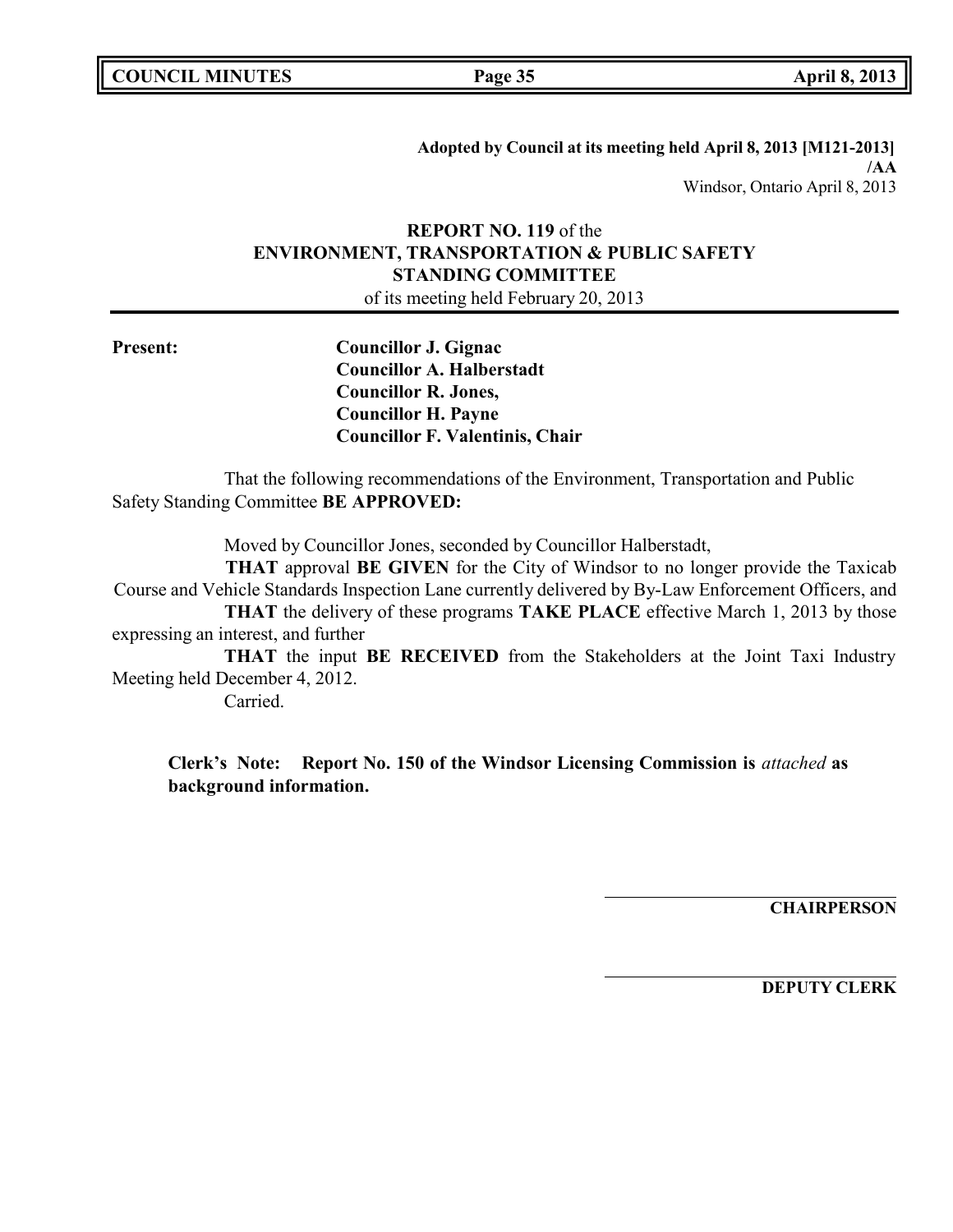**COUNCIL MINUTES Page 36 April 8, 2013**

**DEFERRED to the May 21, 2013 meeting of Council as adopted by Council at its meeting held April 8, 2013 [M122-2013] /AA** Windsor, Ontario April 8, 2013

# **REPORT NO. 120** of the **ENVIRONMENT, TRANSPORTATION & PUBLIC SAFETY STANDING COMMITTEE**

of its meeting held March 20, 2013

**Present: Councillor J. Gignac Councillor A. Halberstadt Councillor R. Jones, Councillor H. Payne Councillor F. Valentinis, Chair**

That the following recommendations of the Environment, Transportation and Public Safety Standing Committee **BE APPROVED:**

Moved by Councillor Gignac, seconded by Councillor Payne,

**THAT** the request by the Walkerville BIA for the removal of parking meters **BE**

**DENIED**.

Carried. **Councillor Halberstadt voting nay.**

**Clerk's Note: The report authored by the Manager of Traffic Operations dated November 1, 2012 entitled "WALKERVILLE BIA: Request to Remove Parking Meters" is** *attached* **as background information.**

Livelink 16167, ST2013

**CHAIRPERSON**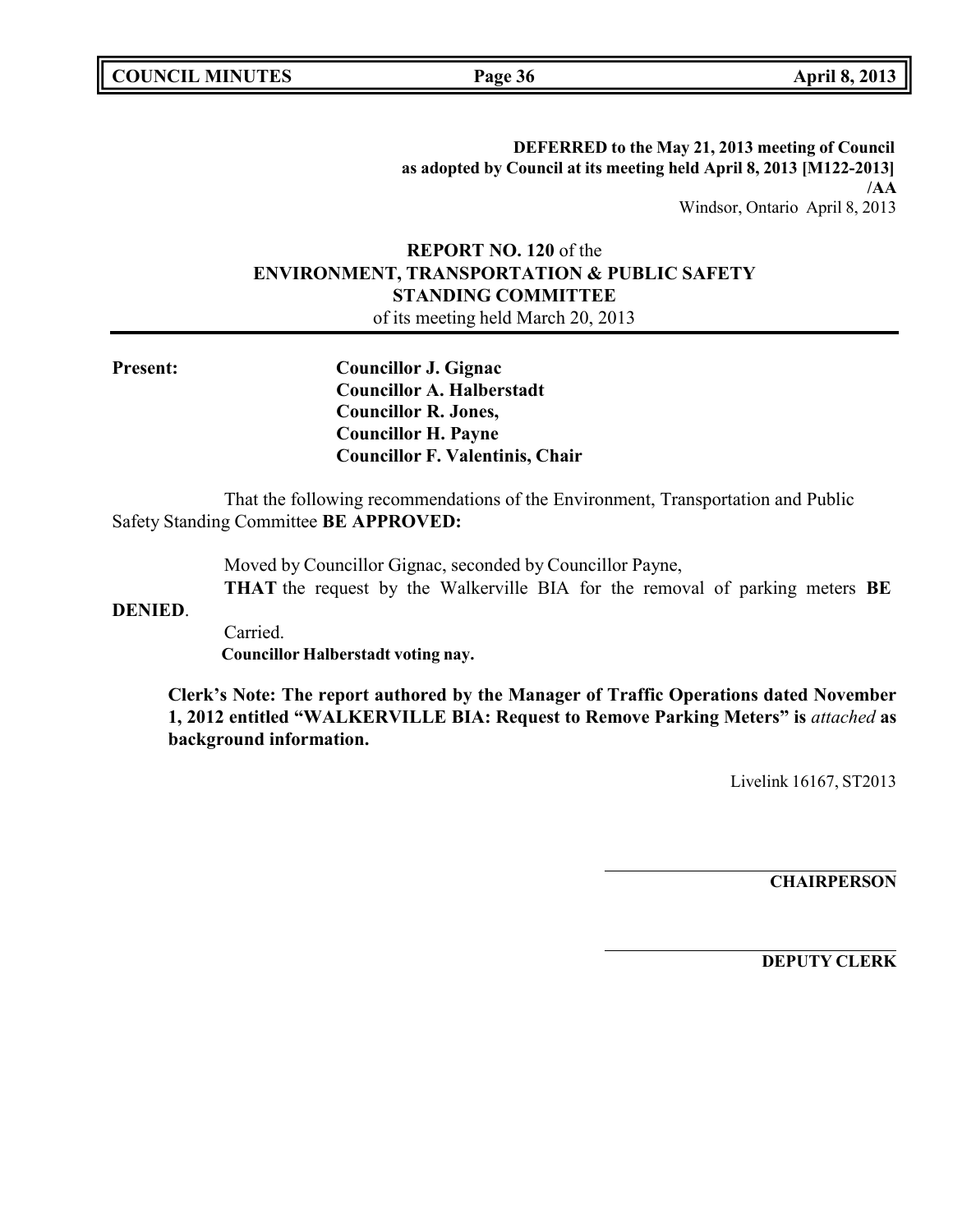|  | <b>COUNCIL MINUTES</b> |
|--|------------------------|
|--|------------------------|

**COUNCIL MINUTES Page 37 April 8, 2013**

**Adopted by Council at its meeting held April 8, 2013 [M123-2013] /AA Windsor, Ontario April 8, 2013**

# **REPORT NO. 121** of the **ENVIRONMENT, TRANSPORTATION & PUBLIC SAFETY STANDING COMMITTEE**

of its meeting held March 20, 2013

**Present: Councillor J. Gignac Councillor A. Halberstadt Councillor R. Jones, Councillor H. Payne Councillor F. Valentinis, Chair**

That the following recommendations of the Environment, Transportation and Public Safety Standing Committee **BE APPROVED:**

Moved by Councillor Gignac, seconded by Councillor Jones,

- A. **THAT** That the report from the City Engineer *Howard Avenue & Irvine Avenue: Restrict Westbound Left Turns* **BE RECEIVED** for information, and
- B. That Traffic By-Law 9148 **BE AMENDED** as listed and attached in Appendix "B" of this report, and
- C. That the City Solicitor **PREPARE** the necessary documents to amend the by-law. Carried.

**Clerk's Note: The report authored by the Policy Analyst dated March 4, 2013 entitled "Howard Avenue & Irvine Avenue: Restrict Westbound Left Turns" is** *attached* **as background information.**

Livelink 16450, ST2013

**CHAIRPERSON**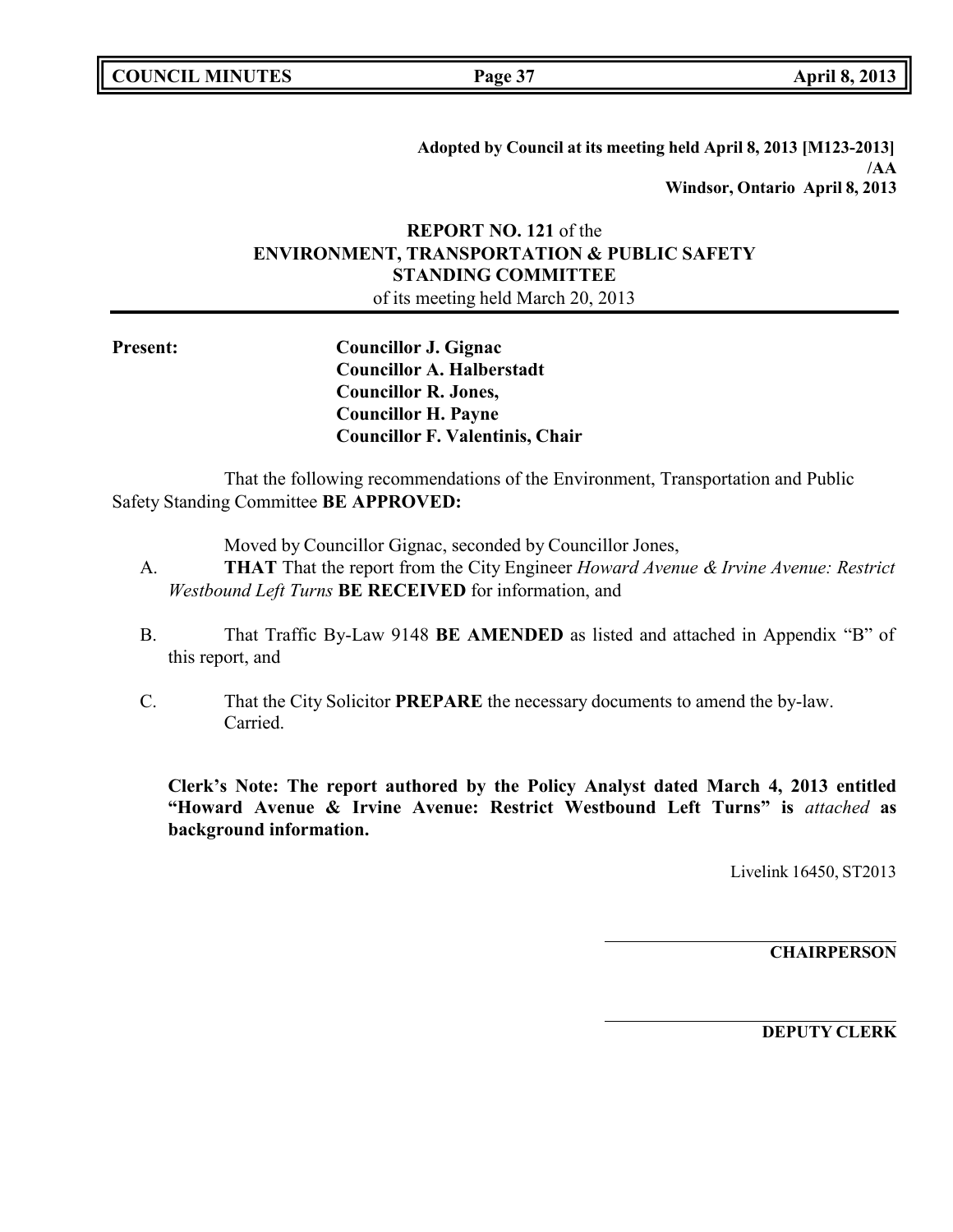**Adopted by Council at its meeting held April 8, 2013 [M124-2013] /AA Windsor, Ontario April 8, 2013**

# **REPORT NO. 122** of the **ENVIRONMENT, TRANSPORTATION & PUBLIC SAFETY STANDING COMMITTEE**

of its meeting held March 20, 2013

**Present: Councillor J. Gignac Councillor A. Halberstadt Councillor R. Jones, Councillor H. Payne Councillor F. Valentinis, Chair**

That the following recommendations of the Environment, Transportation and Public Safety Standing Committee **BE APPROVED:**

# **Moved by Councillor Payne, seconded by Councillor Gignac ,**

A. That Traffic By-law 9148 Part XII – Application and Administration, **BE AMENDED** by adding the following:

> "Section 37a The Executive Director of Operations (or designate) is hereby authorized to designate a highway under the jurisdiction of the City of Windsor as a construction zone, and to designate speed limits for construction zones."

- B. That Administration **BE DIRECTED** to instruct contractors on future City of Windsor road construction projects to provide "speed fines doubled when workers present" signs as part of their temporary construction signage as appropriate.
- C. That Administration **BE DIRECTED** to inform residents of Windsor of the change in construction zone speeding fines by way of a media release and a notice on the City of Windsor web site. **Carried.**

**Clerk's Note: The report authored by the Policy Analyst dated March 4, 2013 entitled "Increased Speed Fines in Construction Zones" is** *attached* **as background information.**

Livelink 16449, ST2013

**CHAIRPERSON**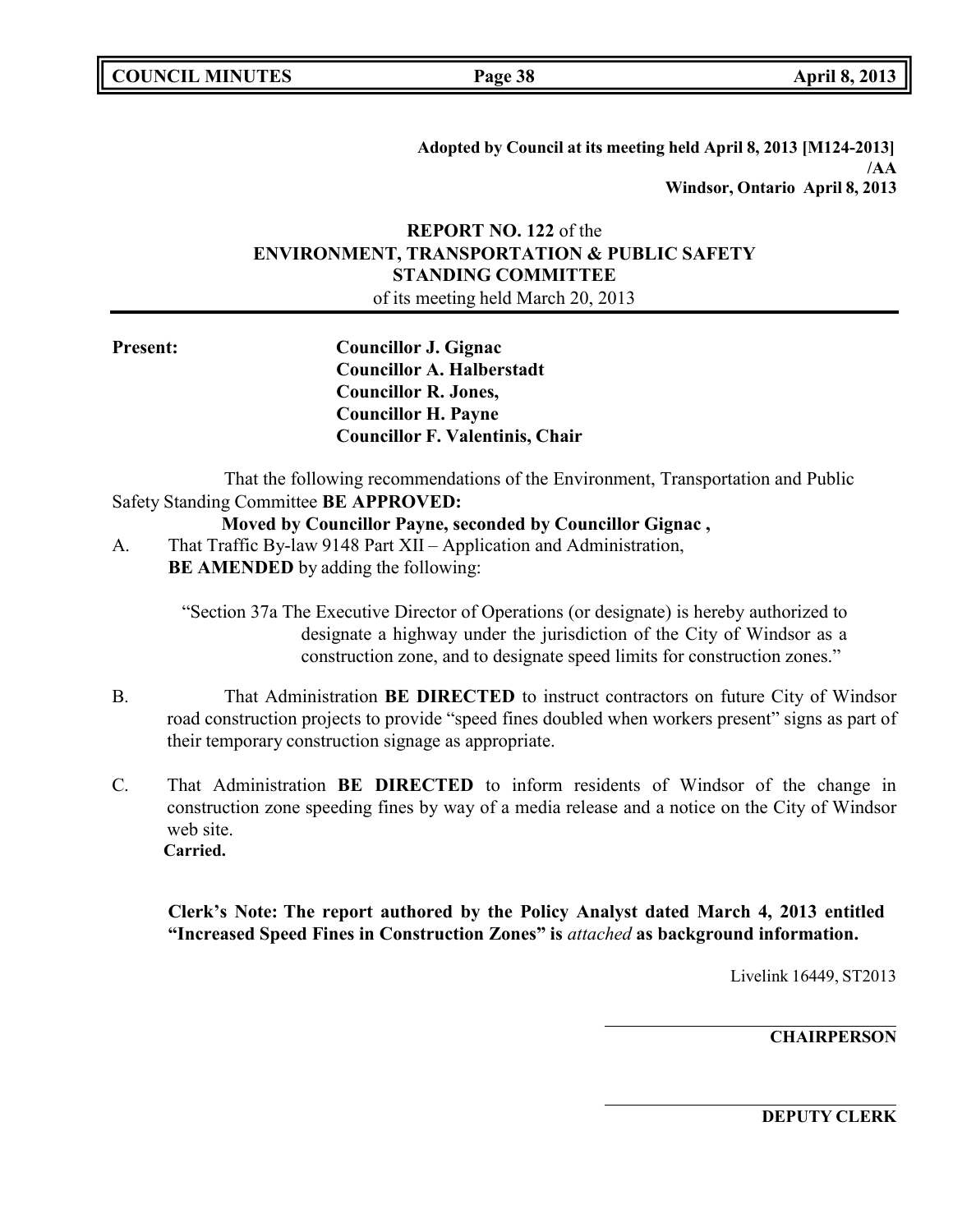**COUNCIL MINUTES Page 39 April 8, 2013**

**Adopted by Council at its meeting held April 8, 2013 [M125-2013] /AA Windsor, Ontario April 8, 2013**

# **REPORT NO. 123** of the **ENVIRONMENT, TRANSPORTATION & PUBLIC SAFETY STANDING COMMITTEE** of its meeting held March 20, 2013

**Present: Councillor J. Gignac Councillor A. Halberstadt Councillor R. Jones, Councillor H. Payne Councillor F. Valentinis, Chair**

That the following recommendations of the Environment, Transportation and Public Safety Standing Committee **BE APPROVED:**

# **Moved by Councillor Gignac, seconded by Councillor Payne,**

A. That the report from the City Engineer *Totten Street Traffic Calming Study* **BE RECEIVED** for information, and

B. That the traffic calming study for Totten Street as expedited by CR399/2010 **BE CLOSED** without construction of physical traffic calming features directly within the neighbourhood. Carried.

**Clerk's Note: The report authored by the Policy Analyst dated February 28, 2013 entitled "Totten Street Traffic Calming Study" is** *attached* **as background information.**

Livelink 16451, ST2013

**CHAIRPERSON**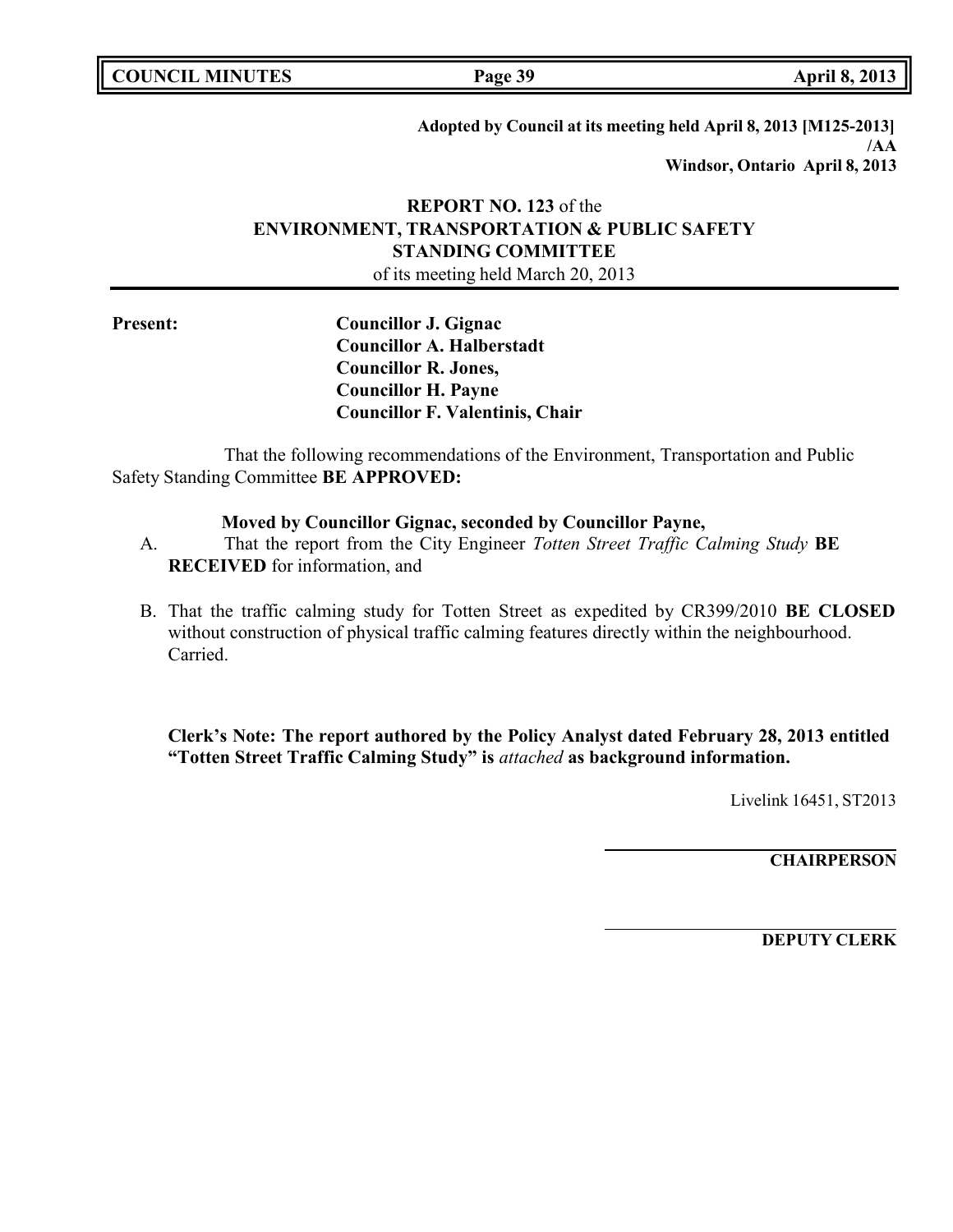| <b>COUNCIL MINUTES</b> |  |  |
|------------------------|--|--|
|------------------------|--|--|

**COUNCIL MINUTES Page 40 April 8, 2013**

**Adopted by Council at its meeting held April 8, 2013 [M126-2013] /AA Windsor, Ontario April 8, 2013**

# **REPORT NO. 124** of the **ENVIRONMENT, TRANSPORTATION & PUBLIC SAFETY STANDING COMMITTEE**

of its meeting held March 20, 2013

**Present: Councillor J. Gignac Councillor A. Halberstadt Councillor R. Jones, Councillor H. Payne Councillor F. Valentinis, Chair**

That the following recommendations of the Environment, Transportation and Public Safety Standing Committee **BE APPROVED:**

# **Moved by Councillor Gignac, seconded by Councillor Jones,**

That the report from the Parks and Facilities Department regarding the disposition of Long Park and the public consultation meeting **BE RECEIVED** and further that administration **BE DIRECTED** to redevelop Long Park for an appropriate re-use.

Carried.

**Clerk's Note: The report authored by the Manager, Parks Development dated February 28, 2013 entitled "Long Park Disposition – Public Meeting" is** *attached* **as background information.**

Livelink 16451, ST2013

**CHAIRPERSON**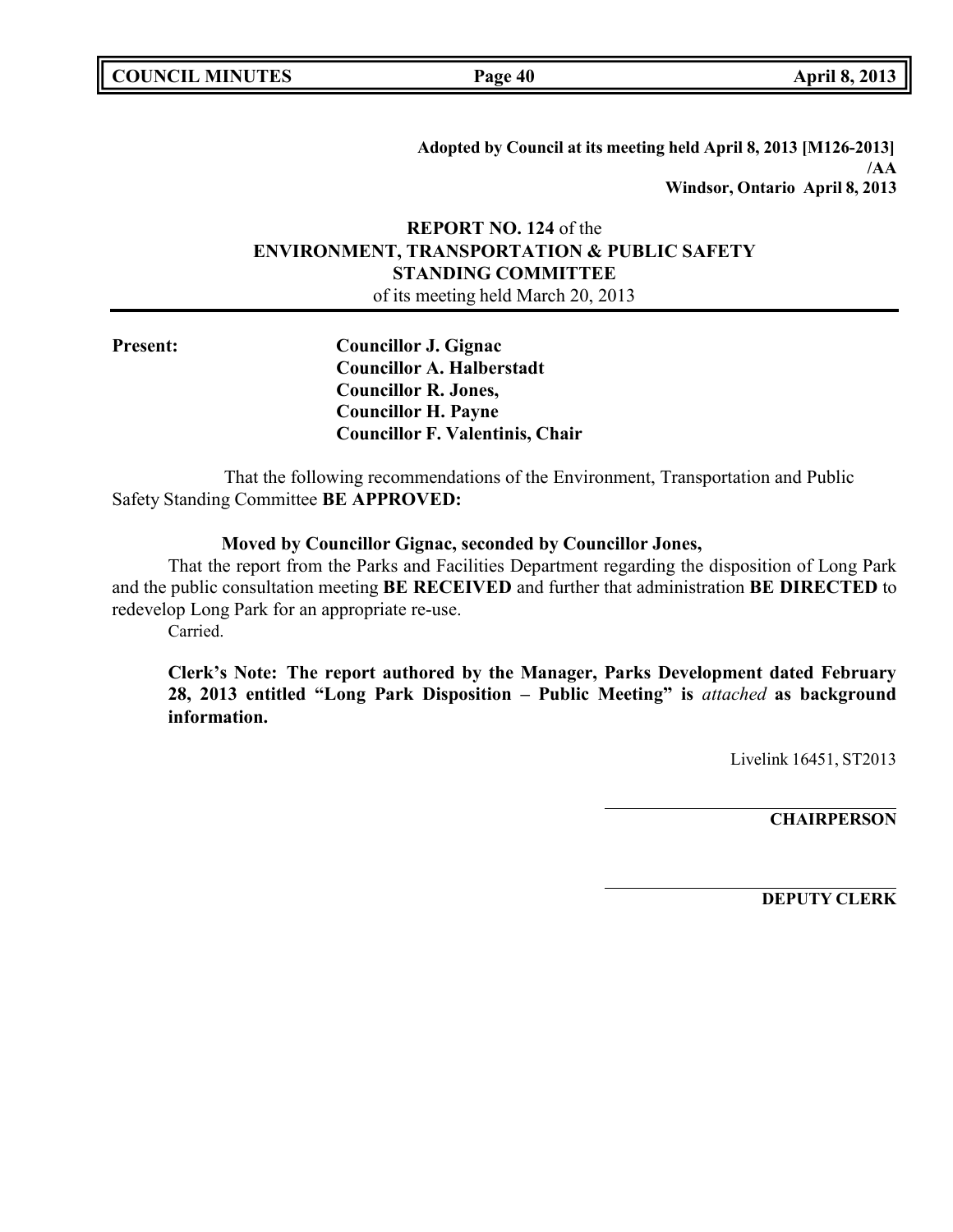|  | <b>COUNCIL MINUTES</b> |
|--|------------------------|
|--|------------------------|

**COUNCIL MINUTES Page 41 April 8, 2013**

**Adopted by Council at its meeting held April 8, 2013 [M127-2013] /AA Windsor, Ontario April 8, 2013**

# **REPORT NO. 125** of the **ENVIRONMENT, TRANSPORTATION & PUBLIC SAFETY STANDING COMMITTEE**

of its meeting held March 20, 2013

**Present: Councillor J. Gignac Councillor A. Halberstadt Councillor R. Jones, Councillor H. Payne Councillor F. Valentinis, Chair**

That the following recommendations of the Environment, Transportation and Public Safety Standing Committee **BE APPROVED:**

**Moved by Councillor Gignac, seconded by Councillor Jones,** THAT the report *CQ27-2012 EC Row Expressway/Dougall Avenue to 401 – Heavy Truck Shortcut* from the City Engineer **BE RECEIVED** for information. Carried.

**Clerk's Note: The report authored by the Manager of Transportation Planning dated February 5, 2013 entitled "CQ27-2012 EC Row Expressway/Dougall Avenue to 401 – Heavy Truck Shortcut" is** *attached* **as background information.**

Livelink 16388, ST/5710

**CHAIRPERSON**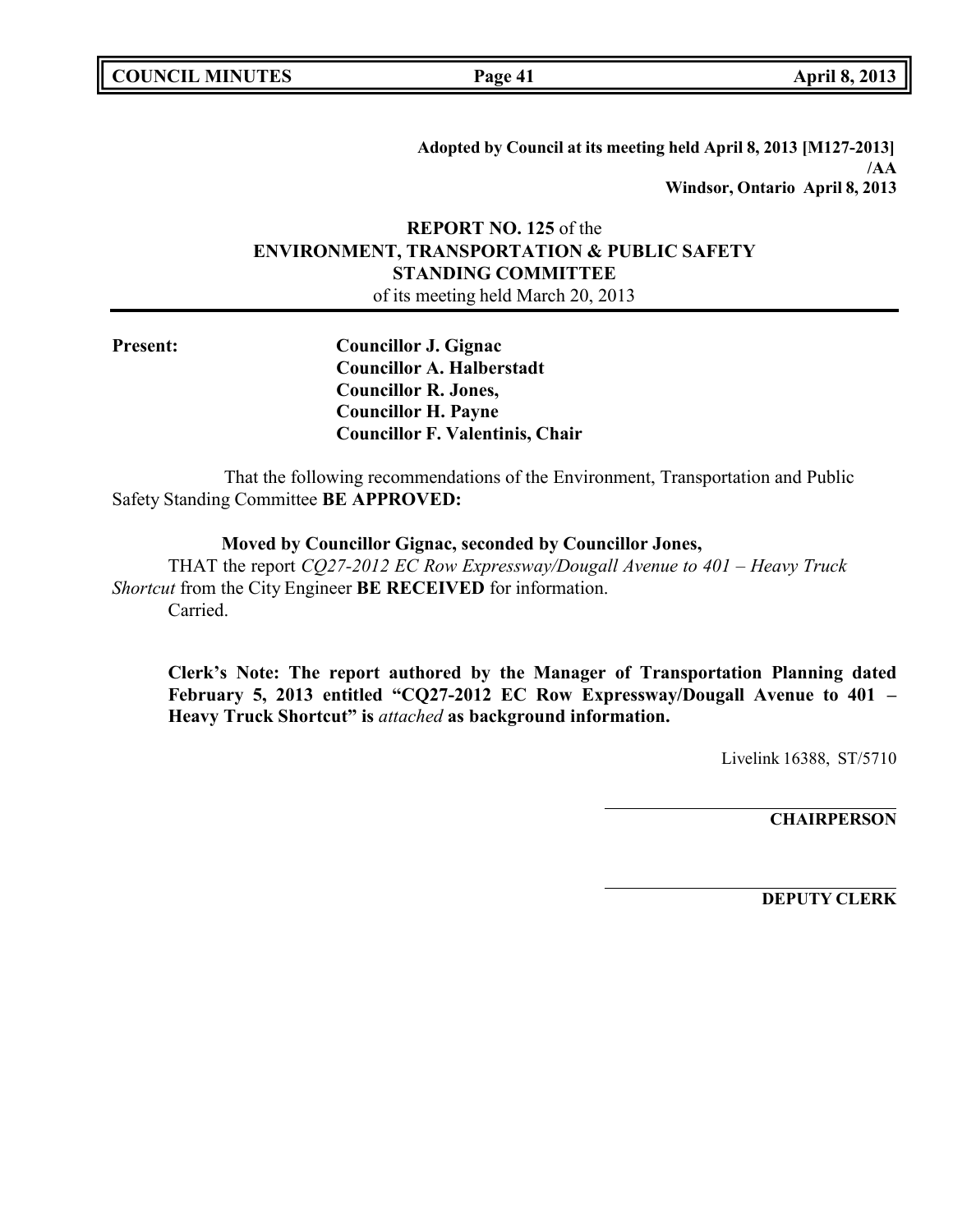|  | <b>COUNCIL MINUTES</b> |
|--|------------------------|
|--|------------------------|

**COUNCIL MINUTES Page 42 April 8, 2013**

**Adopted by Council at its meeting held April 8, 2013 [M128-2013] /AA Windsor, Ontario April 8, 2013**

# **REPORT NO. 126** of the **ENVIRONMENT, TRANSPORTATION & PUBLIC SAFETY STANDING COMMITTEE**

of its meeting held March 20, 2013

**Present: Councillor J. Gignac Councillor A. Halberstadt Councillor R. Jones, Councillor H. Payne Councillor F. Valentinis, Chair**

That the following recommendations of the Environment, Transportation and Public Safety Standing Committee **BE APPROVED:**

**Moved by Councillor Jones, seconded by Councillor Gignac,**

THAT the minutes of the Windsor Licensing Commission meeting held December 19, 2012 **BE RECEIVED** for information.

Carried.

**Clerk's Note: The minutes of the Windsor Licensing Commission meeting held December 19, 2012 are** *attached* **as background information.**

**CHAIRPERSON**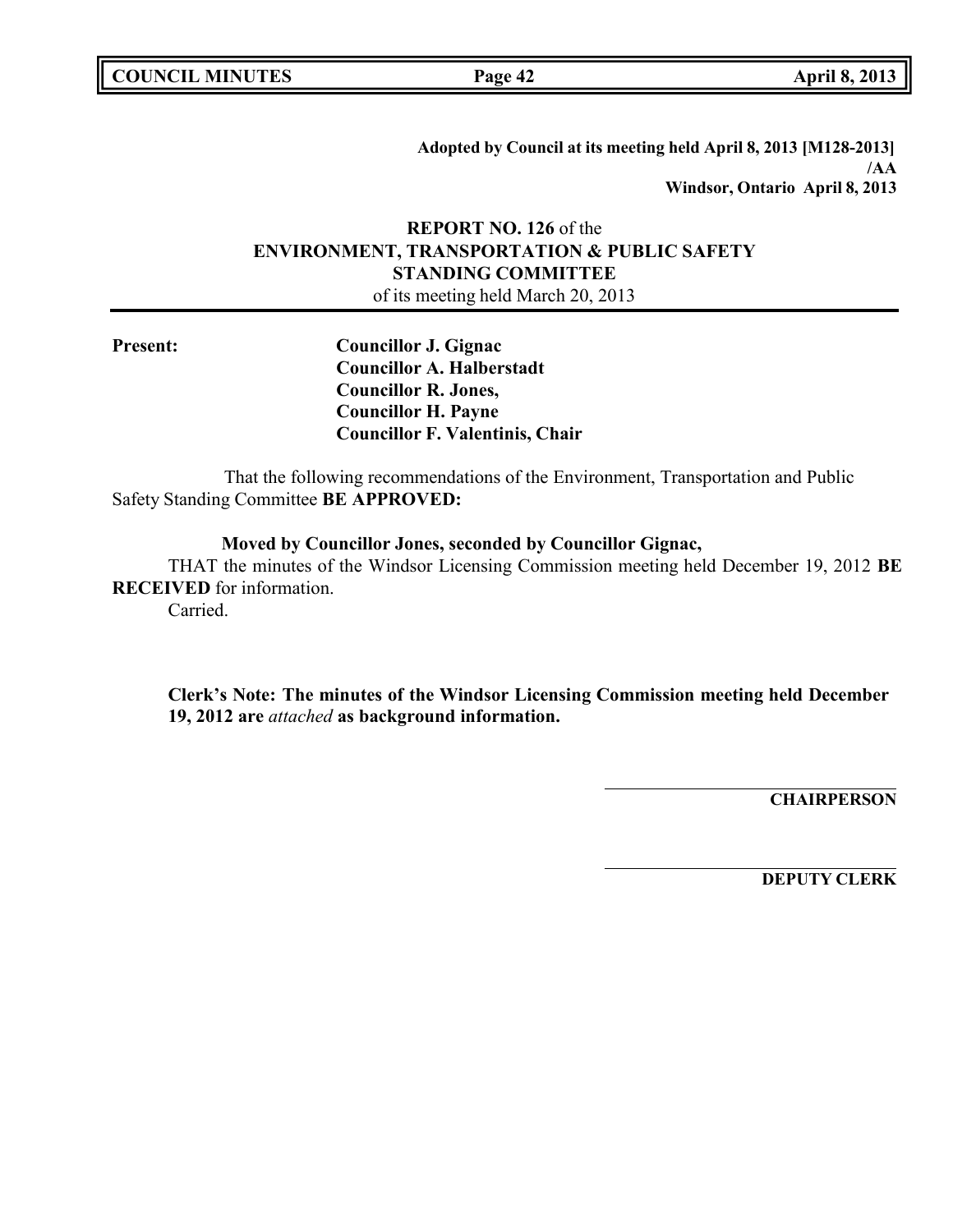|  | <b>COUNCIL MINUTES</b> |
|--|------------------------|
|--|------------------------|

**COUNCIL MINUTES Page 43 April 8, 2013**

**Adopted by Council at its meeting held April 8, 2013 [M129-2013] /AA Windsor, Ontario April 8, 2013**

# **REPORT NO. 127** of the **ENVIRONMENT, TRANSPORTATION & PUBLIC SAFETY STANDING COMMITTEE**

of its meeting held March 20, 2013

**Present: Councillor J. Gignac Councillor A. Halberstadt Councillor R. Jones, Councillor H. Payne Councillor F. Valentinis, Chair**

That the following recommendations of the Environment, Transportation and Public Safety Standing Committee **BE APPROVED:**

**Moved by Councillor Payne, seconded by Councillor Halberstadt,**

THAT the minutes of the Windsor Essex County Environment Committee meeting held February 7, 2013 **BE RECEIVED** for information.

Carried.

**Clerk's Note: The minutes of the Windsor Essex County Environment Committee meeting held February 7, 2013 are** *attached* **as background information.**

**CHAIRPERSON**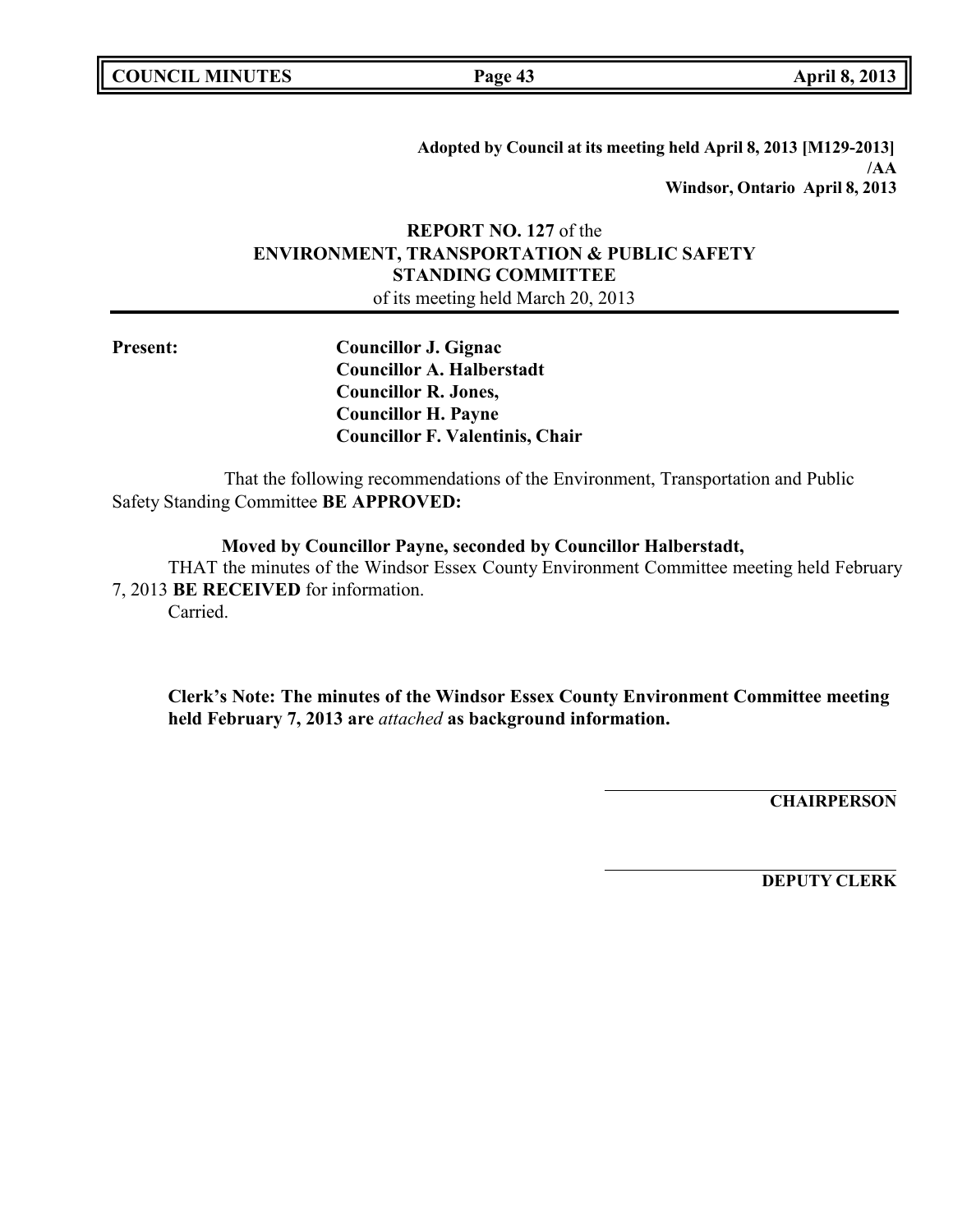|  | <b>COUNCIL MINUTES</b> |
|--|------------------------|
|--|------------------------|

**COUNCIL MINUTES Page 44 April 8, 2013**

**Adopted by Council at its meeting held April 8, 2013 [M130-2013] AA Windsor, Ontario April 8, 2013**

# **REPORT NO. 128** of the **ENVIRONMENT, TRANSPORTATION & PUBLIC SAFETY STANDING COMMITTEE**

of its meeting held March 20, 2013

**Present: Councillor J. Gignac Councillor A. Halberstadt Councillor R. Jones, Councillor H. Payne Councillor F. Valentinis, Chair**

That the following recommendations of the Environment, Transportation and Public Safety Standing Committee **BE APPROVED:**

**Moved by Councillor Payne, seconded by Councillor Halberstadt,**

THAT the minutes of the Windsor Bicycling Committee meeting held February 6, 2013 **BE RECEIVED** for information.

Carried.

**Clerk's Note: The minutes of the Windsor Bicycling Committee meeting held February 6, 2013 are** *attached* **as background information.**

**CHAIRPERSON**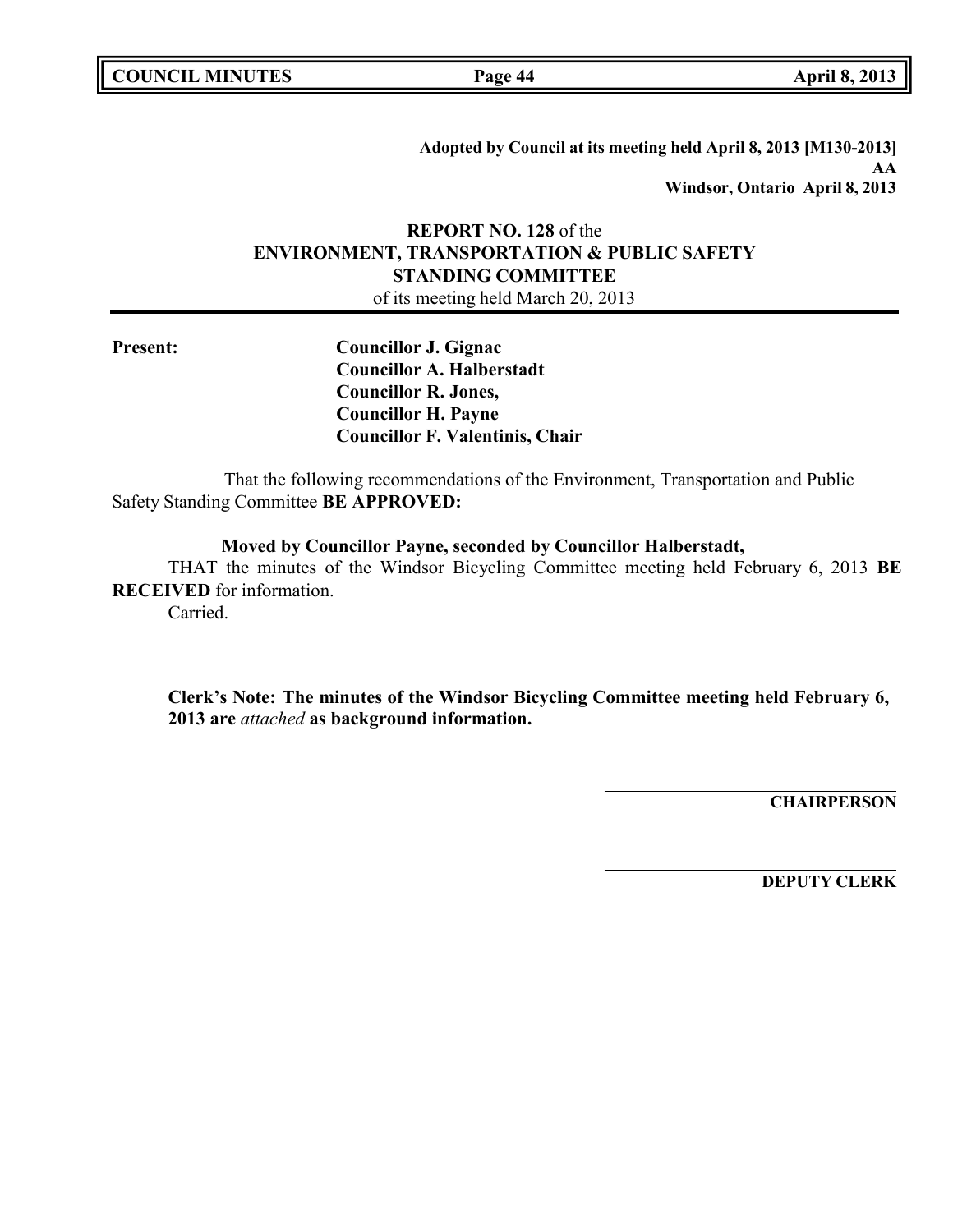|  | <b>COUNCIL MINUTES</b> |
|--|------------------------|
|--|------------------------|

**COUNCIL MINUTES Page 45 April 8, 2013**

**Adopted by Council at its meeting held April 8, 2013 [M131-2013] /AA Windsor, Ontario April 8, 2013**

# **REPORT NO. 129** of the **ENVIRONMENT, TRANSPORTATION & PUBLIC SAFETY STANDING COMMITTEE**

of its meeting held March 20, 2013

**Present: Councillor J. Gignac Councillor A. Halberstadt Councillor R. Jones, Councillor H. Payne Councillor F. Valentinis, Chair**

That the following recommendations of the Environment, Transportation and Public Safety Standing Committee **BE APPROVED:**

**Moved by Councillor Payne, seconded by Councillor Halberstadt,**

THAT the minutes of the Essex-Windsor Solid Waste Authority meeting held December 4, 2012 **BE RECEIVED** for information.

Carried.

**Clerk's Note: The minutes of the Essex-Windsor Solid Waste Authority meeting held December 4, 2012 are** *attached* **as background information.**

**CHAIRPERSON**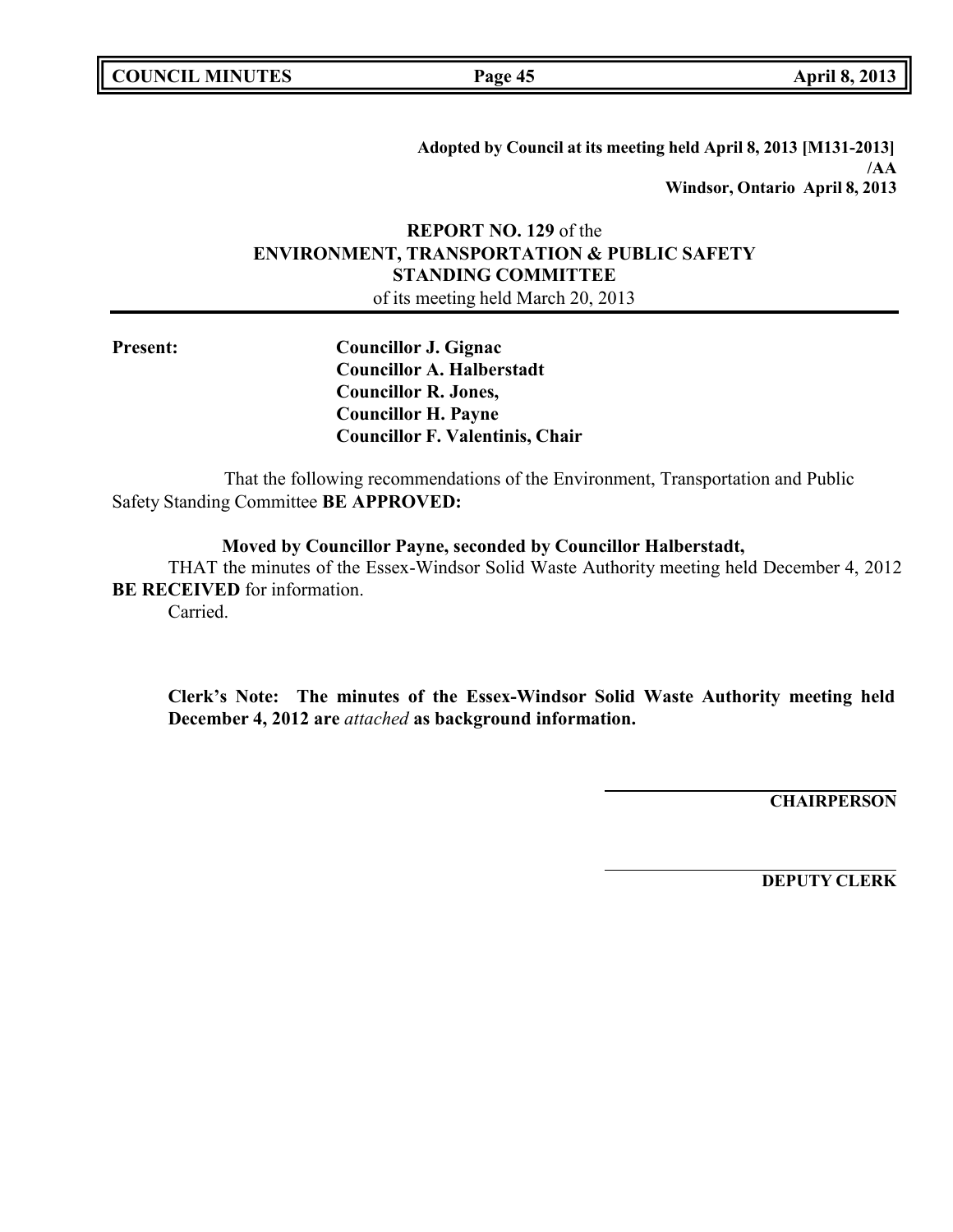**COUNCIL MINUTES Page 46 April 8, 2013**

**DEFERRED to the April 22, 2013 meeting of Council as adopted by Council at its meeting held April 8, 2013 [M132-2013]** /AA Windsor, Ontario April 8, 2013

# **REPORT NO. 121** of the **PLANNING & ECONOMIC DEVELOPMENT STANDING COMMITTEE** of its meeting held February 11, 2013

| <b>Present:</b> | <b>Councillor Drew Dilkens, Vice Chair</b>                                 |
|-----------------|----------------------------------------------------------------------------|
|                 | <b>Councillor Hilary Payne</b>                                             |
|                 | <b>Councillor Ed Sleiman</b>                                               |
| <b>Regrets:</b> | <b>Councillor Percy Hatfield</b><br><b>Councillor Bill Marra</b>           |
|                 | That the following recommendations of the Planning & Economic Development  |
|                 | Standing Committee <b>BE APPROVED</b> as follows:                          |
|                 | Moved by Councillor Sleiman, seconded by Councillor Dilkens,               |
|                 | That the request for demolition of a Heritage Listed Property known as the |

Anthony F. and Anna Grayson House, at 1077 Ouellette Avenue **BE REFERRED** to Council for a decision.

> Carried. Councillor Payne discloses and interest and abstains from voting on this matter. **LIVELINK #16309**

*Clerk's Note:*Report No. 318 of the Windsor Heritage Committee as well as the administrative report authored by the Heritage Planner dated December 27, 2012 entitled "*Request for Demolition of Heritage-Listed Property – Anthony F. and Anna Grayson House, 1077 Ouellette Avenue*" are *attached* as background information.

**CHAIRPERSON**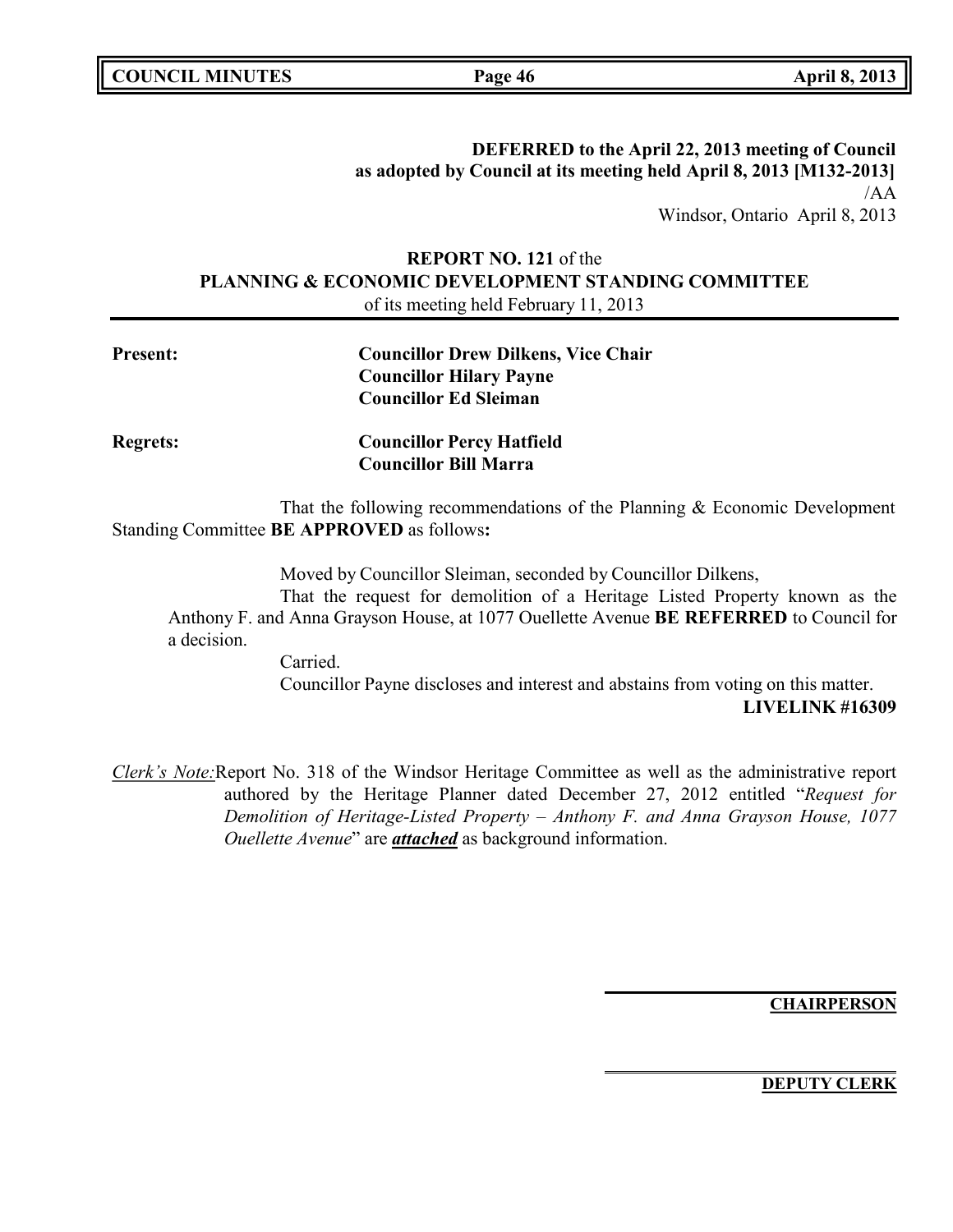|  | <b>COUNCIL MINUTES</b> |
|--|------------------------|
|--|------------------------|

**COUNCIL MINUTES Page 47 April 8, 2013**

**Adopted by Council at its meeting held April 8, 2013 [M133-2013]** /AA Windsor, Ontario April 8, 2013

**REPORT NO. 132** of the **PLANNING & ECONOMIC DEVELOPMENT STANDING COMMITTEE** of its meeting held March 19, 2013

**Present: Councillor Drew Dilkens Councillor Percy Hatfield Councillor Bill Marra, Chair Councillor Hilary Payne Councillor Ed Sleiman**

That the following recommendations of the Planning & Economic Development Standing Committee **BE APPROVED** as follows**:**

Moved by Councillor Dilkens, seconded by Councillor Hatfield

**THAT** the request by the owner of the property indicated below, to acquire an unclaimed part of the north/south alley between Byng Road and Bliss Road from Sydney Avenue to Seymour Boulevard, Registered Plan 1215, being all of PIN 01346-0391, as shown on the *attached* drawing, closed by By-law Number 10835 dated November 4, 1991, **BE APPROVED** subject to easements in favour of ENWIN Utilities Ltd., Bell Canada and Cogeco Cable Systems Inc., and further, the unclaimed alley **BE CONVEYED** at \$1.00 plus deed preparation costs, since the abutting property owners have not exercised the right to acquire:

### UNCLAIMED ALLEY CONVEY TO

3211 Byng Road 3210 Bliss Road Plan 1215, Lots 176 & 177 Plan 1215, Lots 237 & 238 (portion behind Lot 176 only)

3215 Byng Road 3210 Bliss Road Plan 1215, Lots 174 & 175 Plan 1215, Lots 237 & 238 (portion behind Lot 175 only) Carried.

*Clerk's Note:*The administrative report authored by the Manager of Development Applications dated February 12, 2013 entitled "*Conveyance of part of the north/south alley between Byng Road and Bliss Road from Sydney Avenue to Seymour Boulevard*" is *attached* as background information.

Livelink #16456, SAA2013

### **CHAIRPERSON**

DEPUTY CITY CLERK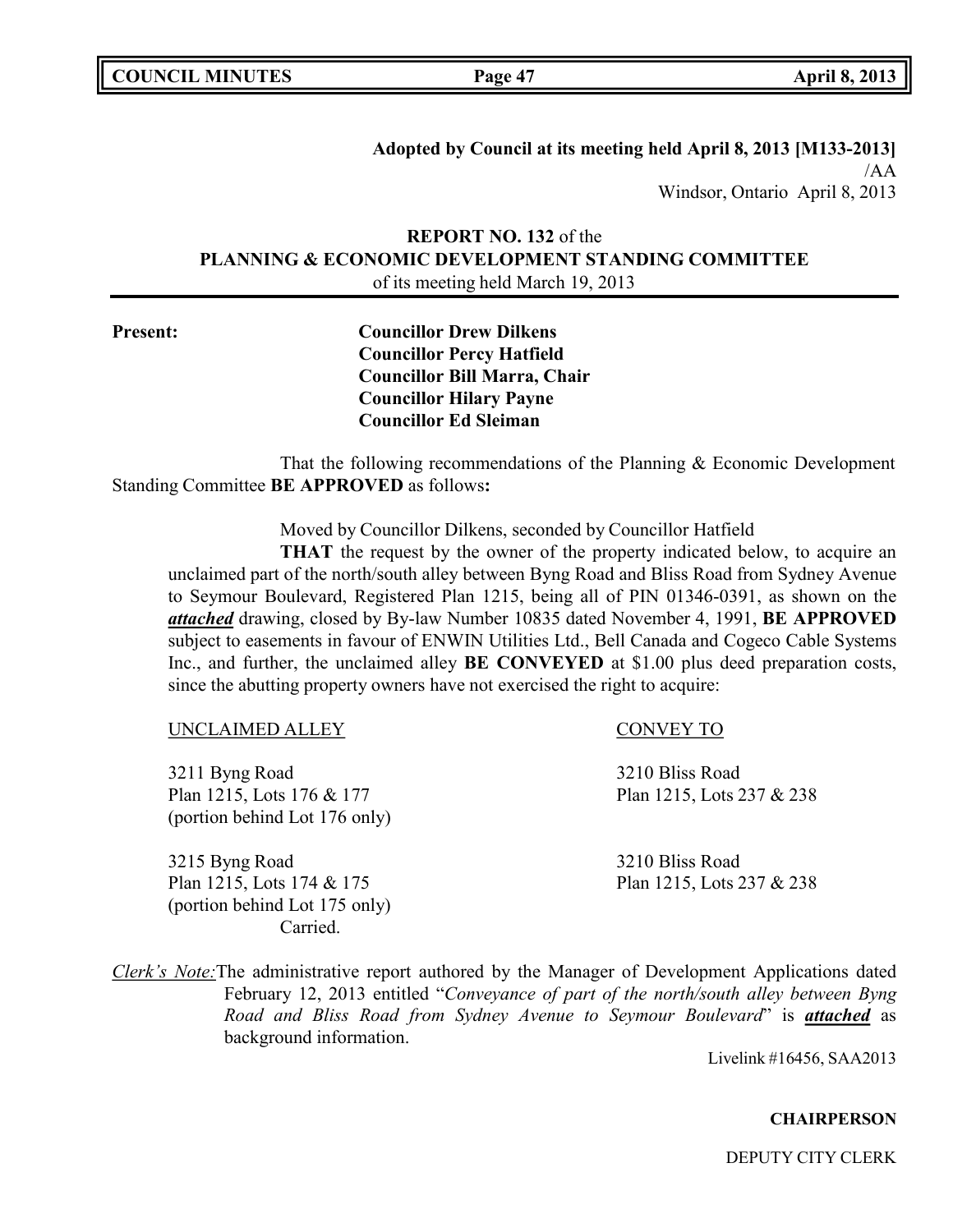**COUNCIL MINUTES Page 48 April 8, 2013**

**Adopted by Council at its meeting held April 8, 2013 [M134-2013]**

/AA Windsor, Ontario April 8, 2013

# **REPORT NO. 133** of the **PLANNING & ECONOMIC DEVELOPMENT STANDING COMMITTEE** of its meeting held March 19, 2013

# **Present: Councillor Drew Dilkens Councillor Percy Hatfield Councillor Bill Marra, Chair Councillor Hilary Payne Councillor Ed Sleiman**

That the following recommendations of the Planning & Economic Development Standing Committee **BE APPROVED** as follows**:**

Moved by Councillor Dilkens, seconded by Councillor Payne

I. That former Town of Riverside By-law Number 994 registered as Instrument Number RI20089 **BE AMENDED** by adding the following paragraphs:

3. The lands described in Schedule "A" attached hereto are subject to an easement in favour of **ENWIN UTILITIES LTD., BELL CANADA AND COGECO CABLE SYSTEMS INC.** to enter upon the said lands so conveyed for installation, repairs and maintenance of their facilities therein.

- II. That the former Town of Riverside By-law Number 1012 **BE AMENDED** accordingly and the lands described in Schedule "A" attached hereto **BE CONVEYED** at \$1.00 plus deed preparation and survey costs (if required).
- III. That the City Solicitor **BE DIRECTED** to prepare amending by-laws for Council"s consideration; and further, the Chief Administrative Officer and City Clerk **BE AUTHORIZED** to sign all necessary documents approved as to form and content satisfactory to the City Solicitor, and any subsequent transactions **BE COMPLETED** electronically pursuant to By-law Number 366-2003.

Carried.

*Clerk's Note:*The administrative report authored by the Manager of Development Applications dated February 12, 2013 entitled "*North/south alley between Belle Isle View Boulevard and Fairview Boulevard from Tranby Street to Edgar Street – Amend Town of Riverside By-laws 994 and 1012*" is *attached* as background information.

Livelink #16455, SAA2013

CHAIRPERSON DEPUTY CITY CLERK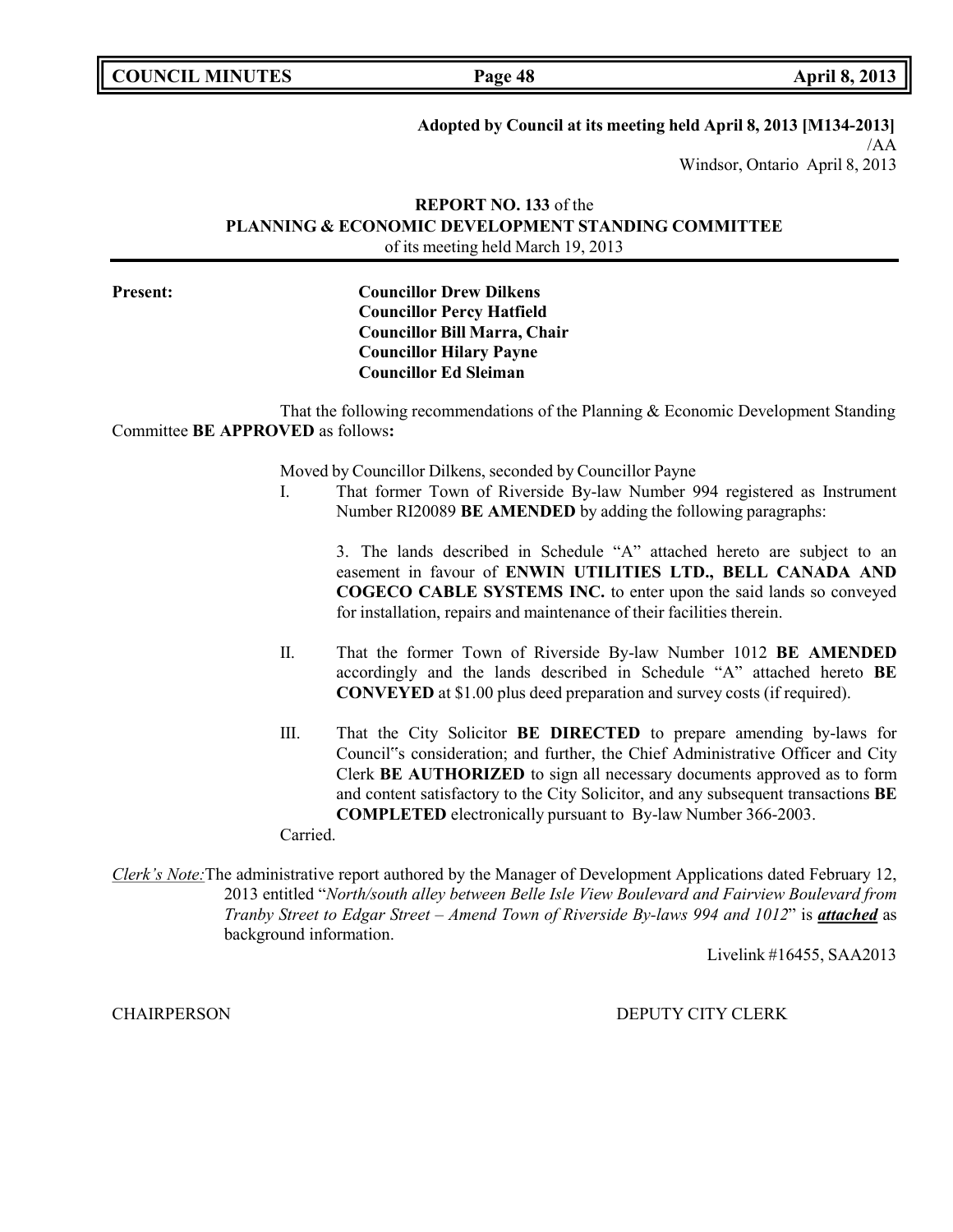| <b>COUNCIL MINUTES</b> |  |
|------------------------|--|
|------------------------|--|

**COUNCIL MINUTES Page 49 April 8, 2013**

**Adopted by Council at its meeting held April 8, 2013 [M135-2013]** /AA Windsor, Ontario April 8, 2013

# **REPORT NO. 134** of the **PLANNING & ECONOMIC DEVELOPMENT STANDING COMMITTEE** of its meeting held March 19, 2013

| <b>Present:</b> | <b>Councillor Drew Dilkens</b>      |
|-----------------|-------------------------------------|
|                 | <b>Councillor Percy Hatfield</b>    |
|                 | <b>Councillor Bill Marra, Chair</b> |
|                 | <b>Councillor Hilary Payne</b>      |
|                 | <b>Councillor Ed Sleiman</b>        |
|                 | <b>Merrill Baker</b>                |
| <b>Regrets:</b> | <b>Barbara Bjarneson</b>            |
|                 | <b>Cheryl Cross-Leal</b>            |

That the following recommendations of the Planning & Economic Development Standing Committee **BE APPROVED** as follows**:**

Moved by Councillor Sleiman, seconded by Councillor Dilkens

That Zoning By-law 8600 **BE AMENDED** by changing the zoning of the lands generally shown as Parcel A on Requested Zoning Amendment Map No. 2 from GD1.1 and ID1.1 to RD1.1 and by changing the zoning of the lands generally shown as Parcel B on Requested Zoning Amendment Map No. 2 from GD1.1 to ID1.1. Carried.

*Clerk's Note:*The administrative report authored by the Senior Planner dated March 1, 2013 entitled "*Rezoning, City of Windsor & Windsor Essex Catholic District School Board, 1847 Meldrum & 0 Chandler (Long Park – St. Bernard Elementary), Parcel A to allow single unit dwelling residential development, Parcel B to allow the construction of a new elementary school*" is *attached* as background information.

Livelink #16433, ZB/11639

**CHAIRPERSON** 

DEPUTY CITY CLERK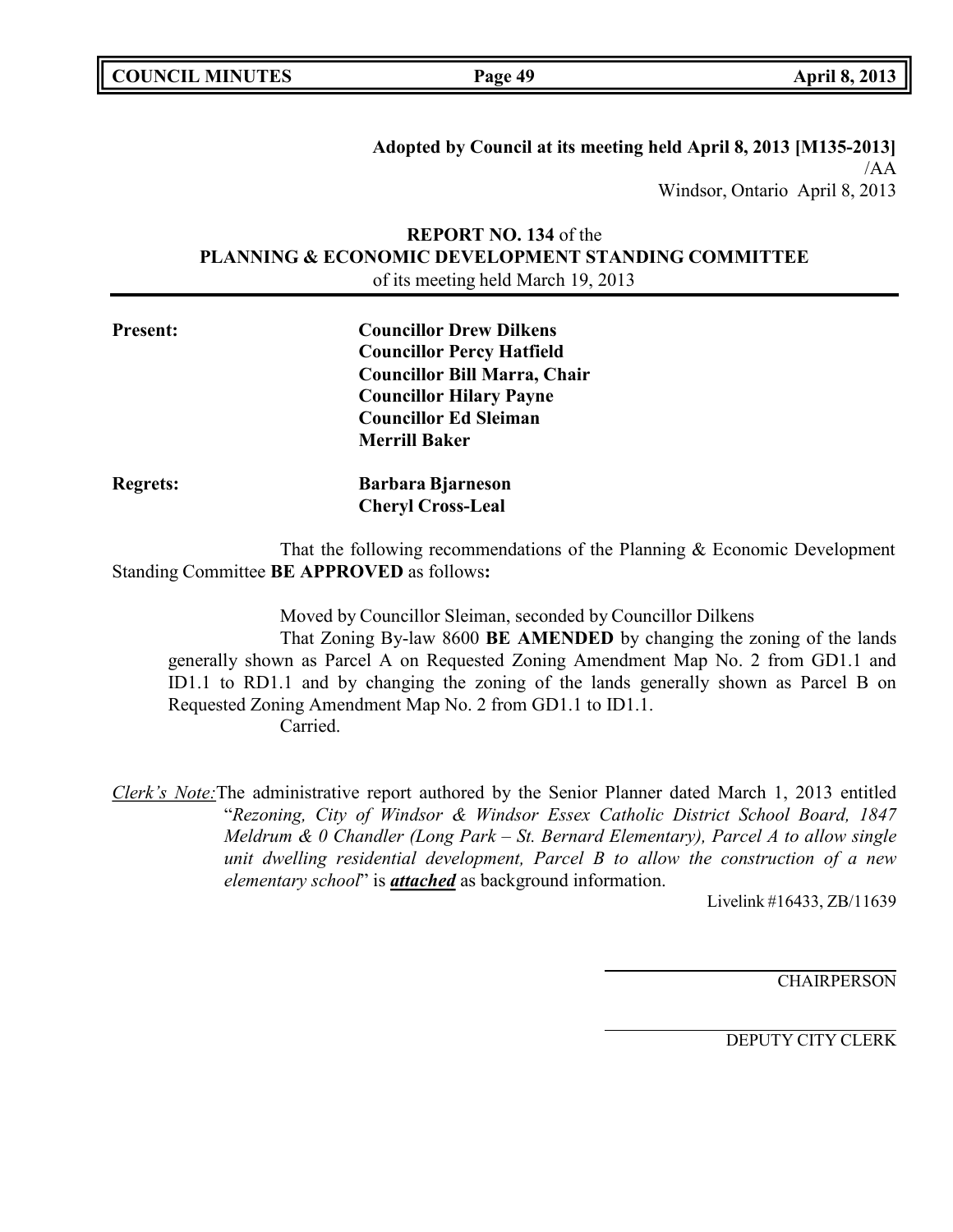**COUNCIL MINUTES Page 50 April 8, 2013**

# **Adopted by Council at its meeting held April 8, 2013 [M143-2013] VC/bm Windsor, Ontario, April 8, 2013**

# **REPORT OF THE STRIKING COMMITTEE of its meeting held** March 25, 2013

| <b>PRESENT:</b> | Mayor E. Francis          |
|-----------------|---------------------------|
|                 | Councillor J. Gignac      |
|                 | Councillor R. Jones       |
|                 | Councillor B. Marra       |
|                 | Councillor F. Valentinis  |
|                 | Councillor P. Hatfield    |
|                 | Councillor E. Sleiman     |
|                 | Councillor A. Halberstadt |
|                 | Councillor H. Payne       |
|                 | Councillor D. Dilkens     |

## **Declarations of Pecuniary Interest:**

None declared.

Your Committee submits the following recommendations:

(1) That the following persons **BE APPOINTED** to the *Olde Sandwich Towne Business Improvement Area Board of Management* for the term expiring November 30, 2014:

- Chris Mickle
- Nicole Sekela Blunt
- Jason McQuoid
- Lori Harrington

(2) That the resignation of Michael Jagatic on the *Downtown Business Improvement Area Board of Management* **BE ACCEPTED** and further Jason Campbell **BE APPOINTED** to the Board for the term expiring November 30, 2014.

(3) That Jesse Costa Gardner, representing the Field Naturalists' Club **BE APPOINTED** to the *Windsor Essex County Environment Committee* for the term expiring November 30, 2014 to replace Phil Roberts, and further that Phil Roberts **BE APPOINTED** as the alternate for Jesse Gardner.